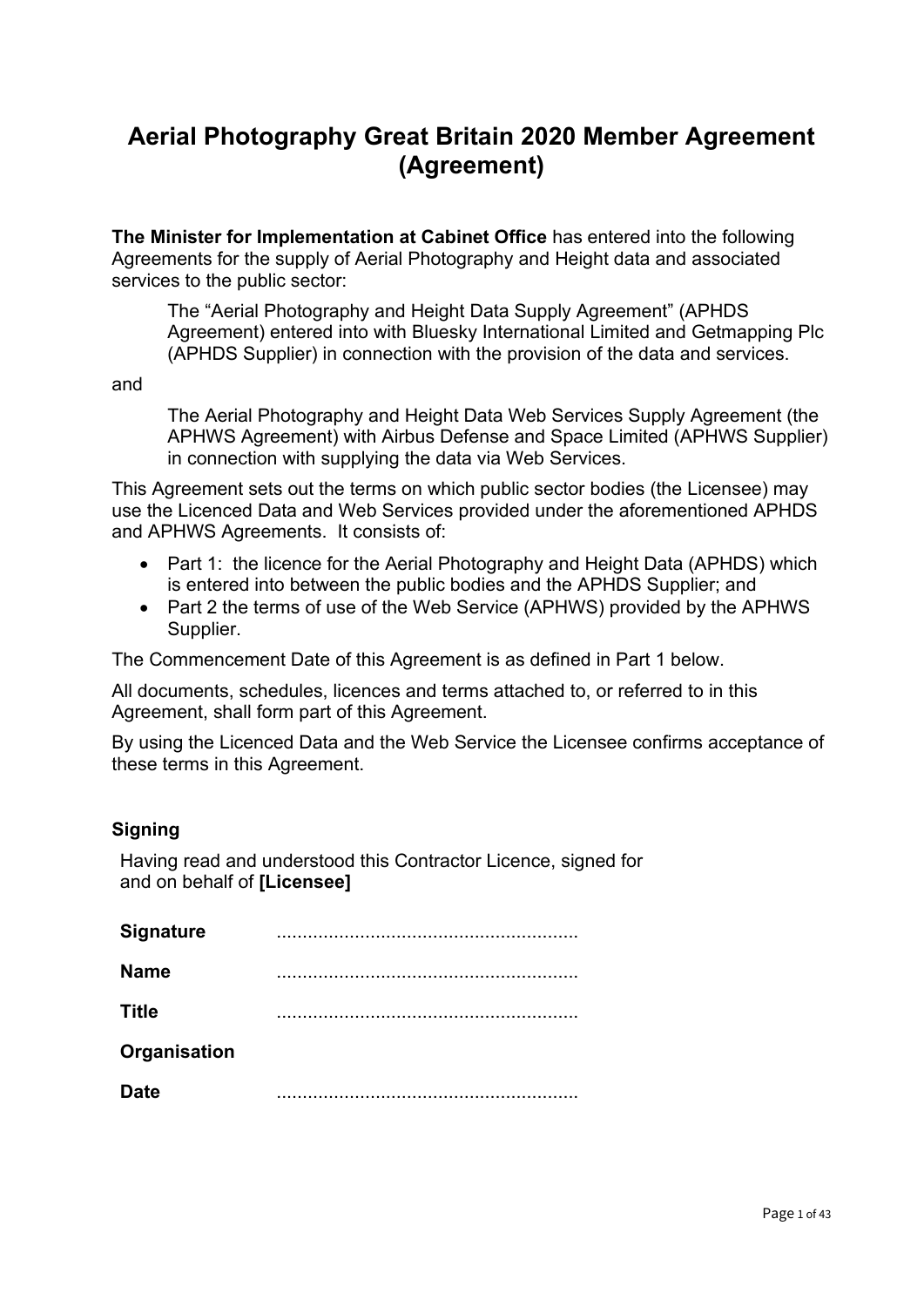#### **This Licence is made between:**

(1) Bluesky International Ltd of The Station, Station Road, Ashby-De-La-Zouch, Leicestershire, LE65 2AS company registration number 4789469 and Getmapping PLC of Fleet 27, Rye Close, Fleet, Hampshire, GU51 2UH company registration number 3663783 (APHDS Supplier)

and

(2) The User entering into this Licence (Licensee).

#### **Whereas:**

- A The APHDS Supplier has entered into a contract with the Minister for Implementation at Cabinet Office in connection with the licensing of data to the public sector in England, Wales, and Scotland (the APHDS Agreement).
- B The Licensee is a public sector body and, under the terms of the APHDS Agreement, is entitled to receive the data from the APHDS Suppliers on the terms of this Licence.
- C This Licence sets out the terms on which the Licensee may use the Datasets and services provided by the APHDS Supplier.

#### **Agreed Terms:**

#### **1 Definitions & interpretations**

The following defintions apply in this Licence (including the recitals and appendices to it):

| <b>Ancillary Rights</b>              | $8.4.1(c)$ .                                       | means the rights set out in Clauses 2.4, 2.7 and                                                                                                                                                              |  |  |
|--------------------------------------|----------------------------------------------------|---------------------------------------------------------------------------------------------------------------------------------------------------------------------------------------------------------------|--|--|
| <b>Commencement</b><br>Date          | means the later of the date on which the Licensor: |                                                                                                                                                                                                               |  |  |
|                                      | a)                                                 | first receives a signed hard copy of<br>the Licensee's validly completed<br>User Licence Acceptance Form; or                                                                                                  |  |  |
|                                      | b)                                                 | confirms receipt of the Licensee's<br>validly completed on-line User<br>Licence Acceptance Form (where<br>the Licensee completes such form<br>via any on-line acceptance system<br>operated by the Licensee). |  |  |
| <b>Commercial</b><br><b>Activity</b> |                                                    | has the meaning given to such term in Appendix 1.                                                                                                                                                             |  |  |
| Competing<br><b>Activity</b>         |                                                    | has the meaning given to such term in Appendix 1.                                                                                                                                                             |  |  |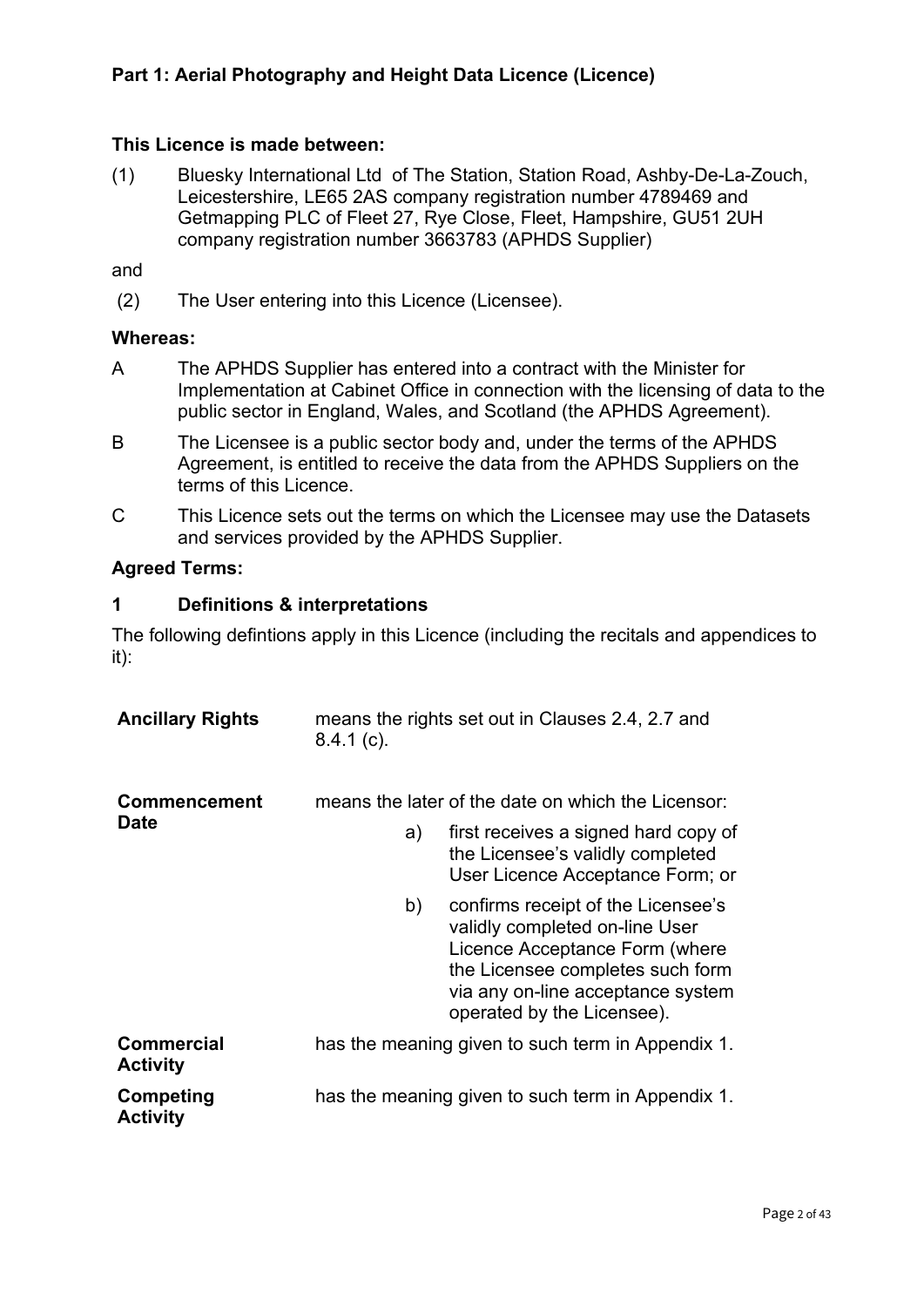| <b>Confidential</b><br><b>Information</b>                        |                                                                                                                                                                                           | means any information that is marked or identified as<br>confidential, or that would reasonably be considered<br>to be confidential in nature, that relates to the affairs<br>of a party and is acquired by the other party in<br>anticipation of or as a result of this Licence.                                                                                                                                                                                                                 |  |
|------------------------------------------------------------------|-------------------------------------------------------------------------------------------------------------------------------------------------------------------------------------------|---------------------------------------------------------------------------------------------------------------------------------------------------------------------------------------------------------------------------------------------------------------------------------------------------------------------------------------------------------------------------------------------------------------------------------------------------------------------------------------------------|--|
| <b>Contractor</b>                                                | means any contractor engaged by the Licensee or<br>tendering to provide goods or services to the<br>Licensee in connection with Licensed Data and/or<br>the APHDS.                        |                                                                                                                                                                                                                                                                                                                                                                                                                                                                                                   |  |
| <b>Contractor</b><br><b>Licence</b>                              | means a formal written agreement entered into<br>between the Licensee and a Contractor in<br>accordance with Clause 2.7.                                                                  |                                                                                                                                                                                                                                                                                                                                                                                                                                                                                                   |  |
| <b>Core Business</b>                                             |                                                                                                                                                                                           | has the meaning given to such term in Appendix 1.                                                                                                                                                                                                                                                                                                                                                                                                                                                 |  |
| Data                                                             |                                                                                                                                                                                           | means any text, graphic, image, audio and/or visual<br>material, software, data, database content or other<br>multimedia content, information and material.                                                                                                                                                                                                                                                                                                                                       |  |
| <b>Dataset</b>                                                   | means any one of the products listed in Part A of<br>Appendix 2.                                                                                                                          |                                                                                                                                                                                                                                                                                                                                                                                                                                                                                                   |  |
| <b>Derived Data</b>                                              |                                                                                                                                                                                           | a new dataset, database, or information that has<br>been created using the Licensed Data as its source<br>in whole or in part, as a result of the translation,<br>adaptation, arrangement, modification, or any other<br>alteration of Licensed Data or of a substantial part of<br>the content of a database comprised of Licensed<br>Data, including through the, extraction or re-use of<br>the whole or a substantial part of the database<br>comprised of Licensed Data into a new database. |  |
| <b>Disclosure</b><br><b>Requests</b>                             | means requests for information relating to this<br>Licence pursuant to FOIA or the Environmental<br>Information Regulations.                                                              |                                                                                                                                                                                                                                                                                                                                                                                                                                                                                                   |  |
| <b>Eligible Body</b>                                             | means a Public Body excluding the Excluded Bodies.                                                                                                                                        |                                                                                                                                                                                                                                                                                                                                                                                                                                                                                                   |  |
| <b>End Users</b>                                                 | means Public Sector End Users, INSPIRE End<br>Users, INSPIRE Relevant Body End Users and<br><b>Public Sector Innovation End Users.</b>                                                    |                                                                                                                                                                                                                                                                                                                                                                                                                                                                                                   |  |
| <b>Environmental</b><br><b>Information</b><br><b>Regulations</b> | means the Environmental Information Regulations<br>2004 together with any guidance and/or codes of<br>practice issued by the Information Commissioner in<br>relation to such regulations. |                                                                                                                                                                                                                                                                                                                                                                                                                                                                                                   |  |
| <b>Excluded Bodies</b>                                           | means:                                                                                                                                                                                    |                                                                                                                                                                                                                                                                                                                                                                                                                                                                                                   |  |
|                                                                  | a)                                                                                                                                                                                        | any body whose geographic remit is wholly<br>or mainly in Northern Ireland,                                                                                                                                                                                                                                                                                                                                                                                                                       |  |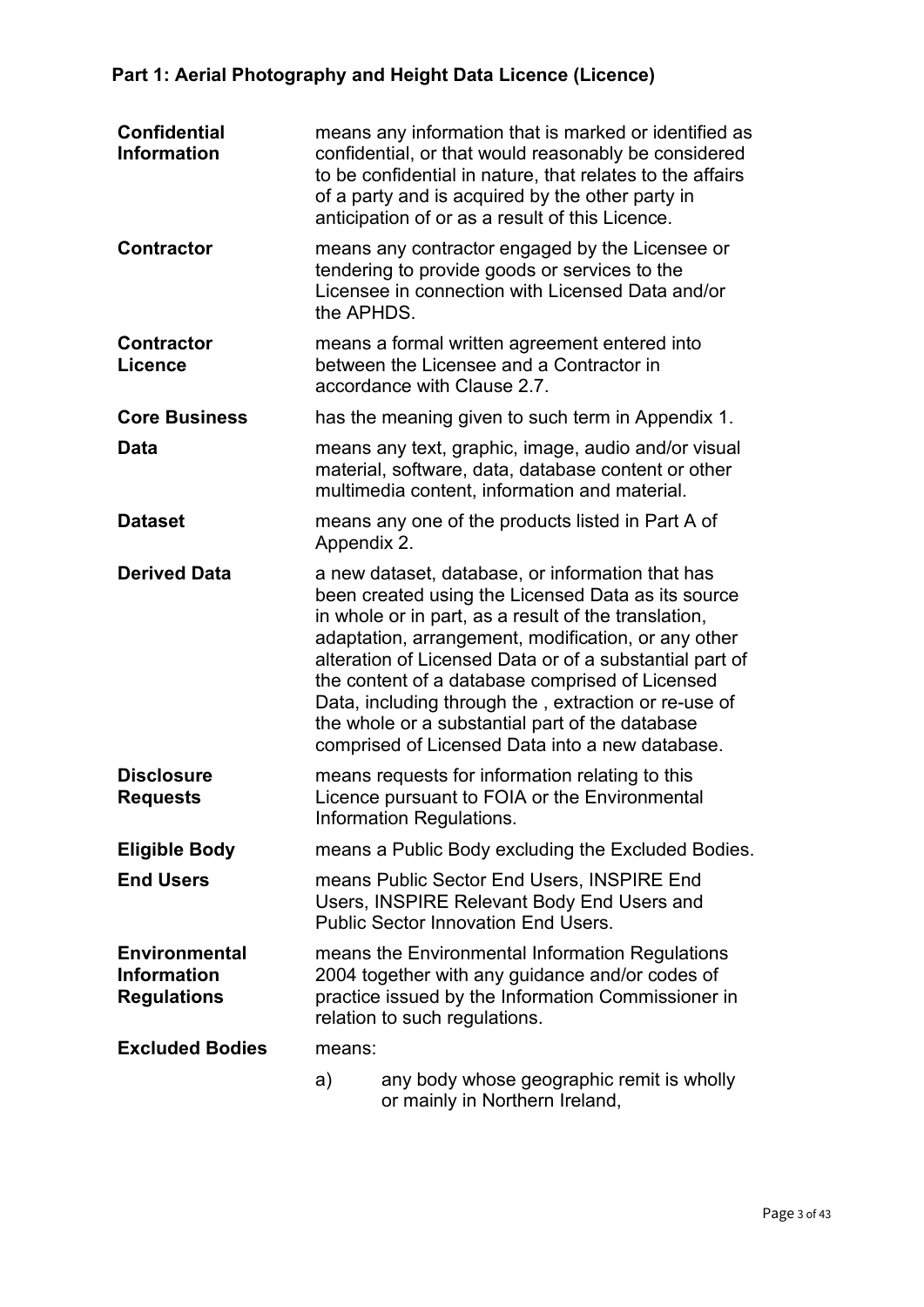|                                                            | b)                                                                                    | save where Cabinet Office and the Licensee<br>otherwise agree, any public or private limited<br>company (including whether limited by<br>shares or guarantee),                                                                                                                                              |  |
|------------------------------------------------------------|---------------------------------------------------------------------------------------|-------------------------------------------------------------------------------------------------------------------------------------------------------------------------------------------------------------------------------------------------------------------------------------------------------------|--|
|                                                            | $\mathsf{c})$                                                                         | any Private Registered Provider of Social<br>Housing, which shall have the meaning<br>ascribed thereto in section 80 of the Housing<br>and Regeneration Act 2008, and                                                                                                                                       |  |
|                                                            | d)                                                                                    | any other body as may be agreed by the<br>Licensee and Cabinet Office from time to<br>time.                                                                                                                                                                                                                 |  |
| <b>Feature</b>                                             |                                                                                       | means any feature represented in a Height Dataset,<br>including without limitation any pixel of imagery or<br>height data, line, polygon, symbol or text.                                                                                                                                                   |  |
| <b>Feature</b><br><b>Attribution</b>                       |                                                                                       | means the characteristics associated with a Feature.                                                                                                                                                                                                                                                        |  |
| <b>Height Data</b><br><b>Feature</b><br><b>Attribution</b> | means the height characteristics associated with a<br>Feature in the Height Datasets. |                                                                                                                                                                                                                                                                                                             |  |
| <b>Height Dataset</b>                                      |                                                                                       | means any of the following APHDS Supplier data<br>licensed by the Licensee:                                                                                                                                                                                                                                 |  |
|                                                            | 2m GSD Digital Surface Model (GB coverage)                                            |                                                                                                                                                                                                                                                                                                             |  |
|                                                            |                                                                                       | 5m GSD Digital Terrain Model (GB Coverage)                                                                                                                                                                                                                                                                  |  |
|                                                            | Contours                                                                              |                                                                                                                                                                                                                                                                                                             |  |
| <b>Height Product</b>                                      | means any of the following the APHDS Supplier Data<br>licensed by the Licensee:       |                                                                                                                                                                                                                                                                                                             |  |
|                                                            | 2m GSD Digital Surface Model (GB coverage)                                            |                                                                                                                                                                                                                                                                                                             |  |
|                                                            |                                                                                       | 5m GSD Digital Terrain Model (GB coverage).                                                                                                                                                                                                                                                                 |  |
| <b>FOIA</b>                                                |                                                                                       | means the Freedom of Information Act 2000, the<br>Freedom of Information (Scotland) Act 2002 and any<br>subordinate legislation made under this Act from time<br>to time together with any guidance and/or codes of<br>practice issued by the Information Commissioners in<br>relation to such legislation. |  |
| <b>Free to Use Data</b>                                    |                                                                                       | means Data created by the Licensee:                                                                                                                                                                                                                                                                         |  |
|                                                            | a)                                                                                    | using an Imagery Product or Height Product<br>as a source to infer the position of the Data<br>the Licensee creates; or                                                                                                                                                                                     |  |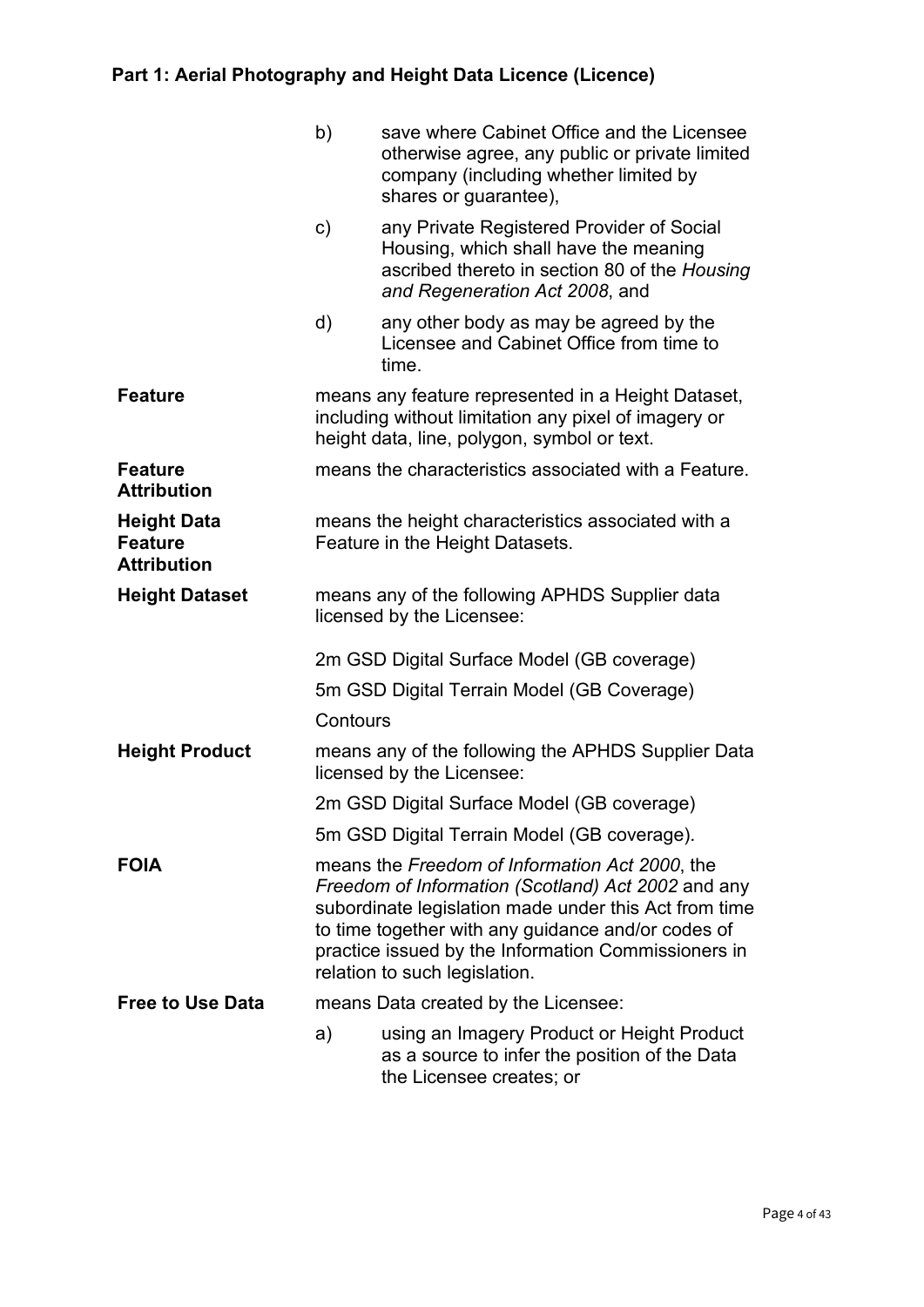|                                                 | b)                                                                                                                                                                                                                                                                                                                                                          | which copies in part a Feature (and "copy in<br>part" means, for the purpose of this<br>definition, where the Data created by the<br>Licensee partially coincides with a Feature in<br>the source Imagery Product or Height<br>Product). |  |
|-------------------------------------------------|-------------------------------------------------------------------------------------------------------------------------------------------------------------------------------------------------------------------------------------------------------------------------------------------------------------------------------------------------------------|------------------------------------------------------------------------------------------------------------------------------------------------------------------------------------------------------------------------------------------|--|
|                                                 |                                                                                                                                                                                                                                                                                                                                                             | For information purposes only, examples of<br>Free to Use Data are published on the<br><b>APHDS Supplier's Website.</b>                                                                                                                  |  |
| <b>Infrastructure</b>                           | means:                                                                                                                                                                                                                                                                                                                                                      |                                                                                                                                                                                                                                          |  |
| <b>Body</b>                                     | a)                                                                                                                                                                                                                                                                                                                                                          | a body which falls within the definition of<br>'utility' in Regulation 2 of the Utilities<br>Contracts Regulations 2006 or Regulation 2<br>of the Utilities Contracts (Scotland)<br>Regulations 2006;                                    |  |
|                                                 | b)                                                                                                                                                                                                                                                                                                                                                          | a body which is a provider of a 'Public<br>Electronic Communications Network' as<br>defined in the General Conditions of<br>Entitlement set by the Office of<br>Communications under section 45 of the<br>Communications Act 2003; or    |  |
|                                                 | $\mathsf{c})$                                                                                                                                                                                                                                                                                                                                               | any other entity as may be agreed by the<br><b>APHDS Supplier and Cabinet Office from</b><br>time to time as being an infrastructure body,<br>as published on the APHDS Supplier's<br>Website.                                           |  |
| Independent<br><b>Advisory Group</b>            | means the independent advisory group to be<br>established and chaired by the Cabinet Office,<br>including all relevant suppliers and representatives of<br>such other parties as the Cabinet Office identifies,<br>and which will act in accordance with terms of<br>reference to be agreed between Cabinet Office,<br>Licensee, and all relevant suppliers |                                                                                                                                                                                                                                          |  |
| <b>INSPIRE End User</b>                         | has the meaning ascribed thereto in Appendix 1.                                                                                                                                                                                                                                                                                                             |                                                                                                                                                                                                                                          |  |
| <b>INSPIRE Relevant</b><br><b>Body End User</b> |                                                                                                                                                                                                                                                                                                                                                             | has the meaning ascribed thereto in Appendix 1.                                                                                                                                                                                          |  |
| <b>Imagery Product</b>                          |                                                                                                                                                                                                                                                                                                                                                             | means any of the following the APHDS Supplier Data<br>licensed by the Licensee:                                                                                                                                                          |  |
|                                                 | $\bullet$                                                                                                                                                                                                                                                                                                                                                   | 25cm GSD Aerial Photography RGB (GB)<br>coverage)<br>12.5cm GSD Aerial Photography RGB (where<br>available)<br>50cm GSD Aerial Photography CIR (GB<br>coverage).                                                                         |  |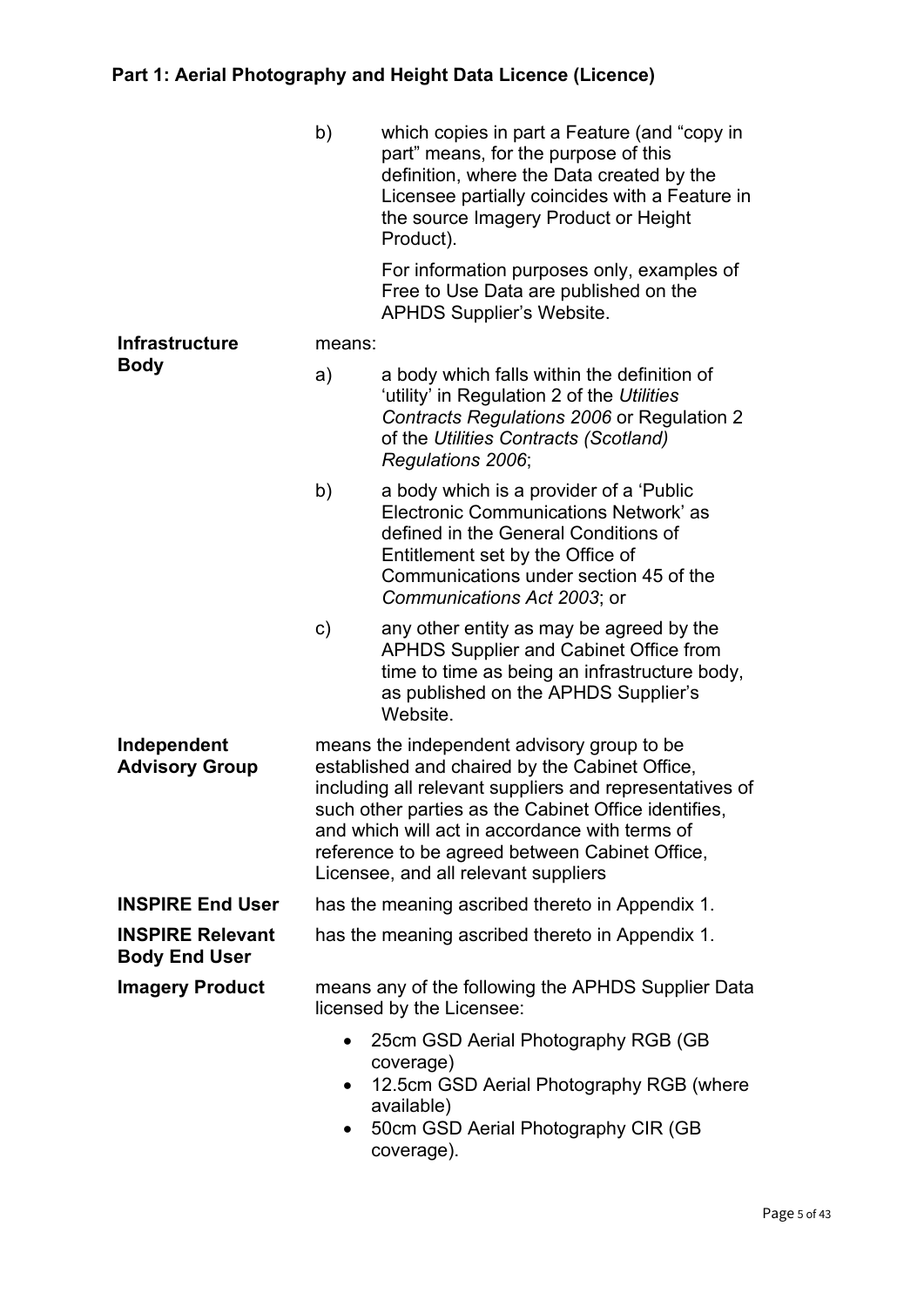| <b>IPR</b>                                             |                                                                                                                                                                                                                                                                                                                       | means intellectual property rights, including<br>copyright, utility models, rights to inventions patent,<br>trade mark, design right, database rights, rights in<br>computer software trade secrets, goodwill, know<br>how, rights of confidence and all other similar rights<br>anywhere in the world whether or not registered that<br>subsist now or in the future and including<br>applications for registration of any of them. |  |
|--------------------------------------------------------|-----------------------------------------------------------------------------------------------------------------------------------------------------------------------------------------------------------------------------------------------------------------------------------------------------------------------|--------------------------------------------------------------------------------------------------------------------------------------------------------------------------------------------------------------------------------------------------------------------------------------------------------------------------------------------------------------------------------------------------------------------------------------|--|
| Licence                                                | it.                                                                                                                                                                                                                                                                                                                   | means this licence agreement and all Appendices to                                                                                                                                                                                                                                                                                                                                                                                   |  |
| <b>Licensed Data</b>                                   |                                                                                                                                                                                                                                                                                                                       | means products (and associated documentation)<br>either listed in Part A of Appendix 2 as amended<br>from time to time or created by the Licensee<br>pursuant to Clauses 2.3 and/or 2.4 using or in<br>conjunction with products (and associated<br>documentation) listed in Part A of Appendix 2.                                                                                                                                   |  |
| <b>Licensed Use</b>                                    |                                                                                                                                                                                                                                                                                                                       | means the Licensee's permitted use of Licensed<br>Data in accordance with Clause 2.2.                                                                                                                                                                                                                                                                                                                                                |  |
| <b>Login Details</b>                                   | means any unique login details (such as user names<br>and passwords) as are notified to the Licensee by<br>the APHDS Supplier from time to time, for the<br>purpose of the Licensee accessing any on-line<br>ordering system, including for the avoidance of doubt<br>the login credential described in Clause 4.3.2. |                                                                                                                                                                                                                                                                                                                                                                                                                                      |  |
| <b>Open Derived</b><br><b>Data</b>                     |                                                                                                                                                                                                                                                                                                                       | means any Data released by the Licensee in<br>accordance with Clause 2.5.                                                                                                                                                                                                                                                                                                                                                            |  |
| <b>Open Government</b><br>Licence or OGL               | means the terms set out at<br>http://www.nationalarchives.gov.uk/doc/open-<br>government-licence/version/3/                                                                                                                                                                                                           |                                                                                                                                                                                                                                                                                                                                                                                                                                      |  |
| the APHDS<br><b>Supplier Data</b>                      |                                                                                                                                                                                                                                                                                                                       | means Data which the APHDS Supplier owns or<br>which the APHDS Supplier licenses from a third party<br>including, without limitation, Licensed Data.                                                                                                                                                                                                                                                                                 |  |
| the APHDS<br><b>Supplier Licence</b><br><b>Manager</b> | means the APHDS Supplier's Licence Manager, who<br>is identified in Clause 15.1.1, or as otherwise notified<br>to the Licensee from time to time.                                                                                                                                                                     |                                                                                                                                                                                                                                                                                                                                                                                                                                      |  |
| the APHDS<br><b>Supplier Website</b>                   | means the website www.APGB.co.uk or such other<br>website as the Supplier determines, in agreement<br>with Cabinet Office, from time to time.                                                                                                                                                                         |                                                                                                                                                                                                                                                                                                                                                                                                                                      |  |
| <b>Public Body</b>                                     | means:                                                                                                                                                                                                                                                                                                                |                                                                                                                                                                                                                                                                                                                                                                                                                                      |  |
|                                                        | a)                                                                                                                                                                                                                                                                                                                    | a body which falls within the definition of<br>'contracting authority' in Regulation 2(1) of<br>the Public Contracts Regulations 2015 or<br>Regulation 2(1) of the Public Contracts<br>(Scotland) Regulations 2015, excluding any<br>Infrastructure Body; and/or                                                                                                                                                                     |  |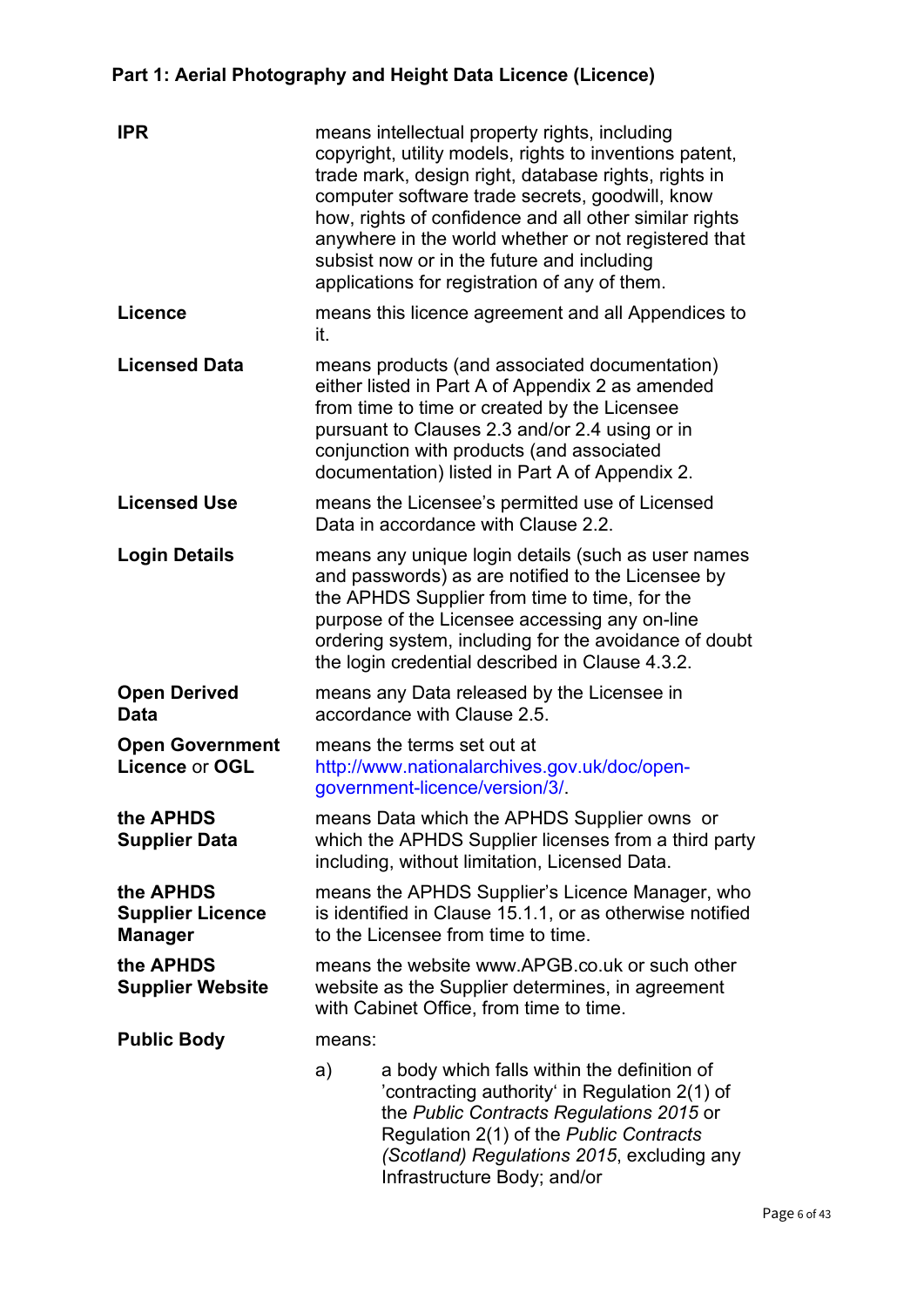|                                                              | b)            | a Council constituted pursuant to section 2 of<br>the Local Government etc. (Scotland) Act<br>1994; and/or                                                                                                                                                |
|--------------------------------------------------------------|---------------|-----------------------------------------------------------------------------------------------------------------------------------------------------------------------------------------------------------------------------------------------------------|
|                                                              | $\mathsf{c})$ | any other entity as may be agreed by the<br><b>APHDS Supplier and Cabinet Office from</b><br>time to time as being a public body, as<br>published on the APHDS Supplier Website.                                                                          |
| <b>Public Sector</b><br><b>Innovation</b><br>Licence         |               | has the meaning ascribed thereto in Appendix 1.                                                                                                                                                                                                           |
| <b>Public Sector</b><br><b>Innovation End</b><br><b>User</b> |               | means a person entering into a Public Sector<br>Innovation Licence with the Licensee.                                                                                                                                                                     |
| <b>Public Sector End</b><br><b>User</b>                      |               | has the meaning ascribed thereto in Appendix 1.                                                                                                                                                                                                           |
| <b>Public Sector</b><br>Licensing<br><b>Guidance</b>         |               | means the area of the APHDS Supplier Website that<br>provides support to the public sector community on<br>public sector licensing, as may be amended by the<br>APHDS Supplier from time to time.                                                         |
| <b>Specification</b>                                         |               | means, subject to any exceptions set out in Schedule<br>1 to the APHDS Contract, the specification of any<br>Licensed Data made available via the APHDS<br>Supplier Website as may be updated from time to<br>time in accordance with the APHDS Contract. |
| <b>Standard Form</b><br><b>Contractor</b><br><b>Licence</b>  |               | means the suggested form of Contractor Licence<br>available on the APHDS Supplier Website<br>(www.apgb.co.uk) and applicable to this Licence.                                                                                                             |
| <b>Style Guide</b>                                           | ownership.    | means the then current version of the style guide<br>available on the APHDS Supplier Website including<br>electronic artwork and requirements as to the use of<br>acknowledgements of copyright and database right                                        |
| Term                                                         |               | means the period from and including the<br>Commencement Date to the earlier date of (i) the<br>expiry or termination of the APHDS; or (ii) the<br>termination of this Licence.                                                                            |
| Trade Mark(s)                                                |               | means the trade marks (both registered and<br>unregistered) of the APHDS Supplier, specified in Part<br>A of Appendix 2 of this Licence and/or the Style Guide.                                                                                           |
| <b>User Licence</b><br><b>Acceptance Form</b>                |               | means the confirmation of usership in the form issued<br>by the APHDS Supplier.                                                                                                                                                                           |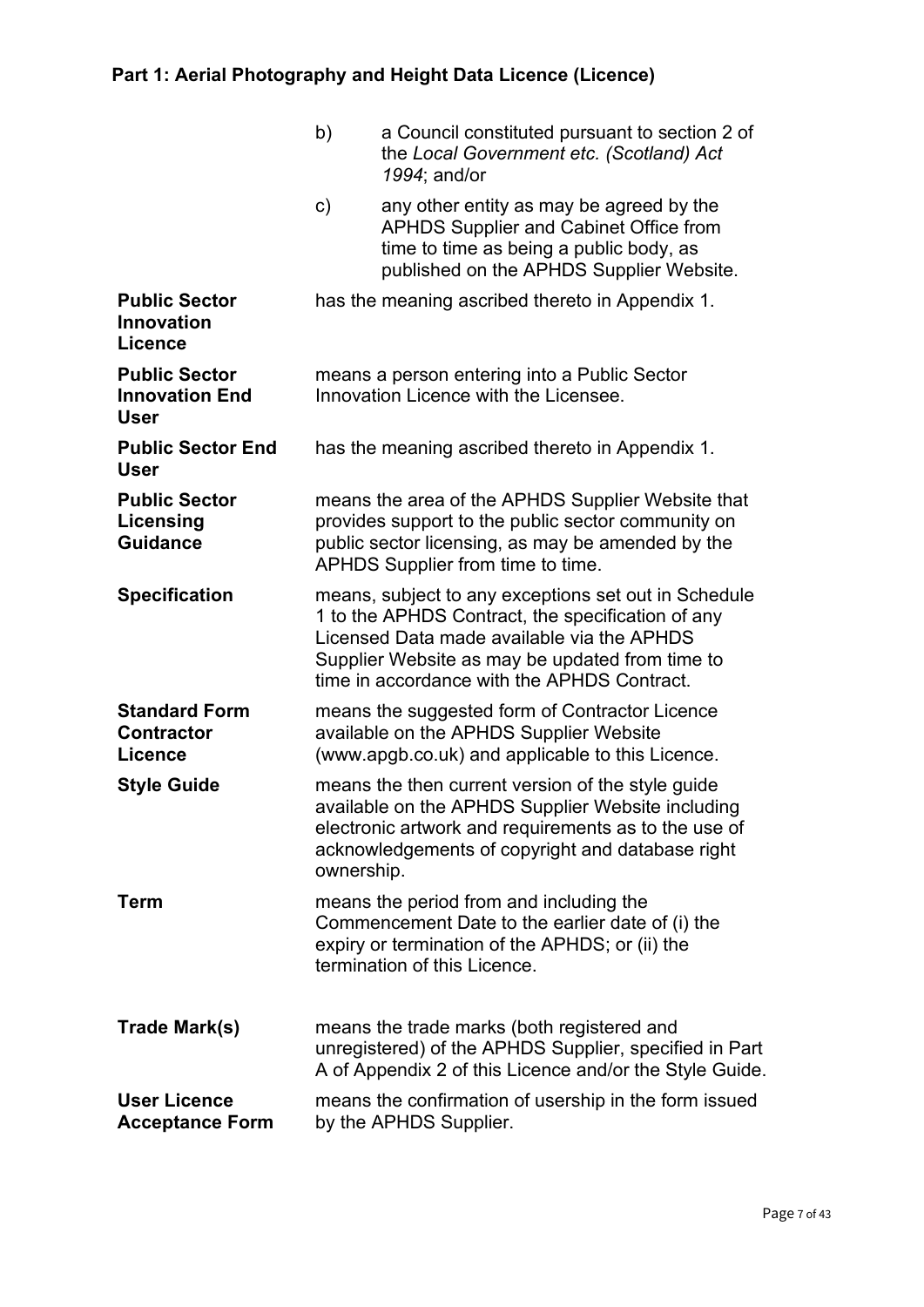| <b>Updates</b>     | means updates, revisions and modifications to<br>Licensed Data that the APHDS Supplier may provide<br>(or provide access to) from time to time.                                                                                                                                                                                                                                                                   |
|--------------------|-------------------------------------------------------------------------------------------------------------------------------------------------------------------------------------------------------------------------------------------------------------------------------------------------------------------------------------------------------------------------------------------------------------------|
| <b>User</b>        | means any Eligible Body which has entered into a<br>licence with the APHDS Supplier on the same terms<br>as this Licence, and whose licence has not expired,<br>nor been terminated or suspended.                                                                                                                                                                                                                 |
| <b>Web Service</b> | Web Service means a service provided by the<br>APHWS Supplier under the APHWS Contract using<br>the APHWS Use terms described in Part 2 of this<br>Licence; or by a service created by the Licensee<br>themselves for internal use, in accordance with the<br>standard protocol for serving over the internet<br>georeferenced data that is generated by a map<br>server using data from a GIS database or server |
| <b>Working Day</b> | means any day other than a Saturday, Sunday,<br>public holiday in England or Wales.                                                                                                                                                                                                                                                                                                                               |

- 1.1 In this Licence, unless the context otherwise requires:
	- 1.1.1 words in the singular include the plural and vice versa;
	- 1.1.2 references to: a) a Clause or Appendix are to a clause or appendix of this Licence; b) a party are to a party to this Licence; and c) a statute or statutory provision include any amendment, extension or re-enactment of such statute or provision;
	- 1.1.3 any words following the terms including, include, in particular, for example or any similar expression shall be construed as illustrative and shall not limit the sense of the words, description, definition, phrase or term preceding those terms.

### **2 Grant of licence**

#### **2.1 Licence**

- 2.1.1 This Licence shall come into force on the Commencement Date and shall continue during the Term.
- 2.1.2 In consideration of the mutual covenants and obligations in this Licence together with the payment of £1 by the Licensee to the APHDS Supplier (receipt of which is hereby acknowledged), the APHDS Supplier hereby grants the Licensee a non-exclusive, non-transferable licence to use Licensed Data (subject to any longer right to use Licensed Data expressly referred to in this Licence) during the Term solely for and to the extent permitted by:
	- a) the Licensed Use; and
	- b) the Ancillary Rights.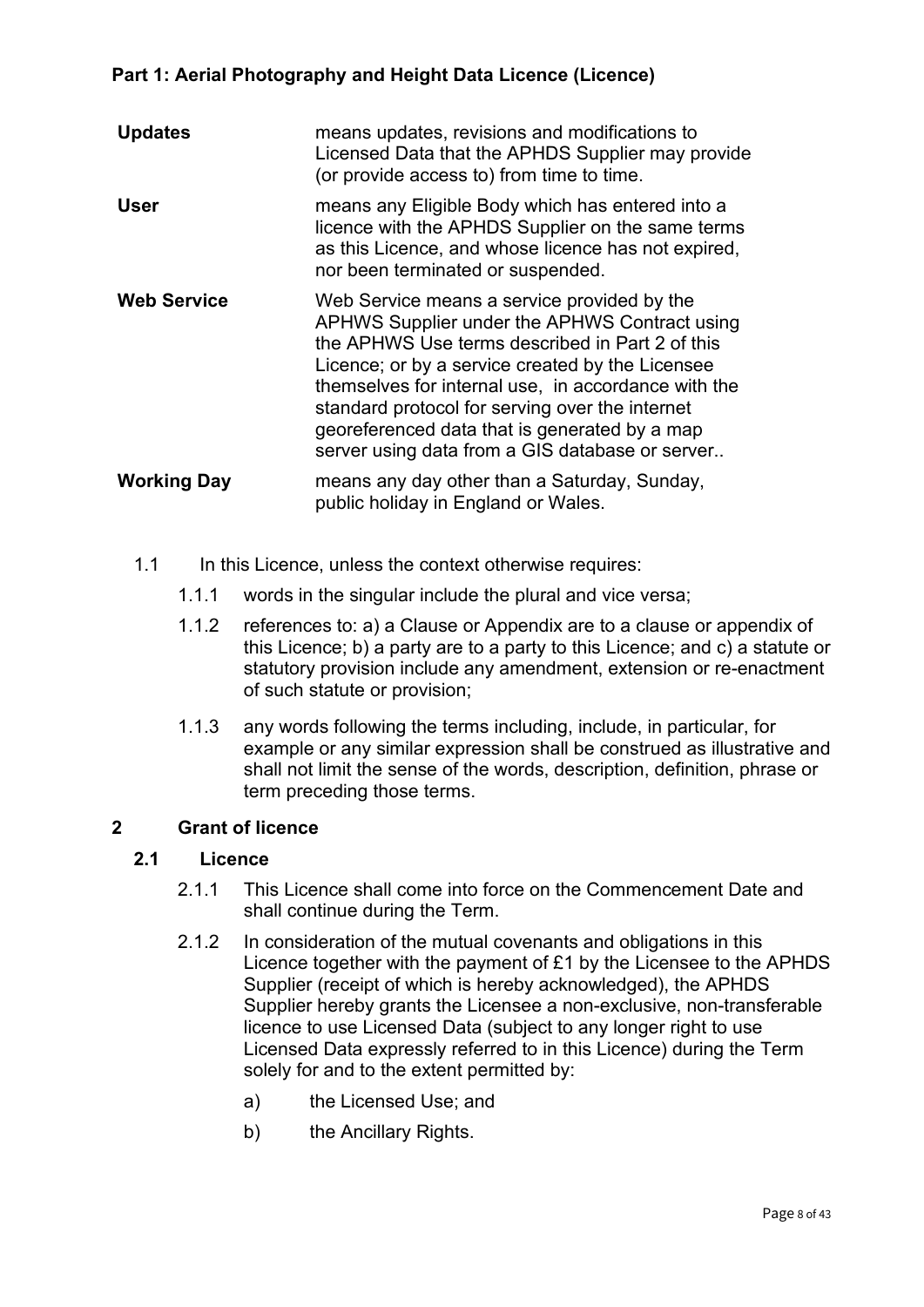- 2.1.3 The Licensee may not use Licensed Data in any way or for any purpose other than as expressly set out in this Clause 2.
- 2.1.4 Apart from the Licensee, no person, firm, or organisation (including without limitation any group company or affiliate) is granted any rights under this Licence.
- 2.1.5 This Licence does not give the Licensee any right to sublicense, distribute, sell or otherwise make Licensed Data available to third parties other than as permitted by the Licensee's Licensed Use and Ancillary Rights.

### **2.2 Licensed Use**

The Licensee's Licensed Use shall be the use in accordance with Appendix 1.

# **2.3 Licensee's Data**

- 2.3.1 Where the Licensee creates Data using or in conjunction with Licensed Data and such Data:
	- a) does not incorporate or infringe any IPR in the Licensed Data; and
	- b) can be used independently of the Licensed Data;

such Data shall not be subject to the terms of this Licence. Examples of Data that this Clause applies to may be found in the Public Sector Licensing Guidance.

### **2.4 Free to Use Data**

- 2.4.1 Subject to Clauses 2.4.2 to 2.4.5, in consideration of the payment of £1 by the Licensee to the APHDS Supplier (receipt of which is hereby acknowledged) the APHDS Supplier hereby grants the Licensee a nonexclusive, royalty-free, perpetual licence to:
	- a) extract Free to Use Data from the Datasets for use in accordance with this Clause 2.4; and
	- b) use and sub-license IPR in Free to Use Data that are owned by the APHDS Supplier.
- 2.4.2 To the extent Free to Use Data incorporates IPR owned by the APHDS Supplier, the Licensee shall ensure that such Free to Use Data:
	- a) does not copy a Feature in whole, and does not copy a Feature Attribution in whole or in part;
	- b) does not represent a Feature or Feature Attribution in the source Imagery Product or Height Dataset; and
	- c) is not a substitute for a Feature or Feature Attribution in the source Imagery Product or Height Dataset.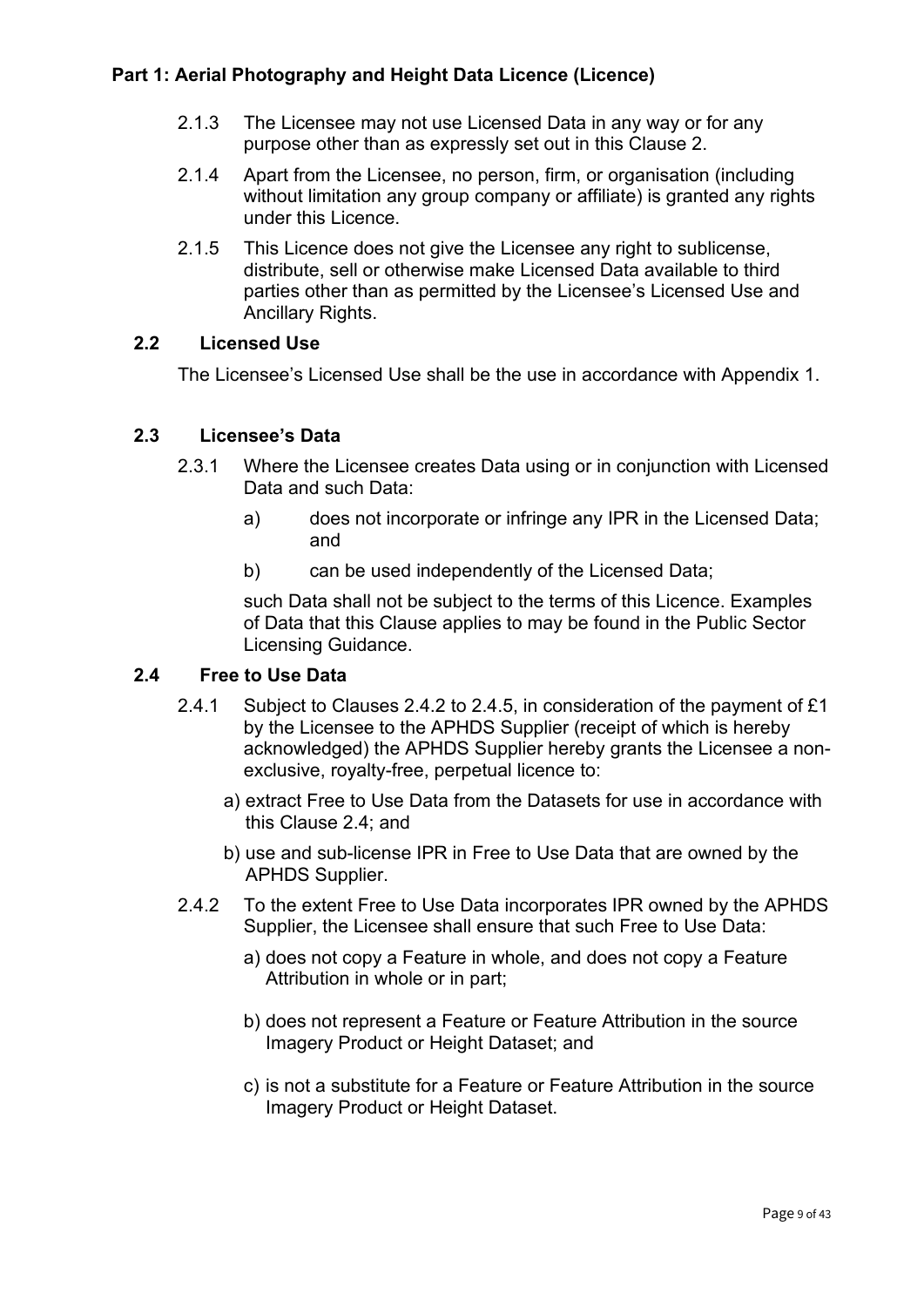- 2.4.3 The licence granted in Clause 2.4.1 shall entitle neither the Licensee nor the Licensee's sub-licensees to (and the Licensee shall procure that no sub-licensee shall) re-create, reproduce or represent any pixel in any Imagery Product or Feature Attribution or any Feature in any Height Dataset (or any substitution of such Feature Attribution or Feature).
- 2.4.4 The Licensee must acknowledge the copyright and the source of the Free to Use Data by including the following attribution statement whenever it reproduced Free to Use Data:

*'© Bluesky International Ltd and Getmapping Plc [year of issue]'* 

The Licensee shall include the same acknowledgement requirement in any sub-licences of the Free to Use Data that it grants, and a requirement that any further sub-licences do the same.

2.4.5 Where the Licensee is in doubt as to whether or not something constitutes Free to Use Data, the Licensee shall contact the APHDS Supplier for guidance.

### **2.5 Open Release of Derived Data**

- 2.5.1 In order to support the Government's Transparency Agenda, the APHDS Supplier agrees that the Licensee may openly release Derived Data provided that such release meets the following conditions:
	- a) the Derived Data has been created in order to deliver the Licensee's Core Business, and its release does not constitute a Competing Activity or Commercial Activity;
	- b) whilst the Derived Data may incorporate IPR in the Licensed Data created by copying pixels from the Imagery Product or Features and/or Feature Attribution from the Height Product in part or whole, the Derived Data shall not include a substantial quantity of Imagery Product pixels or Height Product Features or Feature Attribution from the Licensed Data used to create it;
	- c) the Derived Data is released independently of the Licensed Data used to create it or any other Licensed Data (for example, the Derived Data must not be released with Licensed Data as a contextual backdrop);
	- d) the Derived Data is openly released on the terms of the OGL and published via data.gov.uk; and
	- e) the Licensee notifies the APHDS Supplier of such release in the manner described in the Public Sector Licensing Guidance.
- 2.5.2 In relation to Clause 2.5.1 b), in considering the meaning of 'substantial quantity', the following factors may be relevant:
	- a) the total quantity of the relevant Features or Feature Attribution in the underlying Licensed Data, by reference to Great Britain as a whole or any of England, Scotland or Wales; and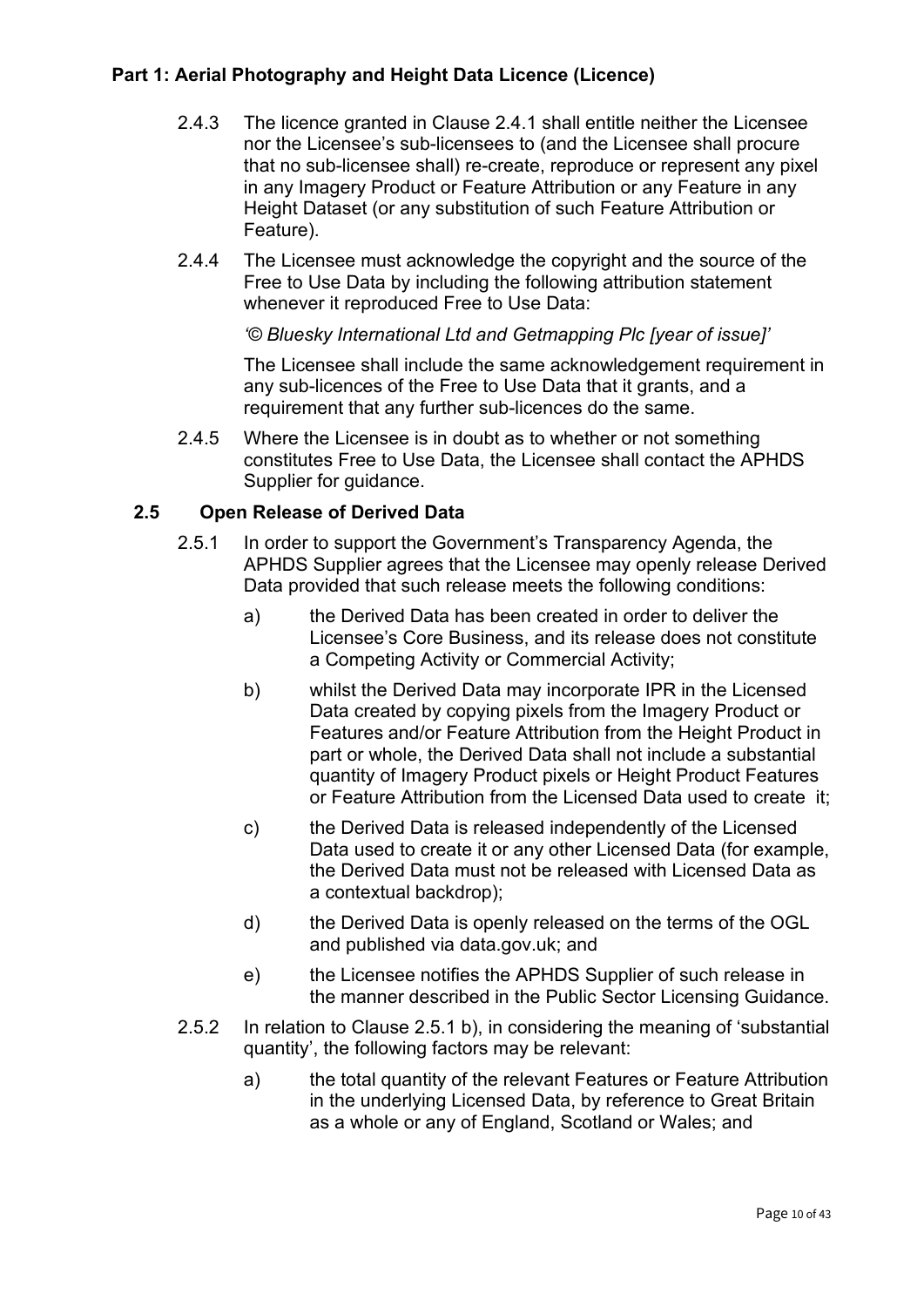b) whether the Derived Data is capable of forming part of a series of connected datasets, whether created by the Licensee or other APHDS Users, using Licensed Data.

Examples of Derived Datasets that include (and do not include) a substantial quantity of Features or Feature Attribution may be found in the Public Sector Licensing Guidance.

- 2.5.3 NOT USED
- 2.5.4 Where the Licensee is in doubt as to whether or not the provisions of Clause 2.5.1 will apply to the release of any Derived Data, the Licensee shall contact the APHDS Supplier for guidance.
- 2.5.5 In the event that the APHDS Supplier considers that the provisions of Clause 2.5.1 have not been met in relation to particular Derived Data, and/or in the reasonable opinion of the APHDS Supplier the release may constitute a Competing Activity, the APHDS Supplier may require the Licensee not to release the Derived Data under this Clause 2.5, or to cease any such release with immediate effect and the Licensee shall comply with such instructions.
- 2.5.6 In the event that the APHDS Supplier considers that the provisions of Clause 2.5.1 have not been met in relation to particular Derived Data or the Licensee does not agree with (i) guidance provided under Clause 2.5.4 or (ii) the APHDS Supplier requesting the Derived Data not be released under Clause 2.5.5, the affected party may notify the other party in writing to notify it that it intends to refer the matter to the Independent Advisory Group, following receipt of such notification the parties shall discuss how to and seek to resolve the matter. Where a resolution cannot be agreed within 20 Working Days of notification or, in cases where the Licensee refuses to cease release under Clause 2.5.5, immediately, either the APHDS Supplier or the Licensee may then refer the matter to the Independent Advisory Group for review and recommendation, and the relevant provisions of Clause 2.6.2 c) will apply.

#### **2.6 Exemptions Process**

- 2.6.1 Where none of Clauses 2.3, 2.4 or 2.5 applies but the Licensee considers it is unable to achieve its objectives in accordance with its Licensed Use under Appendix 1, the Licensee may request that Derived Data be licensed on the terms of the OGL or as if it were Free to Use Data. Each request must:
	- a) be made in writing and delivered to the APHDS Supplier by email to: Support@apgb.co.uk or in writing to Bluesky International Ltd. The Station, Station Road, Ashby-De-La-Zouch, Leicestershire, LE65 2AS, in each case marked 'Derived Data Exemption Request' and shall include;
		- i) the name of the relevant Licensed Data product from which the Derived Data has been produced;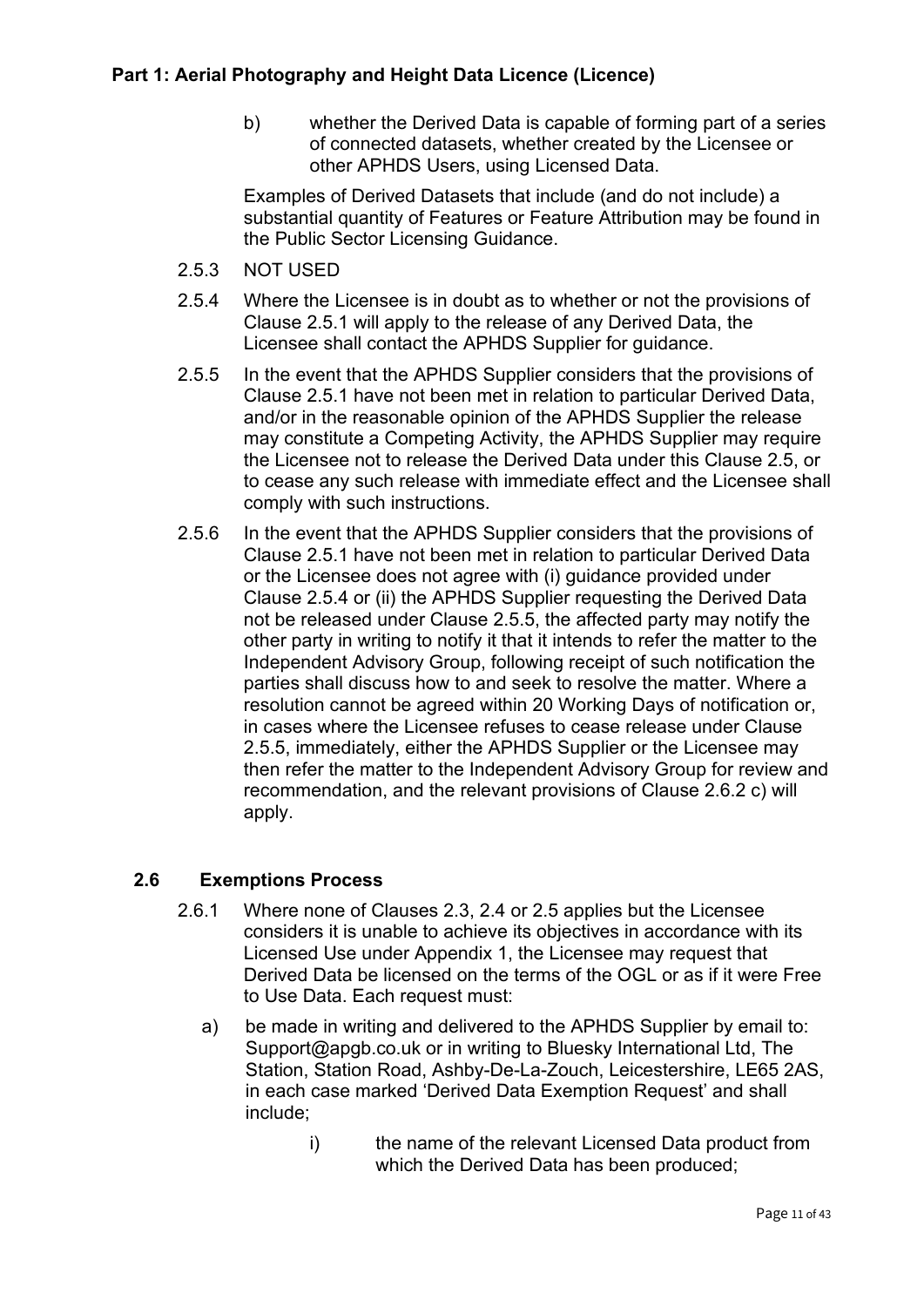- ii) the area of coverage of the Derived Data and of the relevant Licensed Data product from which the Derived Data has been produced;
- iii) a representative sample of the Derived Data in question, in an industry standard format as is reasonably specified by the Supplier from time to time; and
- iv) a detailed description, to the APHDS Supplier's reasonable satisfaction, of the precise purpose for which the Derived Data has been and is expected to be used, and by whom.
- 2.6.2 Where the Licensee's request complies with the conditions set out at Clause 2.6.1 a) and b) above (a 'Compliant Request'), the APHDS Supplier shall determine whether or not to approve the request in accordance with the process set out below.
	- a) Where there is clear precedent the APHDS Supplier shall inform the Licensee as to whether it has approved (either with or without conditions) or declined the request within 15 Working Days. The Licensee may appeal the decision in writing (detailing its reasons) within 15 Working Days of receipt of the decision.
	- b) Where there is not clear precedent, or where an appeal is made in accordance with Clause 2.6.2 a), the APHDS Supplier will refer the request to its Managing Directors. Following such consideration, and within 20 Working Days of receiving a Compliant Request or an appeal pursuant to Clause 2.6.2 a), the Supplier shall inform the Licensee that it has either:
		- i) approved (either with or without conditions) the request, or
		- ii) declined the request.

The Licensee shall be entitled, within 20 Working Days of being informed of the above decision, to inform the APHDS Supplier that it wishes to appeal the decision, in which case the APHDS Supplier shall, within 5 Working Days, refer the Compliant Request to the Independent Advisory Group for consideration.

c) Within 20 Working Days of receiving a Compliant Request further to Clause 2.6.2 b) ii), or a referral under Clause 2.5.6, the Independent Advisory Group shall make a written recommendation as to (i) whether, in relation a referral further to Clause 2.6.2 b) ii), the request should be approved (either with or without conditions) or declined, or (ii) the issue referred to it under Clause 2.5.6, in each case containing details justifying such recommendation, to the APHDS Supplier's Chief Executives.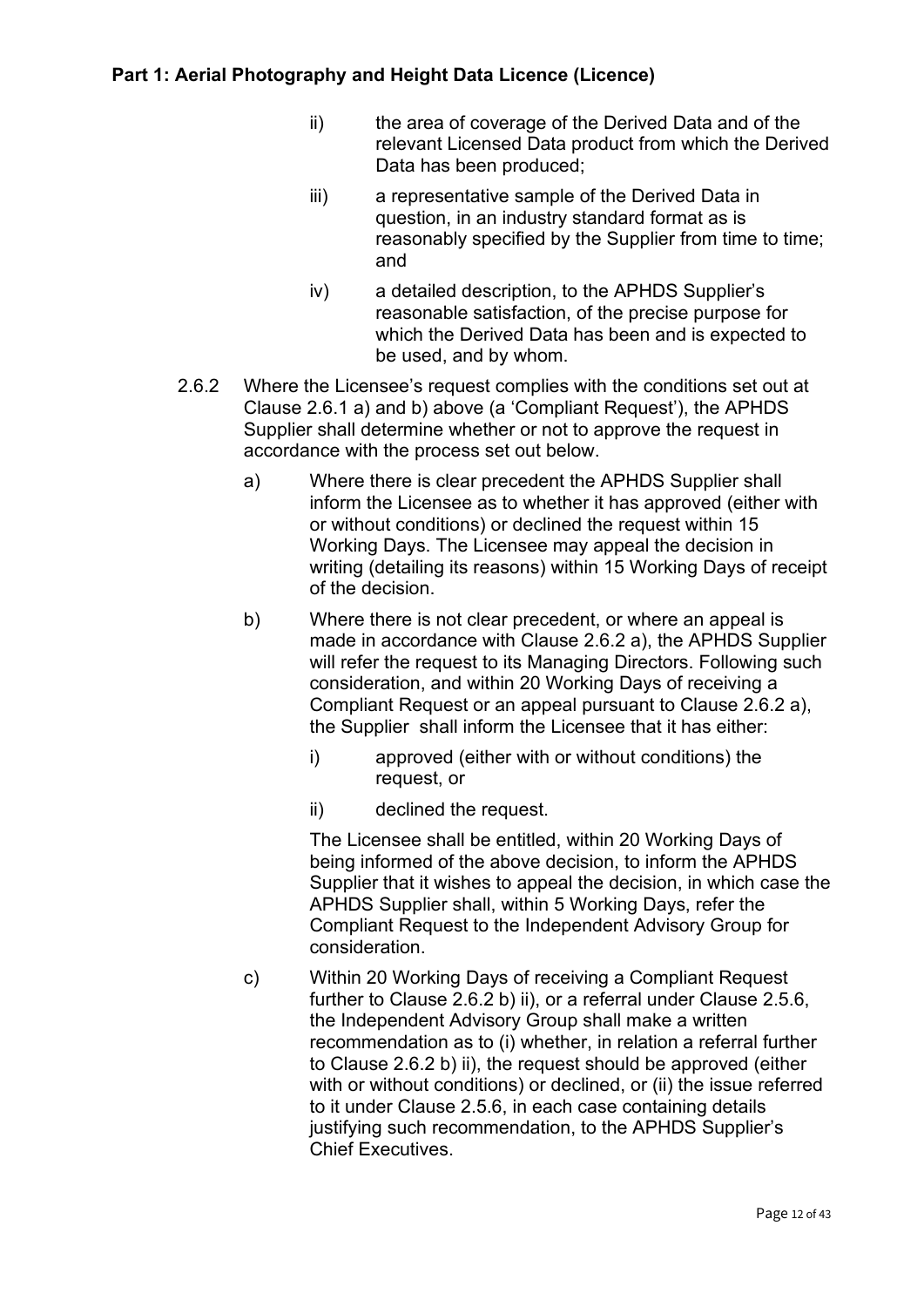- d) Within 20 Working Days of receiving a recommendation pursuant to Clause 2.6.2 c) above, the APHDS Supplier's Chief Executives shall, having given due consideration to such recommendation, decide in their absolute discretion whether to approve (either with or without conditions) or decline the request, and inform the Licensee of the decision. The Licensee acknowledges and agrees that the APHDS Supplier Chief Executives shall have sole discretion in relation to the decision under this Clause 2.6.2 d), which shall not be subject to the Dispute Resolution Procedure set out in Clause 18.
- e) Where, at the relevant stage in the process set out in Clause 2.6.2 a) to d) above, the APHDS Supplier or the Independent Advisory Group reasonably considers that it requires further information in relation to the request (or an appeal pursuant to Clause 2.6.2 a) or 2.5.5), the APHDS Supplier shall forthwith request (whether on its own behalf or on behalf of the Independent Advisory Group) such further information in writing from the Licensee (a 'Further Information Request'), and the relevant timescale shall be extended by the period of time commencing on the date of the Further Information Request and ending on the date of receipt by the APHDS Supplier of the further information requested.

# **2.7 Contractor Use**

- 2.7.1 The Licensee may permit its Contractors, solely for the purposes of providing, or tendering to provide, the Licensee with goods or services, to use Licensed Data for the Licensee's Licensed Use (and/or to use the Licensee's Login Details for the purpose of accessing the Licensed Data via any on-line ordering system), provided that the Licensee ensures, in a Contractor Licence that:
	- a) the same level of restrictions included in this Licence are applied to the Contractor;
	- b) any applicable rights reserved in this Licence in relation to Licensed Data for the benefit of the Licensee are reserved in the same way as set out in this Licence;
	- c) any applicable obligations imposed on the Licensee in this Licence are imposed on the Contractor;
	- d) save as otherwise expressly provided in this Licence, any right for the Contractor to use Licensed Data shall terminate automatically on termination or expiry of this Licence;
	- e) the APHDS Supplier shall have no liability to any Contractor in respect of Licensed Data or this Licence; and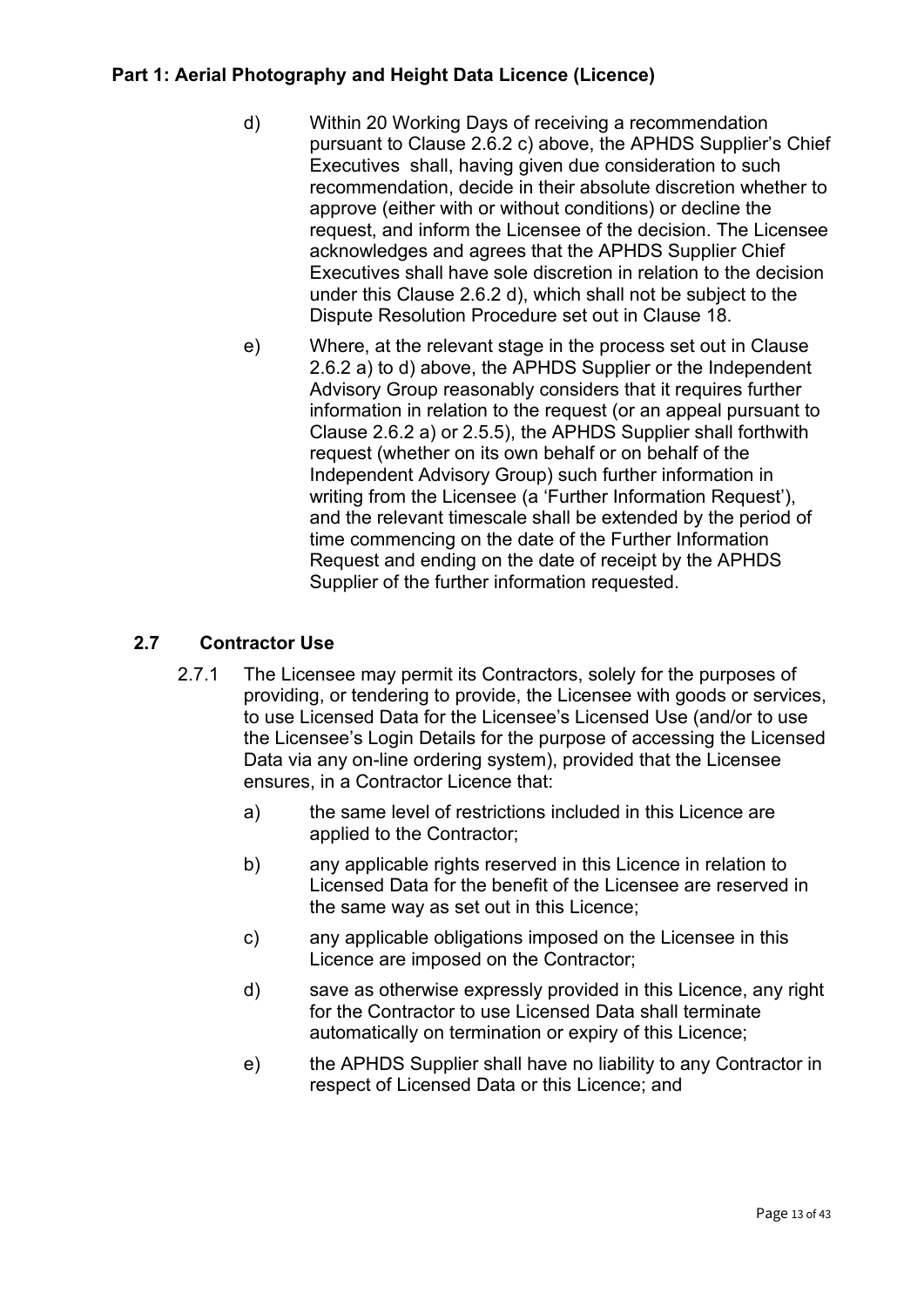- f) the APHDS Supplier has rights to enforce directly the terms of the agreement between the Licensee and the Contractor pursuant to the *Contracts (Rights of Third Parties) Act 1999* and such Act shall not be excluded from the Contractor Licence.
- 2.7.2 Subject to provisions equivalent to Clauses 8.4.1 c), 8.4.2 and 8.4.3, which the Contractor shall be required to meet Contract Licences, the Licensee may permit each of its Contractors to retain Licensed Data in an archive for the sole purpose described in Clause 8.4.1 c).
- 2.7.3 It is hereby agreed between the parties that the Standard Form Contractor Licence fulfils the requirements of Clauses 2.7.1 and 2.7.2. Where the Licensee ensures that the Contractor executes a licence in such form before the Contractor has access to any Licensed Data (and the Licensee maintains it in force), the Licensee will be deemed to have complied with Clause 2.7.1.
- 2.7.4 The Licensee may grant its Contractors the right to supply and receive copies of the Licensed Data in a digital form to and from its other Contractors provided that:
	- a) both Contractors are licensed by the Licensee for the Licensed Data being supplied and/or received;
	- b) the goods or services which each Contractor is providing, or tendering to provide to the Licensee shall each form part of a larger project or related series of works required by the Licensee;
	- c) each Contractor uses copies of Licensed Data supplied by another Contractor solely for the purpose of providing or tendering to provide goods or services to the Licensee as part of the Licensee's Licensed Use;
	- d) the use by a Contractor of Licensed Data supplied by another Contractor shall be governed by its Contractor Licence with the Licensee;
	- e) a Contractor shall not receive any direct or indirect payment, credit or money's worth for the supply of the Licensed Data to another Contractor; and
	- f) a Contractor shall, prior to supplying any Licensed Data to another Contractor, obtain the Licensee's written confirmation that i) the other Contractor is licensed by the Licensee for the Licensed Data being supplied, and ii) the goods or services which each Contractor is providing, or tendering to provide, to the Licensee each forms part of a larger project or related series of works required by the Licensee.
- 2.7.5 The Licensee may provide Licensed Data in paper form only (referred to in this Clause 2.7 as **Paper Copies**) to a Contractor, without the requirement to enter into a Contractor Licence with such Contractor, provided that the Licensee ensures that: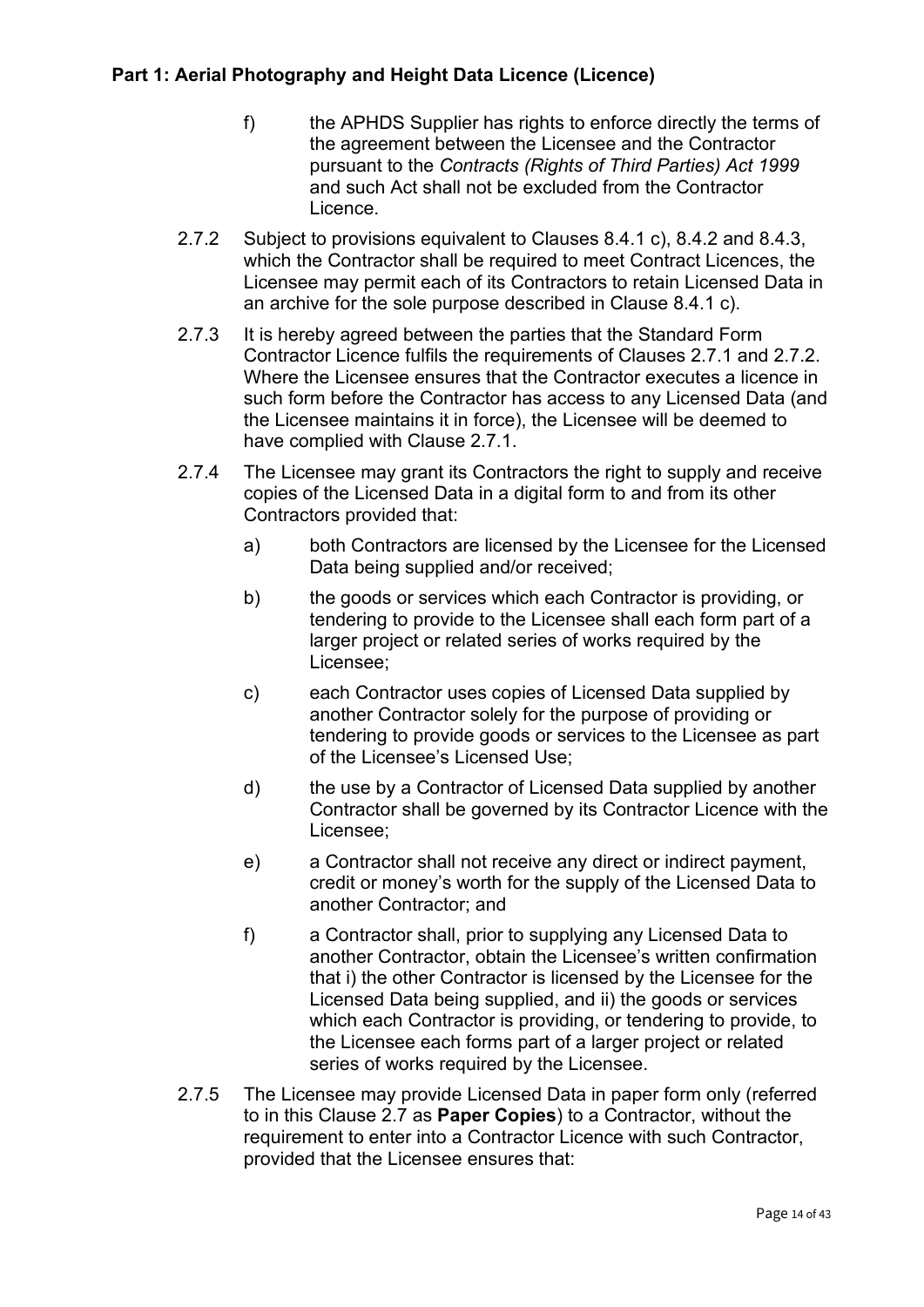- a) the Contractor uses the Paper Copies solely for the purposes of providing, or tendering to provide, the Licensee with goods or services for the Licensee's Licensed Use;
- b) the Paper Copies only cover an area that is proportionate to the goods or services that the Contractor is engaged to provide;
- c) subject to Clause 2.7.6, the Contractor is not permitted to and shall not copy, sub-license, distribute, sell or otherwise make available the Paper Copies to third parties in any form;
- d) the Contractor destroys or returns to the Licensee all such Paper Copies immediately upon i) its completion of the tender or provision of goods or services referred to in Clause 2.7.5 a) or ii) expiry or termination of this Licence, whichever is the sooner, and provides, at the Licensee's request, a sworn statement by a duly authorised person that it no longer holds any such Paper Copies;
- e) neither the Licensee nor the Contractor shall receive any direct or indirect payment, credit or money's worth for the supply of Paper Copies; and
- f) the Paper Copies are clearly marked in accordance with Clause 5.1 and contain a statement stipulating that the Contractor is permitted to use the Paper Copies solely for the purpose of assisting it with the delivery to the Licensee of the goods or services it is engaged to provide.
- 2.7.6 The Licensee shall be entitled to permit its Contractor to supply Paper Copies to any third party provided that the Contractor ensures that:
	- a) such third party is engaged to provide:
		- i) all or part of the works that the Contractor is engaged to provide to the Licensee (referred to in this Clause 2.7.6 as the **Works**);
			- ii) part of a larger project (which also includes the Works); or
			- iii) works which, together with the Works, are part of a series of works required by the Licensee,

and uses the Paper Copies solely for the purpose of providing i), ii) or iii) above to the Licensee for the Licensee's Licensed Use;

- b) such third party agrees to comply with terms no less onerous than those set out in Clause 2.7.5 b) to f) with respect to its use of Paper Copies under paragraph a) above. For the purposes of this Clause, references in Clause 2.7.5 b) to f) to:
	- i) **Licensee** shall mean 'Licensee's Contractor';
	- ii) **Contractor** shall mean the third party to whom Paper Copies are supplied under this Clause; and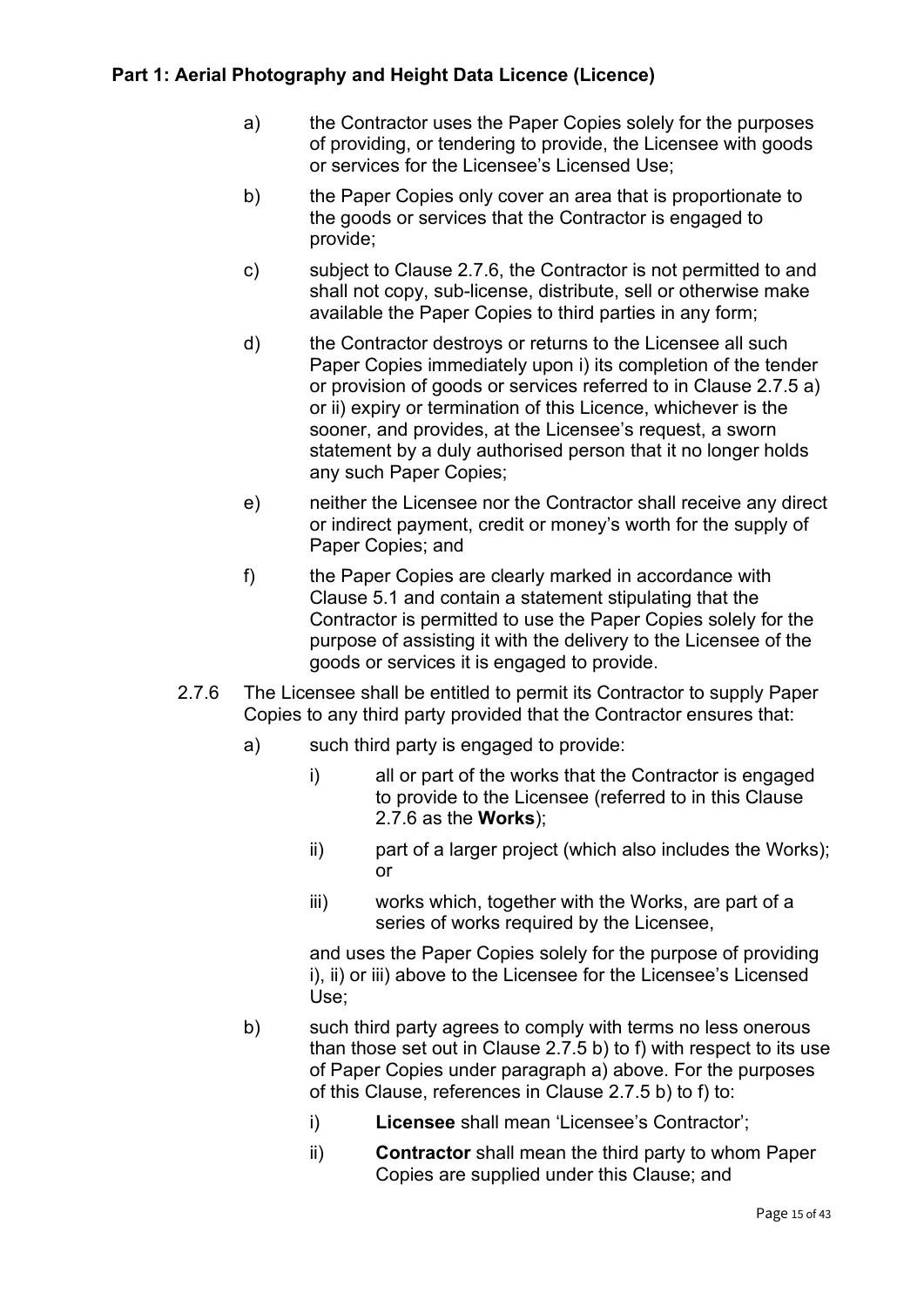- iii) **Licence** shall mean the Contractor Licence.
- 2.7.7 The Licensee shall be jointly and severally liable with any third party to whom the Licensee is entitled to disclose Licensed Data under this Licence, including, without limitation, any Contractor, for the act or omission of that third party and the APHDS Supplier shall enforce the terms of any relevant agreement, including, without limitation, any Contractor Licence, up to and including obtaining judgment in court and taking such other action as the APHDS Supplier may request in respect of any breach.

### **3 Perpetual Rights for certain Datasets**

- 3.1 The right of the Licensee to use the following Datasets is granted on a perpetual basis:
	- a) 12.5cm GSD Aerial Photography RGB (where available)
	- b) 25cm GSD Aerial Photography RGB (GB coverage)
	- c) 50cm GSD Aerial Photography CIR (GB coverage)
	- d) 2m GSD Digital Surface Model (GB coverage)
	- e) 5m GSD Digital Terrain Model (GB coverage)
	- f) Contours (GB Coverage)

#### **4 Licensee's obligations**

- 4.1 The Licensee shall:
	- 4.1.1 not use Licensed Data for any illegal, deceptive, misleading or unethical purpose or otherwise in any manner which may be detrimental to the reputation of Licensed Data or any person;
	- 4.1.2 use its best endeavours to use adequate technological and security measures, including measures the APHDS Supplier may reasonably recommend from time to time, to ensure that all Licensed Data and Login Details which the APHDS Supplier provides to the Licensee and/or which the Licensee holds or is responsible for are secure from unauthorised use or access; and
	- 4.1.3 notify the APHDS Supplier as soon as the Licensee suspects any infringement of the Supplier's IPR or any unauthorised use of the Licensee's Login Details and give the APHDS Supplier all reasonably required assistance in pursuing any potential infringement or remedying any unauthorised use.
- 4.2 The APHDS Supplier reserves the right to charge the Licensee, and the Licensee shall pay within 30 days of receipt of invoice, a reasonable amount (to be determined in the APHDS Supplier's reasonable discretion) for Data supply where the Data is supplied further to a User's request for a duplicate supply of Data (which includes supply of Data already supplied to such User, whether in the same or a different format) on a physical medium.
- 4.3 Access to Licensed Data
	- 4.3.1 The Licensee may only request delivery of Licensed Data by placing an order through the on-line ordering system as described in Clause 4.3.2, or any replacement of such systems from time to time.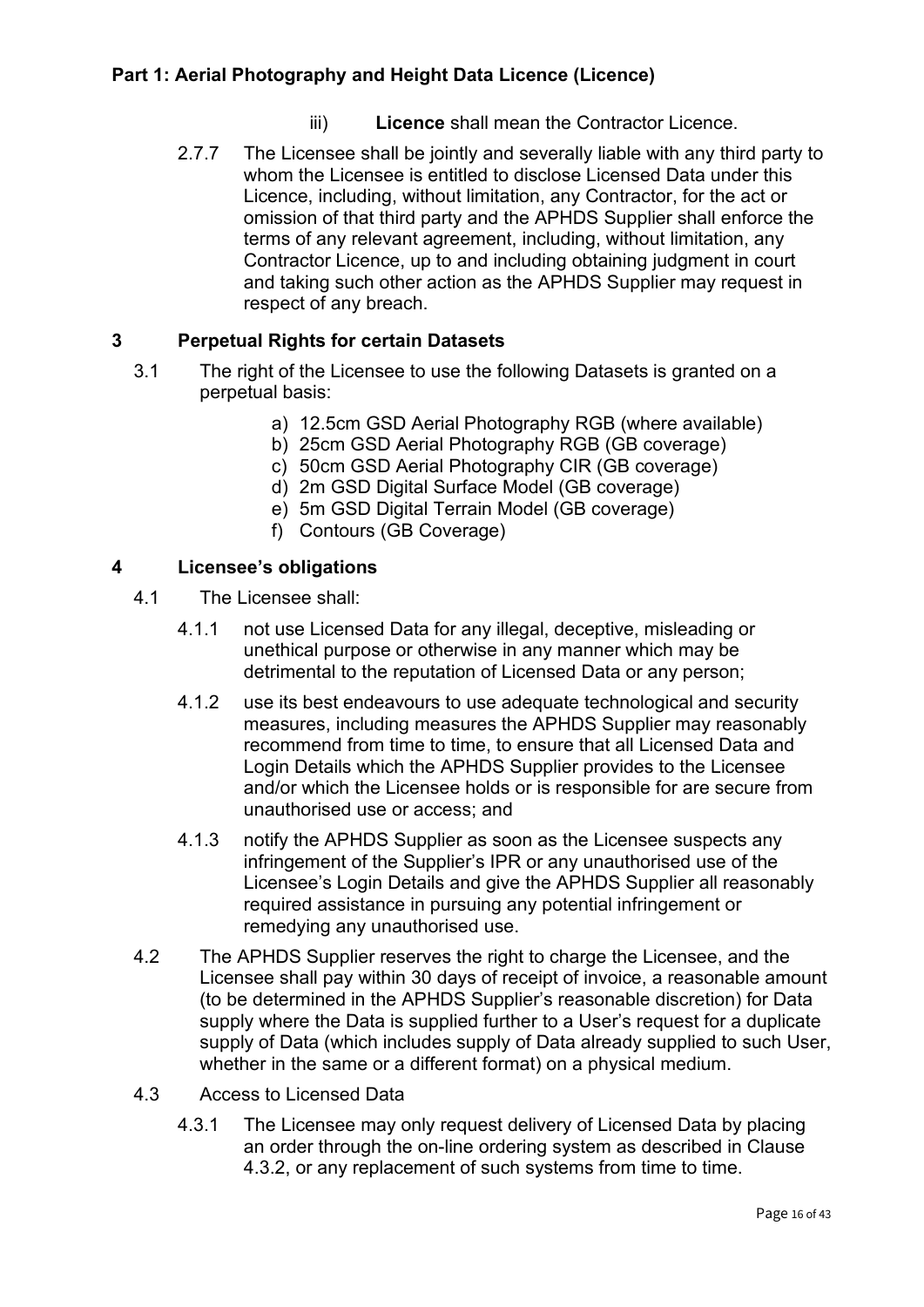- 4.3.2 The Licensee's registered users will have access to an on-line ordering system. Each Licensee will nominate a 'Principal Contact' who will receive a login 'credential' (email address/password combination). Principal Contacts will be able to administer the user community for their organisation, including adding, blocking, unblocking and deleting individual user accounts and the assignment of rights. In addition to registered users from within a Licensee's own organisation, each Licensee will be entitled to nominate one email address from outside of the Licensee's organisation to receive electronic delivery of data via the on-line ordering system, provided that such email address is the email address of a third party which has been appointed as a Contractor under Clause 2.7 of this Licence.
- 4.3.3 the APHDS Supplier shall be entitled to assume that where the on-line ordering system or Web Service feed provided under the APHWS Agreement is accessed using the Licensee's Login Details, such access is authorised by the Licensee.
- 4.3.4 The Licensee may request delivery of Licensed Data via the options made available to the Licensee at the point of order, subject to the restriction that:
	- Licensed Data may, at the discretion of the APHDS Supplier, be delivered on hard disk where the size of the order is greater than 50GB.
- 4.3.5 The Licensee acknowledges that the APHDS Supplier cannot be held responsible for any postal service delays in delivering any physical media.
- 4.4 If the Licensee receives the Licensed Data in whole or in part via WMS and/or WFS or the Web Service provided by the APHWS Supplier, then all obligations and restrictions on the Licensee set out in this Licence shall also apply to the use of the Data received via the WMS and/or WFS or Web Services from and including the date of the grant of such licence.

#### **5 Trade Marks and rights acknowledgement**

- 5.1 The Licensee shall ensure that acknowledgements of copyright and database right ownership are included in copies of Licensed Data in the manner described in the Public Sector Licensing Guidance.
- 5.2 The Licensee may not use any Trade Marks except where it wishes to acknowledge the APHDS Supplier or particular Licensed Data when exercising Public Sector Use rights under Appendix 1.
- 5.3 The Licensee has no right to sub-license the right to use Trade Marks.
- 5.4 If the Licensee is entitled to use a Trade Mark, it shall apply it in accordance with the Style Guide.
- 5.5 The Licensee will not tamper with or remove any Trade Mark symbols or notices.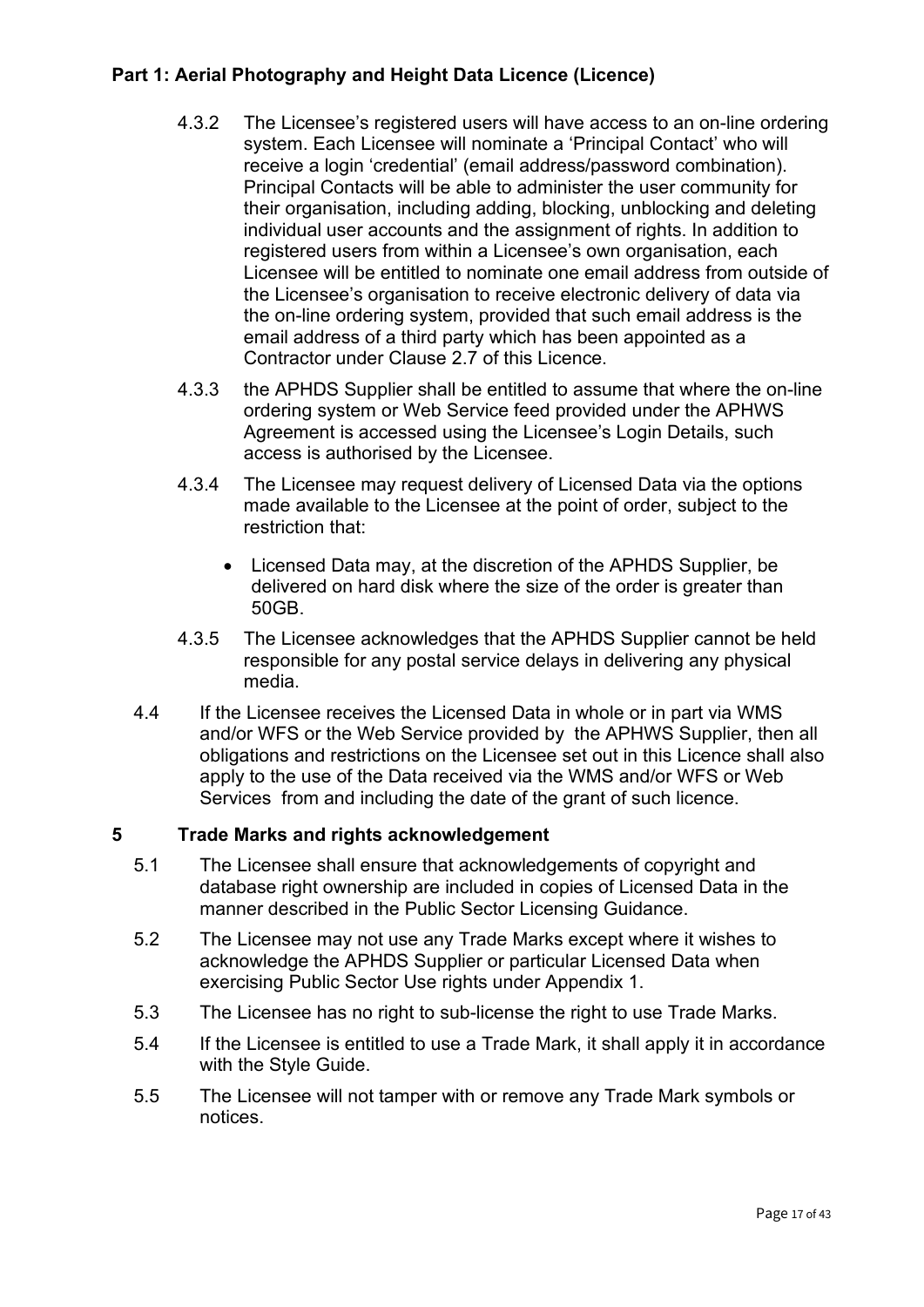### **6 Variation**

- 6.1 Subject to Clause 6.2, no variation or purported variation of any provision of this Licence shall be effective unless it is in writing, refers specifically to this Licence and is duly executed by each party.
- 6.2 The APHDS Supplier shall be entitled at any time to amend the terms of this Licence where such amendments have been agreed between the APHDS Supplier and CABINET OFFICE or where the APHDS Supplier has given CABINET OFFICE notice of required amendments to this Licence in accordance with the APHDS Agreement. All such amendments shall become incorporated into this Licence from and including the date which the Suppliers shall specify in a written notice to the Licensee.
- 6.3 Any amendments which may be made to one or more of the Contractor Licence, the Public Sector End User Licence, the Public Sector End User Licence – INSPIRE Relevant Body or the Public Sector Innovation Licence shall upon request be incorporated by the Licensee without delay into any Contractor Licence or Public Sector End User Licence or Public Sector End User Licence – INSPIRE Relevant Body or Public Sector Innovation Licence executed by the Licensee's Contractors and end users and shall be enforced by the Licensee.

## **7 Auditing**

- 7.1 The Licensee shall promptly provide evidence of compliance with its obligations under this Licence if so requested by the APHDS Supplier.
- 7.2 Subject to any express contrary provision in Appendix 1, the Licensee will maintain accurate and complete records of its Licensed Use and, in particular, those instances where Licensed Data is provided to a Contractor and/or third party as contemplated under the terms of this Licence (such records to include the names and addresses of such Contractors and/or third parties, the Licensed Data supplied and the date of each such supply). The Licensee shall grant (and shall procure its Contractors and the third parties to whom the Contractors shared the Licensed Data shall grant) to the APHDS Supplier and/or its representatives the right on reasonable notice during business hours to enter the Licensee's, Contractors' and/or third party (as applicable)'s premises to inspect and audit the systems, operations and all supporting documentation of the Licensee, its Contractors and applicable third parties to ensure the Licensee's compliance with this Licence and to take copies of any necessary records. The Licensee shall, at its expense, make and/or procure appropriate employees and facilities available to provide the APHDS Supplier with all reasonable assistance to enable such inspection, auditing and copying to take place.
- 7.3 The Licensee will (and shall procure that its Contractors and third parties will) comply with reasonable measures stipulated by the APHDS Supplier as a result of any audit carried out pursuant to this Clause 7.

#### **8 Suspension, termination and expiry**

8.1 Suspension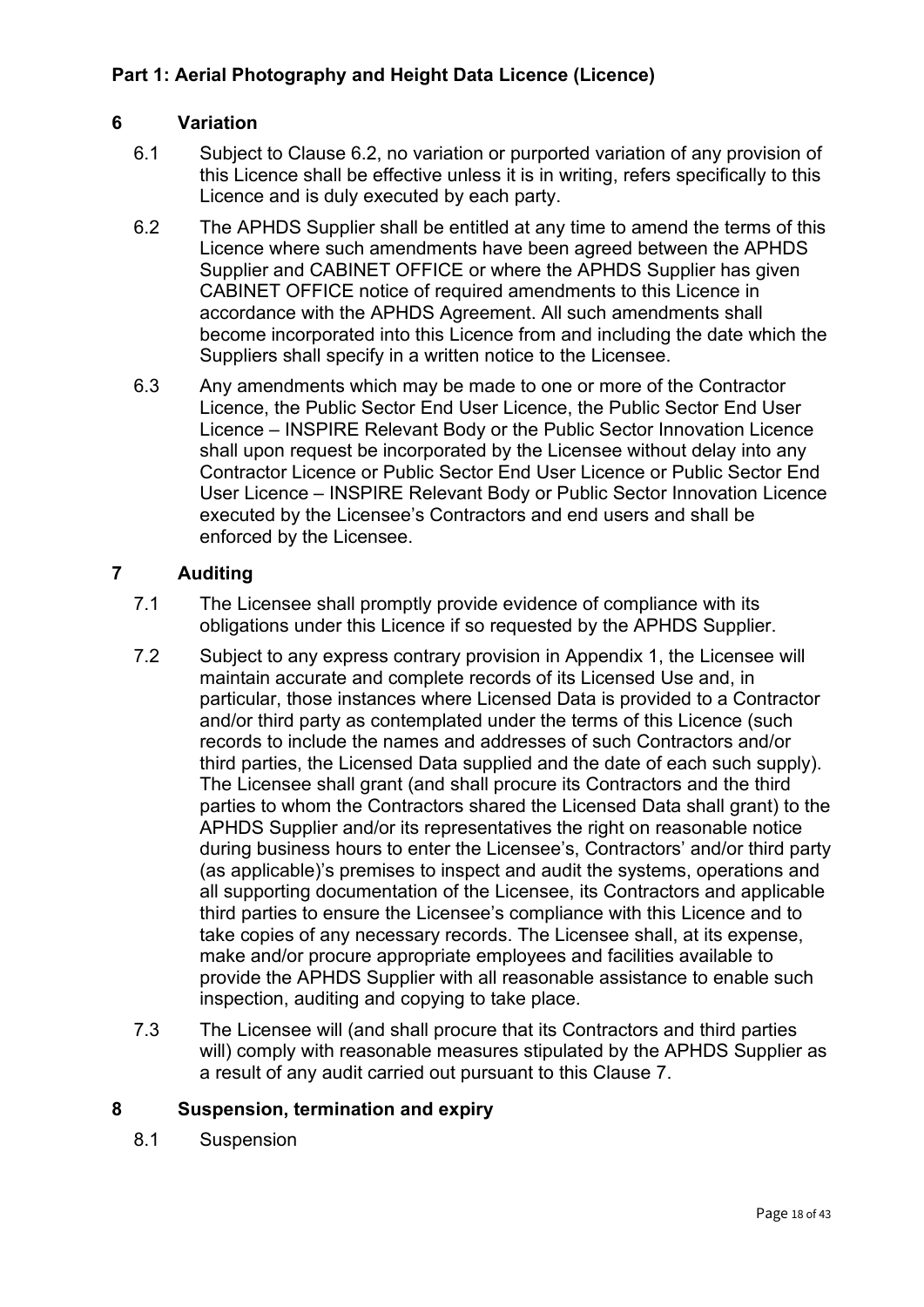- 8.1.1 In the event the Licensee is in breach of this Licence, the APHDS Supplier may on notice to the Licensee with immediate effect suspend:
	- a) the Licensee's access to Licensed Data using its Login Details and access to any on-line or other ordering service and WMS/WFS feeds or Web Service which may be made available by the APHWS Supplier from time to time for the purpose of providing access to Licensed Data;
	- b) the provision and licensing of Updates;
	- c) any resupply of Licensed Data; and/or
	- d) the Licensee's access to any other services provided by the Supplier under or in relation to this Licence or the APHDS Agreement,

in each case until such breach has been remedied to the satisfaction of the APHDS Supplier. This right is without prejudice to any other rights the APHDS Supplier has under this Licence or at law.

- 8.1.2 In the event that Contractors and/or third parties appointed by the Licensee is found to be in breach the Licensee will support the APHDS Supplier in implementing a rectification plan with the Contractors and/or third party within 10 working days of the breach being identified. If the breach cannot be rectified within 30 working days, or the Contractor and/or third party access to the data, ordering system, and Web Service, and provide all reasonable support the APHDS Supplier in seeking remedies from the Contractors and/or third party for the breach of licence.
- 8.2 General termination rights

The APHDS Supplier may terminate this Licence with immediate effect by giving the Licensee notice in writing in the event that:

- 8.2.1 the Licensee is in material breach of any term of this Licence (which, for the avoidance of doubt, shall include the Licensee's failure to comply with paragraph 14.3 of Appendix 1.) and such breach is either incapable of being remedied or is not remedied within 30 days of a written request to do so;
- 8.2.2 the Licensee is in persistent breach of this Licence;
- 8.2.3 the Licensee ceases to carry on business or to be an Eligible Body;
- 8.2.4 the Licensee discloses Confidential Information of the APHDS Supplier or uses or authorises use of the APHDS Supplier's IPR (or IPR licensed by the APHDS Supplier) outside the scope permitted by this Licence; or
- 8.2.5 the level of APHDS Supplier's liability in connection with this Licence referred to in Clause 9.3 is exceeded.
- 8.3 Automatic expiry of this Licence

Save as set out in Clause 3, this Licence shall expire automatically without notice in the event that the APHDS Agreement is terminated or expires.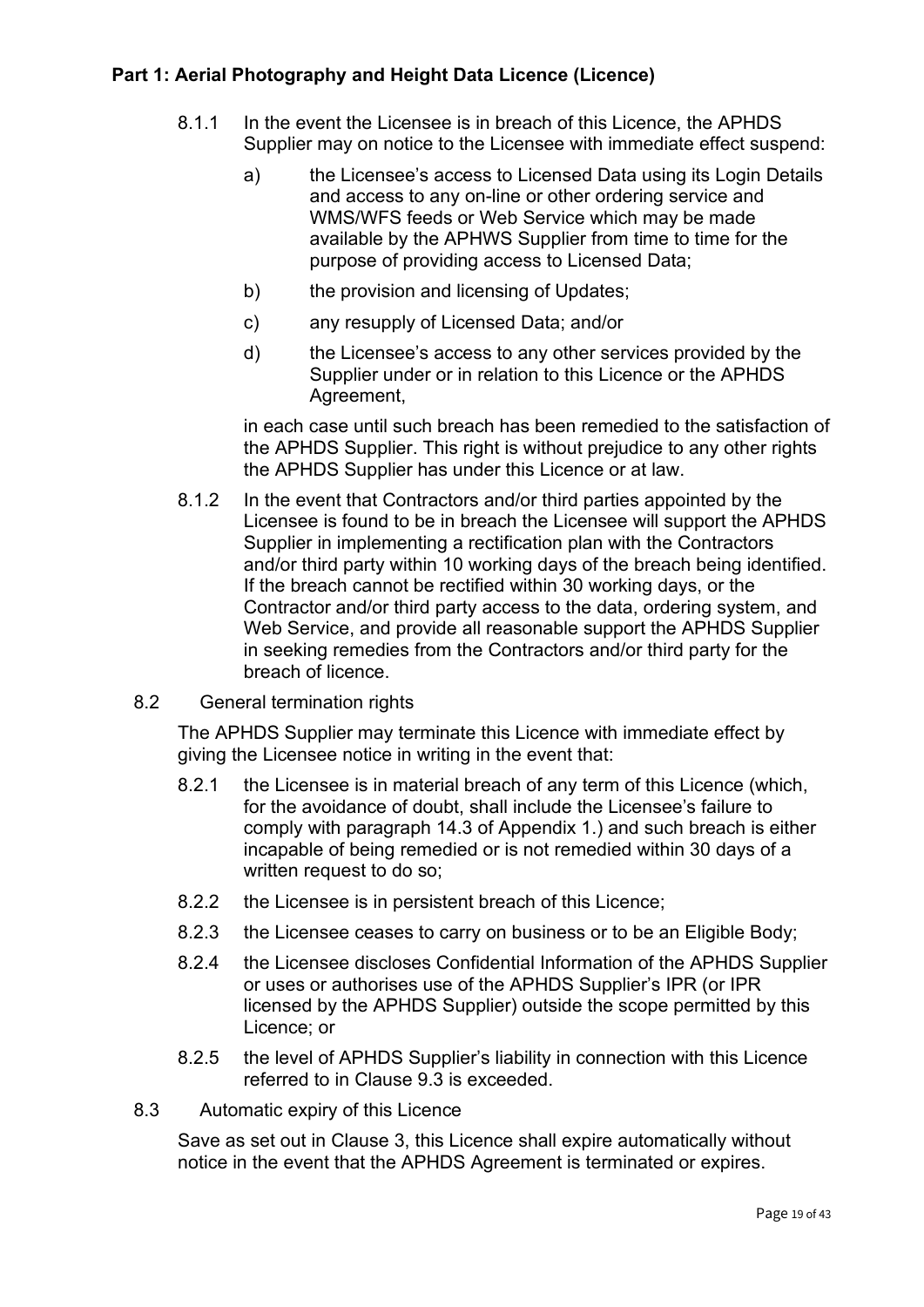- 8.4 Effects of termination or expiry of this Licence
	- 8.4.1 In the event of termination or expiry of this Licence:
		- a) any Perpetual Rights or other accrued rights and remedies accrued under this Licence shall not be affected
		- b) the Licensee shall within 30 days of such termination or expiry destroy (or at the APHDS Supplier's option return) all Licensed Data under this Licence, in any media, which the Licensee holds or for which the Licensee is responsible (including any Licensed Data embedded in any other material) and provide, at the request of the APHDS Supplier, a sworn statement by a duly authorised person that the Licensee no longer holds any Licensed Data (or Login Details) other than in accordance with Clause 8.4.1 c);
		- c) except in the event of termination by the APHDS Supplier under any of Clauses 8.2.1 to 8.2.6 and subject to Clauses 8.4.2 and 8.4.3, the Licensee may retain Licensed Data in an archive following termination or expiry of this Licence for the sole purpose of addressing a complaint or challenge from a regulator or other third party, to comply with National Audit Office requirements or to respond to a parliamentary question (or a question in the National Assembly for Wales), in each case regarding the Licensee's use of such Licensed Data during the Term;
		- d) the Licensee shall cease to be entitled to use any Login Details in order to access the on-line ordering service or WMS/WFS feeds; and
		- e) the Licensee shall terminate any Contractor Licence or Public Sector End User Licence or Public Sector End User Licence – INSPIRE Relevant Body or Public Sector Innovation Licence with immediate effect (except in the case of Licensed Data that has earned Perpetual Rights status as set out in Clause 3).
	- 8.4.2 The Licensee's rights under Clause 8.4.1 c) are subject to the following requirements:
		- a) the Licensee shall not disclose Licensed Data retained under Clause 8.4.1 c) to any regulator or other third party except to the extent necessary for the relevant purpose and in paper or read-only electronic format only;
		- b) the Licensee shall store such Licensed Data separately from any other APHDS Supplier Data which the Licensee holds; and
		- c) subject to Clause 9.1, the APHDS Supplier shall have no liability in respect of the Licensee's use of Licensed Data following termination or expiry of this Licence.
	- 8.4.3 The APHDS Supplier may terminate the Licensee's right under Clause 8.4.1 c) at any time in the event that: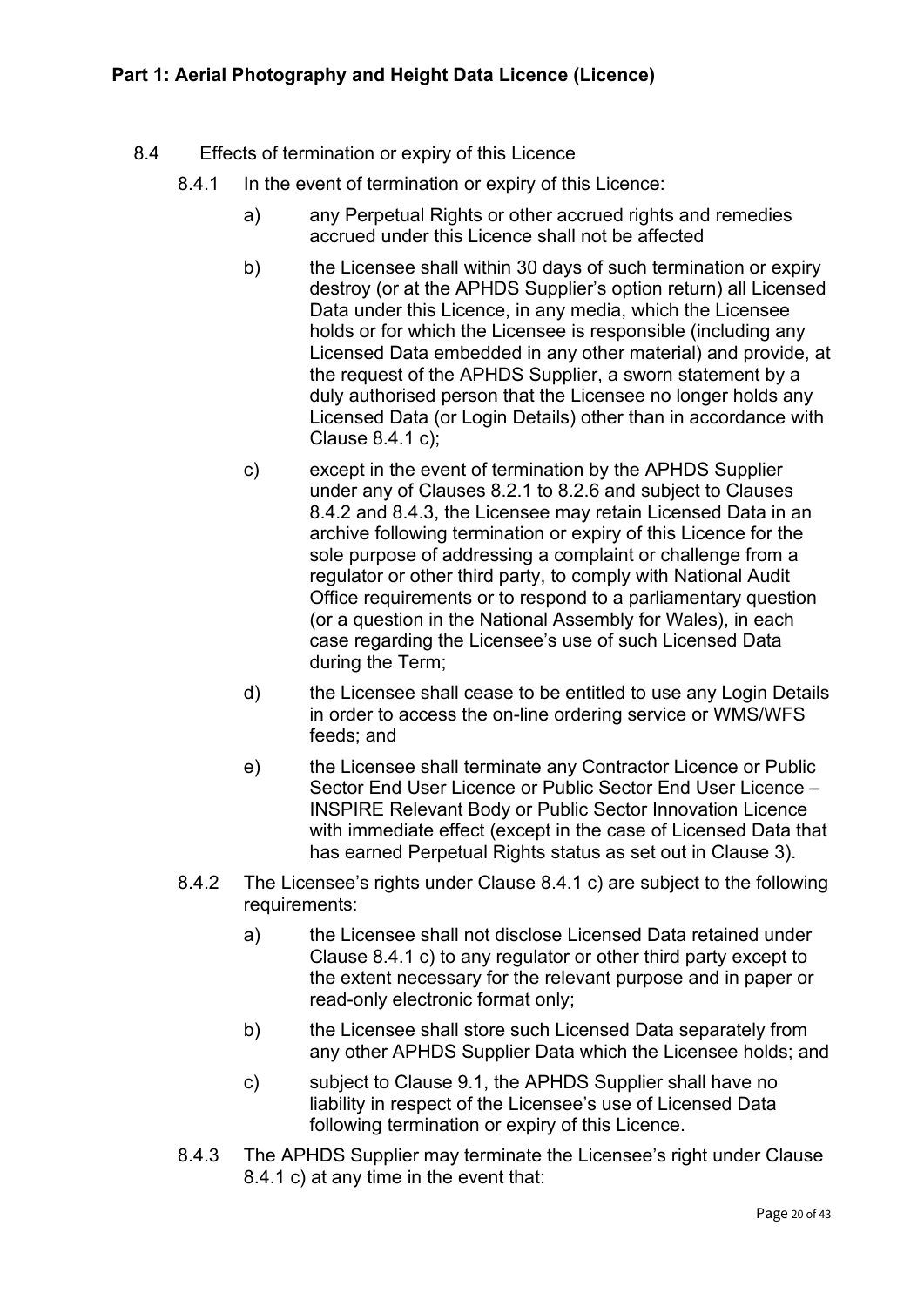- a) the Licensee uses or discloses the relevant Licensed Data other than strictly in accordance with Clause 8.4.1 c);
- b) the Licensee breaches any surviving term of this Licence; and/or
- c) one of the events in Clauses 8.2.3 to 8.2.5 occurs,

in which event the Licensee shall comply with an obligation equivalent to Clause 8.4.1 b) in respect of such Licensed Data.

8.4.4 The provisions of this Licence intended to survive termination or expiry, including Clauses 1, 2.4, 2.7.7, 3, 4.1, 6.2, 7, 8.4, 9, 11, 12.2, 13, 14, 16, 17 and 18, which such Clauses shall continue in full force and effect notwithstanding termination or expiry of this Licence.

#### **9 Liabilities**

- 9.1 Nothing in this Licence shall exclude or limit either party's liability for:
	- 9.1.1 death or personal injury to the extent it results from its negligence, or that of its employees or agents; or
	- 9.1.2 fraud or fraudulent misrepresentation.
- 9.2 Neither party will be liable to the other in contract, tort (including negligence) or otherwise for any loss of profits, loss of business or loss of contracts or for any special, indirect or consequential losses or damages, provided that neither this Clause 9.2 nor any other provision of this Licence shall:
	- a) prevent the APHDS Supplier from recovering from the Licensee i) all amounts lawfully due in respect of all infringements and breaches of IPR by the Licensee, and/or ii) all liabilities, damages, penalties, costs, expenses or other loss suffered or incurred by the APHDS Supplier in relation to any breach by the Licensee of competition law to the extent such loss results from the Licensee's breach of paragraph 14 of Appendix 1,
	- b) prevent either party recovering from the other in respect of breaches of the other party's Confidential Information, or
	- c) limit the amount the APHDS Supplier is entitled to recover under Clause 9.6.
- 9.3 Subject to Clauses 9.1 and 9.2, where a claim arises under or in connection with the terms of this Licence, the total and aggregate liability of each party for all claims made (whether in contract, tort (including negligence) or otherwise) during the Term under or in connection with this Licence will not at any time exceed £100,000.00 GBP.
- 9.4 The APHDS Supplier excludes to the fullest extent permissible by law all warranties, conditions, representations or terms, whether implied by, or expressed in, common law or statute including, but not limited to, any regarding the accuracy, compatibility, fitness for purpose, performance, satisfactory quality or use of the Licensed Data.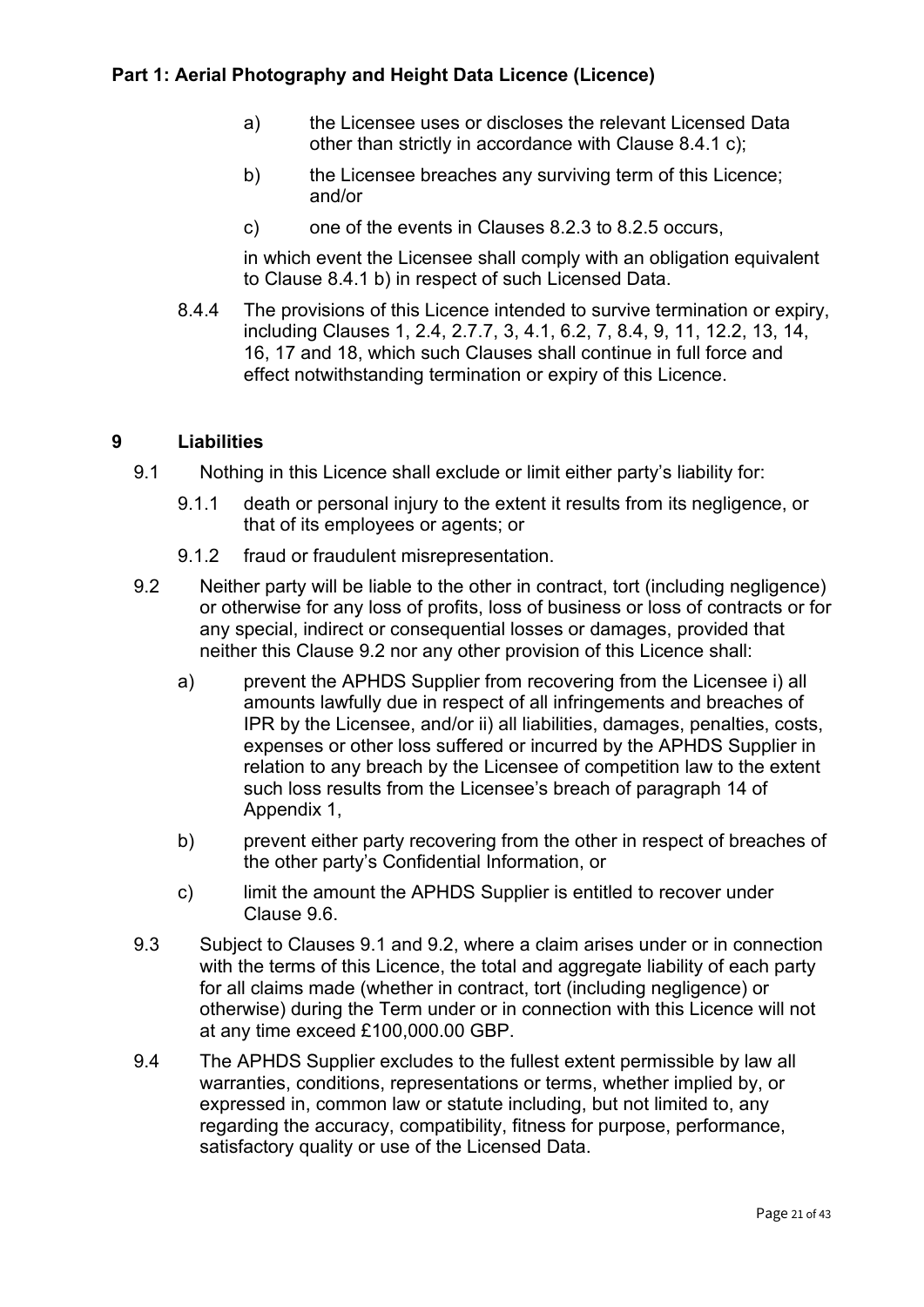- 9.5 The Licensee is responsible for all use of Licensed Data obtained by a third party using the Licensee's Login Details.
- 9.6 Subject to Clause 9.1, the APHDS Supplier shall have no liability in respect of the Licensee's or any of the Licensee's sub-licensees' use of Free to Use Data or Open Derived Data and the Licensee will indemnify the Supplier and keep the Supplier indemnified from and against all costs, expenses, damages, losses or liabilities incurred or suffered by the APHDS Supplier arising out of any third party dispute or claim in connection with the Free to Use Data or Open Derived Data (including, without limitation, and product liability claim).

#### **10 Events outside a party's control**

Save for any obligation to make payment, neither party will be responsible for any delay or failure in carrying out obligations under this Licence if the delay or failure is caused by circumstances beyond the reasonable control of the affected party. In such circumstances the affected party will notify the other of any such likelihood as soon as possible. The affected party shall be allowed a reasonable extension of time to carry out its obligations in these circumstances.

# **11 Confidentiality and FOI**

- 11.1 The parties agree:
	- 11.1.1 to use Confidential Information of the other only for the purposes of discussions between the parties relating to their business relationship, and for performing obligations and exercising rights granted under this Licence;
	- 11.1.2 to keep all Confidential Information secure, and to disclose it only to those employees, consultants, directors and professional advisers who need to know such Confidential Information and who are subject to at least the same obligations of confidentiality as those set out in this Clause 11;
	- 11.1.3 to notify the other without delay of any unauthorised use, copying or disclosure of the other's Confidential Information of which it becomes aware and provide all reasonable assistance to the other to stop such unauthorised use, copying and/or disclosure; and
	- 11.1.4 except as required by law or by governmental or regulatory requirements (which, for the avoidance of doubt, shall include any requirements for disclosure under the FOIA and/or the Environmental Information Regulations), not to disclose Confidential Information to any third parties unless expressly permitted under this Clause 11 or with the other's prior written consent.
- 11.2 The obligations in this Clause 11 do not apply to any information which is in the public domain (other than through the breach of any obligation of confidentiality) or which a party can demonstrate was previously known to it (unless acquired directly from the other party or in breach of any obligation of confidentiality) or was independently developed by it without the use of any Confidential Information.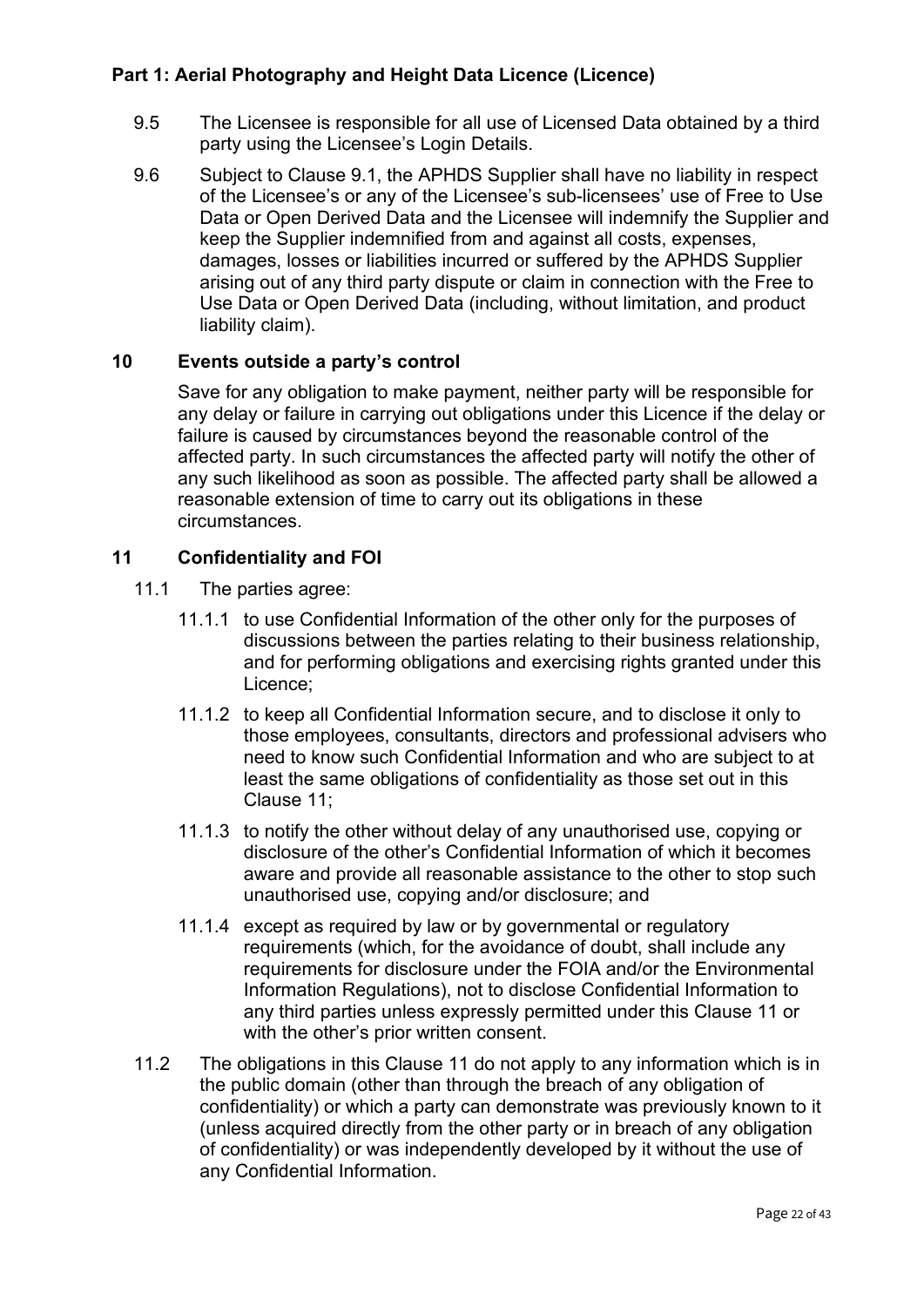- 11.3 Both parties acknowledge that the other may receive Disclosure Requests.
- 11.4 Subject to the application of any relevant exemption(s) and, where applicable, the public interest test, both parties further acknowledge that the other may be obliged to disclose information pursuant to such a Disclosure Request. Where a party consults the other in accordance with section IV (consultation with third parties) of the code of practice issued under section 45 of the FOIA (or, as the case may be, any code of practice issued under powers contained in the Environmental Information Regulations), each party hereby agrees to respond to any such consultation promptly and within any reasonable deadline set by the other party. Each party acknowledges that it is for the party receiving the Disclosure Request to determine whether or not such information should be disclosed.

### **12 Assignment, subcontracting and sublicensing**

- 12.1 Except as provided in Clause 12.2 or elsewhere in this Licence, or as otherwise agreed from time to time, neither party may assign, subcontract or sublicense their rights and obligations under this Licence without the prior written consent of the other party, such consent not to be unreasonably withheld.
- 12.2 The Licensee is entitled to assign, transfer, novate, subcontract or sublicense the benefits and obligations of this Licence to any government body or nominated subcontractor or, in the event of the transfer of all or any of the activities or functions of the Licensee to any other entity, to the entity to which such activities or functions have been transferred. The Licensee agrees to the assumption of the obligations of the Licensee under this Licence by that entity and, if required, shall enter into an agreement to this effect.

#### **13 Entire agreement**

This Licence and any documents referred to in it constitute the entire agreement and understanding between the parties concerning its subject matter.

#### **14 Waiver**

- 14.1 The waiver on a particular occasion by either party of rights under this Licence does not imply that other rights will be waived.
- 14.2 No delay in exercising any right under this Licence shall constitute a waiver of such right.

#### **15 Notices**

- 15.1 Any notice under this Licence shall be given by prepaid first class post, recorded delivery, email, fax or by hand to the following contact details:
	- 15.1.1 for the Supplier: Ralph Coleman, Bluesky International Ltd, The Station, Station Road, Ashby-De-La-Zouch, Leicestershire, LE65 2AS, E-mail: ralph.coleman@bluesky-world.com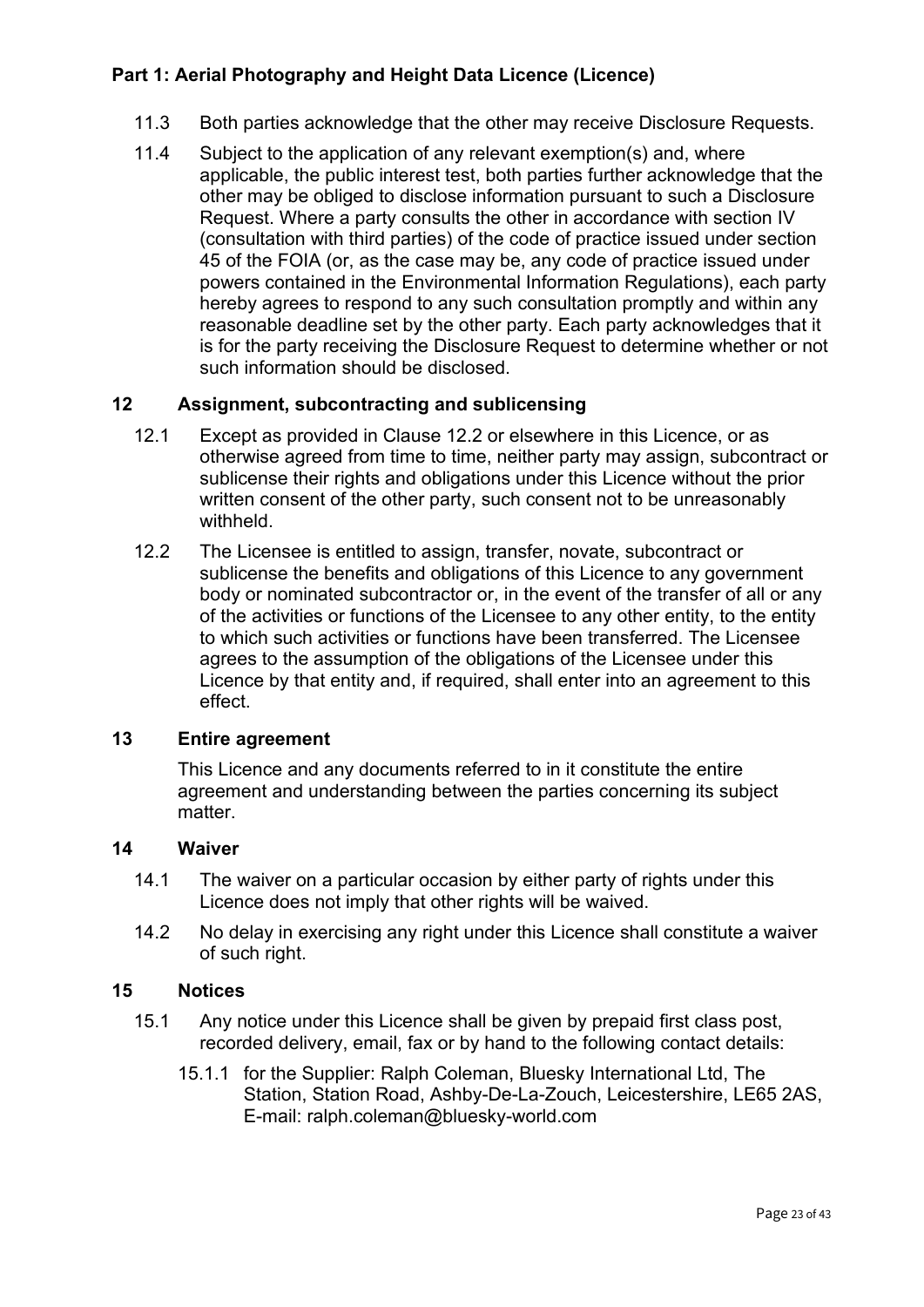- 15.1.2 for the Licensee: to the Principal Contact, at the address, email and fax details which the Licensee has submitted to the Supplier (or in the absence of such details to the Licensee at the address of the Licensee's registered office or principal place of business),
- 15.1.3 or such other contact details as either party shall notify to the other in writing.
- 15.2 Any notice sent by prepaid first class post or recorded delivery shall be deemed to have been served 2 business days after posting. Any notice sent by fax shall be deemed to have been served on the next business day following sending, provided that electronic confirmation of transmission has been received. Any notice sent by email shall be deemed to have been served on the next business day following sending, provided that it is not returned to the sender undelivered. Any notice delivered by hand shall be deemed to have been served on the same day if received before 4 00 pm on a business day, or on the next business day if received after 4 00 pm.

#### **16 Contracts (Rights of Third Parties) Act 1999**

A person who is not a party to this Licence has no right under the *Contracts (Rights of Third Parties) Act 1999* to enforce or enjoy the benefit of any term of this Licence.

#### **17 Jurisdiction and governing law**

17.1 This Licence will be governed by and construed in accordance with the law of England and Wales. Subject to Clause 18, both parties submit to the exclusive jurisdiction of the English courts in respect of any proceedings issued by either party in connection with this Licence.

#### **18 Dispute resolution procedure**

- 18.1 Nothing in this Dispute Resolution Procedure shall relieve the Licensee or the Supplier from any obligation arising under or in connection with this Licence or affect the resolution of any dispute, difference or question between the Licensee and the APHDS Supplier arising out of or in connection with this Licence (a **Matter**) and as to which either party's decision is under this Licence to be final and conclusive (a **Reserved Matter**). Reserved Matters shall specifically include i) all disputes relating to Competing Activities which are to be determined under paragraph 14.2 of Appendix 1, and ii) decisions under the Open Release provisions or the Exemptions process (set out in Clauses 2.5 and 2.6) which are to be made by the Chief Executives of the APHDS Supplier under Clause 2.6.2 d). For the avoidance of doubt, this Clause 18.1 shall not restrict either party's ability to commence court proceedings in respect of any Matter (save for any Reserved Matters specified above).
- 18.2 Subject to Clause 18.1, where any Matter cannot be resolved between the Licensee and the Supplier either of them shall be entitled, by written notice to the other, to refer the Matter to a senior representative of the Licensee and of the Supplier in accordance with Clause 18.4 below.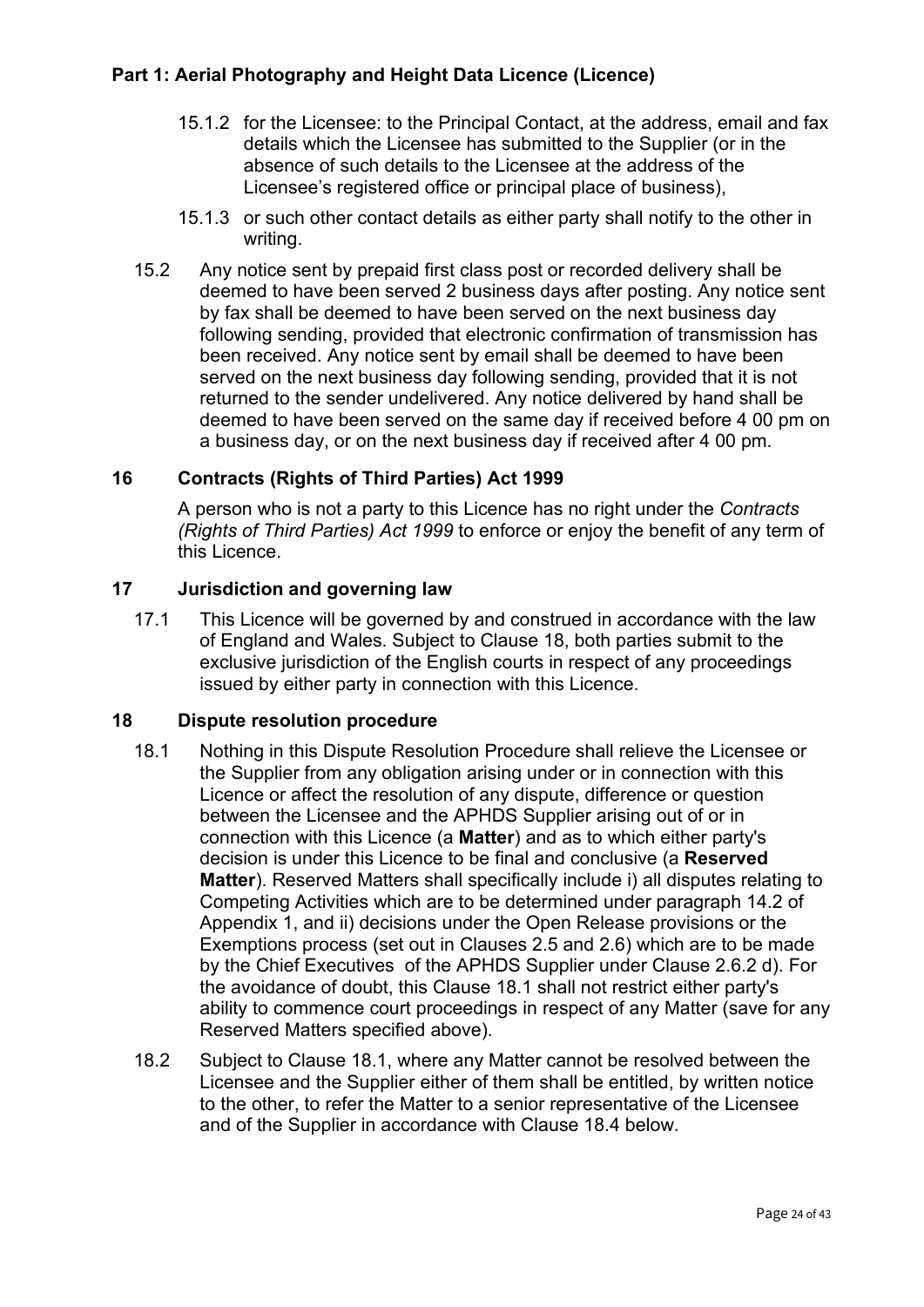- 18.3 Except as strictly required to preserve the legal rights of the Licensee or of the Supplier (as the case may be), neither the Licensee nor the APHDS Supplier shall commence court proceedings until the process set out in Clauses 18.2 to 18.9 has been concluded, provided nothing in this Clause shall prevent either party seeking interim relief or other judicial relief at any time if in its judgment such action is necessary to prevent irreparable damage.
- 18.4 Where a notice of referral has been given pursuant to Clause 18.2, a senior representative of the Licensee (Senior Civil Servant or a person of equivalent authority) and a senior representative of the APHDS Supplier (a director) (each a **Senior Representative**) shall meet within 15 Working Days from, but excluding, the date when the recipient receives the notice of referral, to endeavour to resolve the Matter. Each Senior Representative may be accompanied to such meeting by such other person or persons (not to exceed three, unless otherwise agreed by the parties) as that Senior Representative considers appropriate. Where agreed between the Licensee and the APHDS Supplier, the Senior Representatives shall have had neither direct operational involvement in the Matter nor direct involvement in any previous negotiations in relation to the Matter.
- 18.5 Where the Senior Representatives agree a resolution to the Matter, the Senior Representatives shall record such agreement in writing and the agreed written resolution shall be treated as binding upon the Licensee and the Supplier.
- 18.6 Where the Senior Representatives are unable to agree a resolution to the Matter either party (the 'Requestor') may request that the other party (the **Recipient**) enter into a process of mediation or early neutral evaluation in a further effort to resolve the Matter (a **Request**). Any Request shall:
	- 18.6.1 be made in writing;
	- 18.6.2 specify which of the two processes the Requestor wishes to use; and
	- 18.6.3 propose in outline the procedure to be adopted for the specified process, including provision as to timing, sharing of costs and volume of documentation, having regard to the sum in issue and the complexity of the Matter.
- 18.7 The Recipient shall, within 15 Working Days from, but excluding, the date it receives the Request:
	- 18.7.1 determine whether it considers it appropriate to use the specified process in an effort to resolve the Matter; and
	- 18.7.2 send written notice of its determination to the Requestor. If the Recipient's determination is that it does not consider it appropriate to use the specified process, the Recipient shall give in its written notice brief reasons for that determination.
- 18.8 If the Recipient's determination pursuant to Clause 18.7 is that it is appropriate to use the specified process, the written notice sent pursuant to Clause 18.7 shall: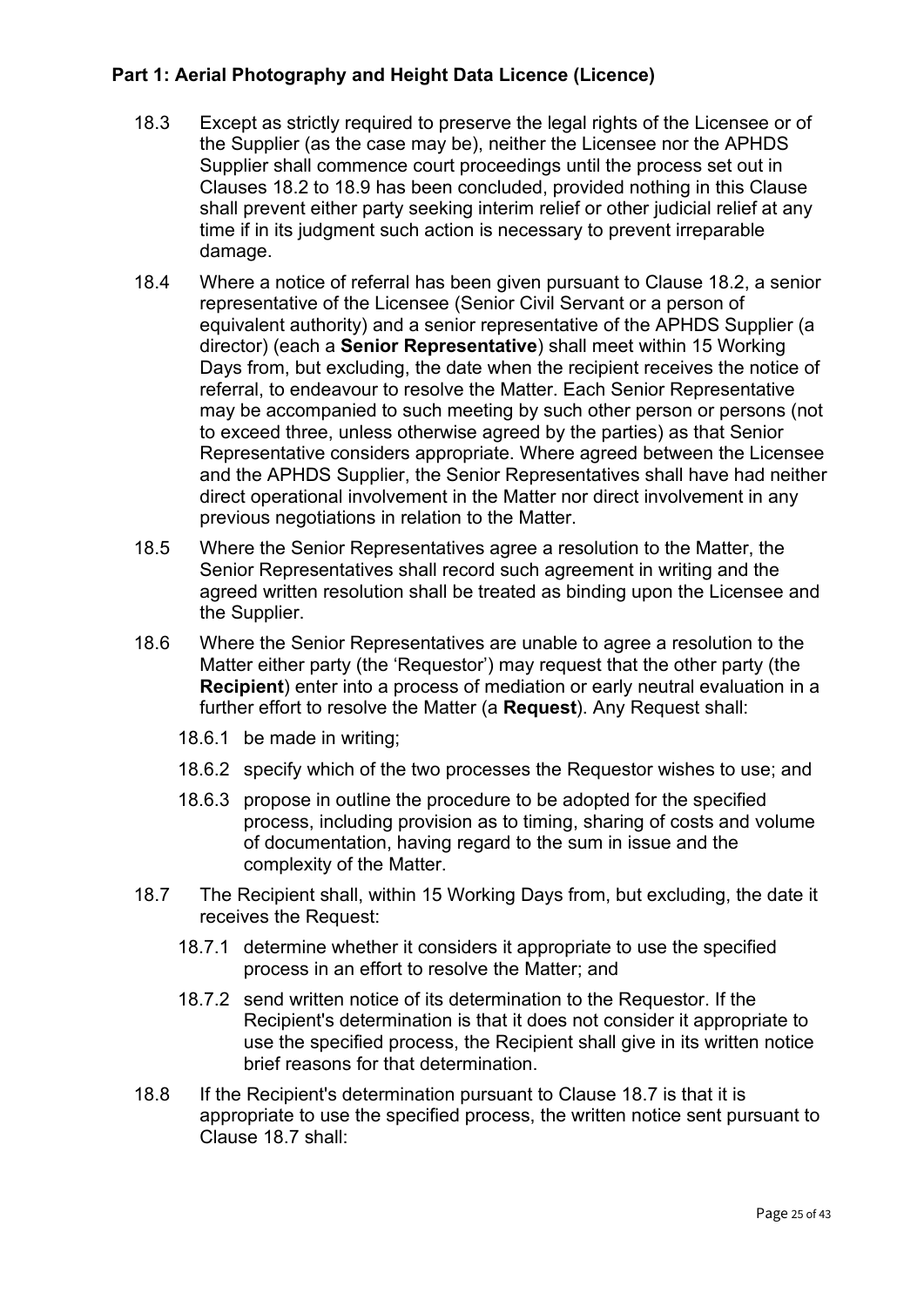- 18.8.1 state which, if any, of the Requestor's outline proposals for the procedure are acceptable to the Recipient; and
- 18.8.2 to the extent that the Recipient is unable to agree to such outline proposals, state its outline proposals in respect of the procedure, having regard to the sum in issue and the complexity of the Matter. Such written notice may also contain proposals as to any matter that the Recipient considers ought to have been dealt with in the outline proposals in the Request, but that were not so dealt with.
- 18.9 Where the Recipient's determination under Clause 18.7 is that it is appropriate to use the specified process, the Licensee and the Supplier shall use reasonable endeavours to conclude an agreement to operate the specified process.

#### **19 Electronic Commerce (EC Directive) Regulations 2002**

It is agreed that the provisions of Regulations 9 and 11 of the *Electronic Commerce (EC Directive) Regulations 2002*, relating to contracts made online, shall not apply to this Licence.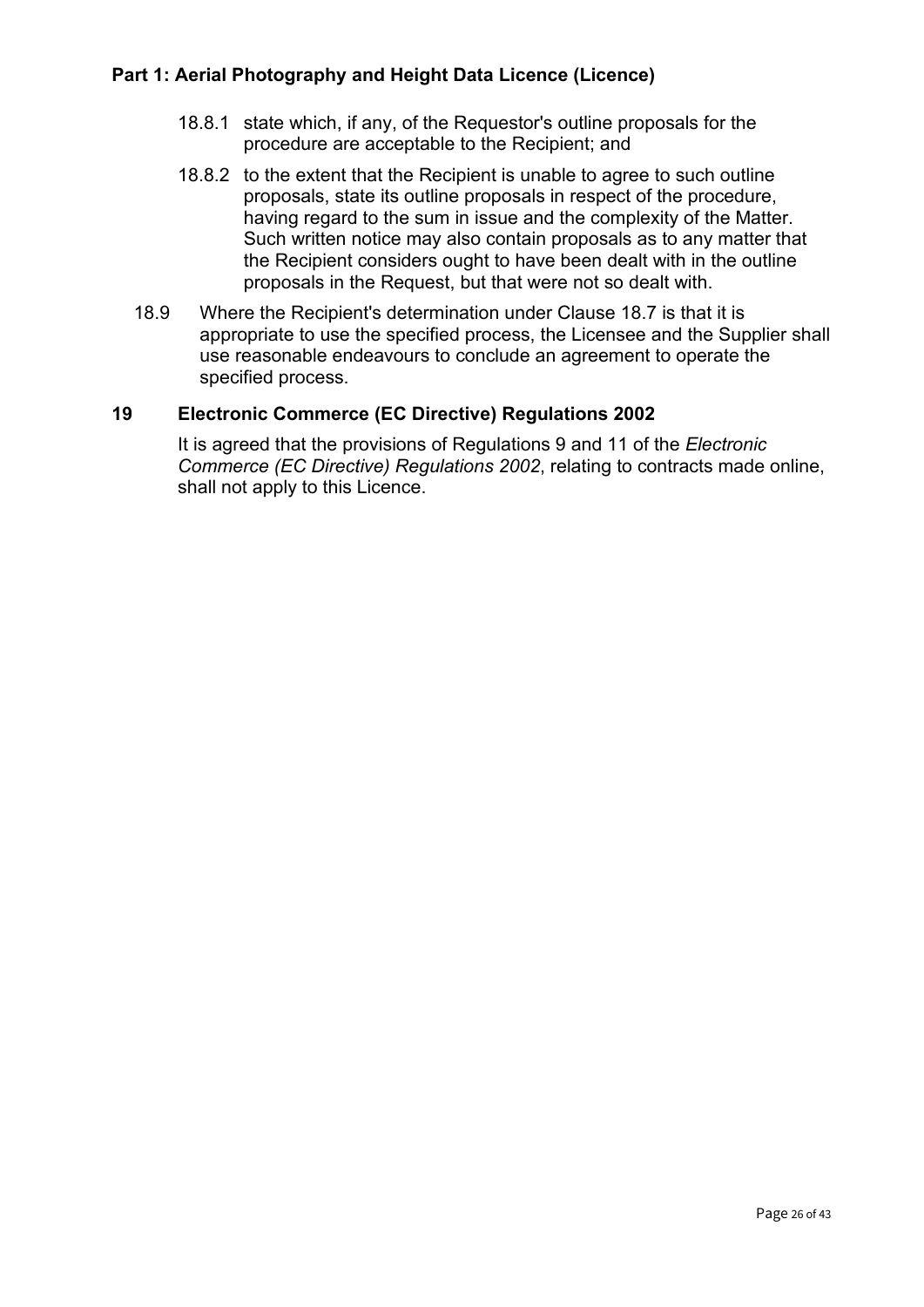# **Appendix 1 Licensed Use Public Body**

### **1 Licensed Use**

- 1.1 The Licensee's Licensed Use of Licensed Data is:
- 1.2 Business Use (as set out and defined in paragraph 3); and
- 1.3 Public Sector Use as set out and defined in paragraph 4.

### **2 Definitions**

- 2.1 In this Appendix 1:
	- 2.1.1 **Commercial Activity** means any activity which involves or is intended to involve Financial Gain.
	- 2.1.2 **Competing Activity** means where the Licensee uses Licensed Data under this Licence in an activity which:
		- a) competes with or substitutes an activity of a third party that is licensed for Licensed Data;
		- b) is reasonably likely to compete with or substitute an activity of a third party that is licensed or to be licensed for Licensed Data; or
		- c) competes with or substitutes or is reasonably likely to compete with or substitute the products and/or services of the APHDS Supplier (such products and/or services to be notified by the APHDS Supplier to the Licensee from time to time).
	- 2.1.3 **Core Business** means any public sector activity in central and local government and health services, excluding Commercial Activities and/or Competing Activities.
	- 2.1.4 **Educational Body** means any School, HFE Institution or Teachers' Training Establishment.
	- 2.1.5 **Educational Funding Authority** means any of the following, or their successors: Higher Education Funding Council for England; Higher Education Funding Council for Wales; Scottish Funding Council; Department for Employment and Learning; Skills Funding Agency and Young People's Learning Agency; and Department for Children, Education, Lifelong Learning and Skills within the Welsh Assembly Government.
	- 2.1.6 **Educational Use** means use for the purposes of teaching, learning, research or study by a School, Teachers' Training Establishment or an HFE institution.
	- 2.1.7 **Emergency Service** means any person, body or entity (other than the Licensee) involved in responding immediately to an Emergency Situation.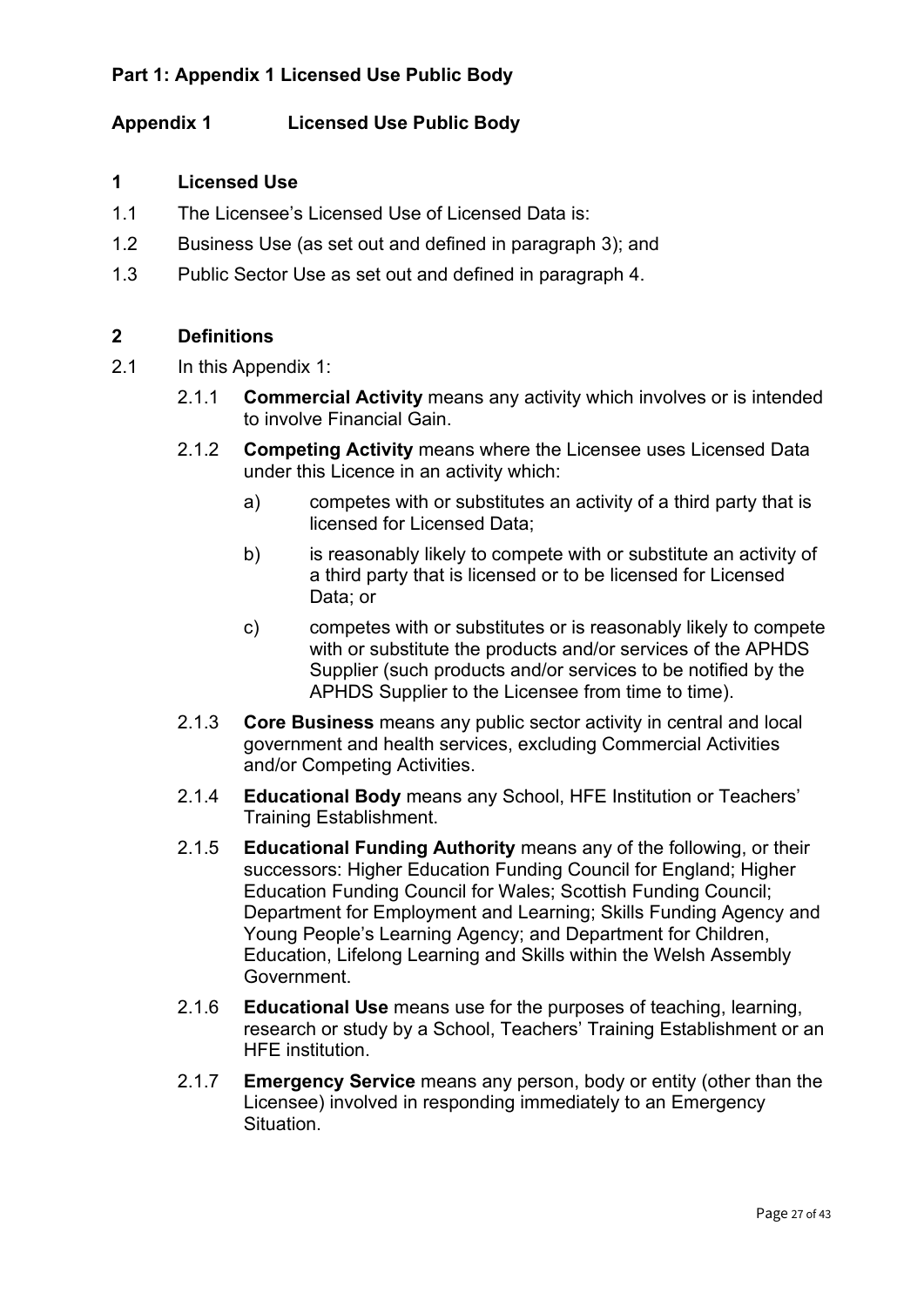- 2.1.8 **Emergency Situations** means unforeseen acts or events (beyond the Licensee's reasonable control) requiring the Licensee to respond urgently, including but not limited to any of the following: war; acts of god (including but not limited to fire, flood, earthquake, windstorm or other natural disaster); terrorist attacks; civil war; civil commotion; nuclear, chemical or biological contamination; interruption of utilities; and fire, explosion or accidental damage.
- 2.1.9 **Emergency Use** means use of Licensed Data by an Emergency Service to enable the Emergency Service to respond immediately to an Emergency Situation.
- 2.1.10 **Financial Gain** means any revenue or credit received which exceeds the Licensee's incremental costs of supplying or making available to a recipient any copy of any Licensed Data. Financial Gain does not include any receipts from Statutory Charges.
- 2.1.11 **HFE Institution** means a higher or further education institution or research council, in each case located in Great Britain and eligible to receive support from an Educational Funding Authority.
- 2.1.12 **INSPIRE End User** means a person entering into an INSPIRE End User Licence with the Licensee for the INSPIRE End User Purpose.
- 2.1.13 **INSPIRE End User Licence** means the licence of the same name (the term of which shall not exceed the Term) available on the Supplier Website and applicable to this Licence.
- 2.1.14 **INSPIRE End User Purpose** means the INSPIRE End User using the data for personal, non-commercial use.
- 2.1.15 **INSPIRE Regulations** means the INSPIRE Regulations 2009/3157.
- 2.1.16 **INSPIRE Relevant Body End User** means an institution or body of the European Union which requires Licensed Data for the purpose of its public tasks that may have an impact on the environment.
- 2.1.17 **INSPIRE Relevant Body End User Purpose** means a specific project or activity required to deliver or support the delivery of the INSPIRE Relevant Body End User's public tasks that may have an impact on the environment, and that has been specified in and which is permitted by the Public Sector End User Licence – INSPIRE Relevant Body. This INSPIRE Relevant Body End User Purpose shall not permit the INSPIRE Relevant Body End User to sub-license, distribute, sell or otherwise make available the Supplied Data to third parties, save where expressly permitted in writing by the APHDS Supplier.
- 2.1.18 **Joint Initiative** means a specific project whereby two or more public authorities co-operate to achieve the successful completion of an initiative, which directly results in each authority fulfilling its own statutory obligations.
- 2.1.19 **Public Sector End User** means a person entering into a Public Sector End User Licence with the APHDS Supplier.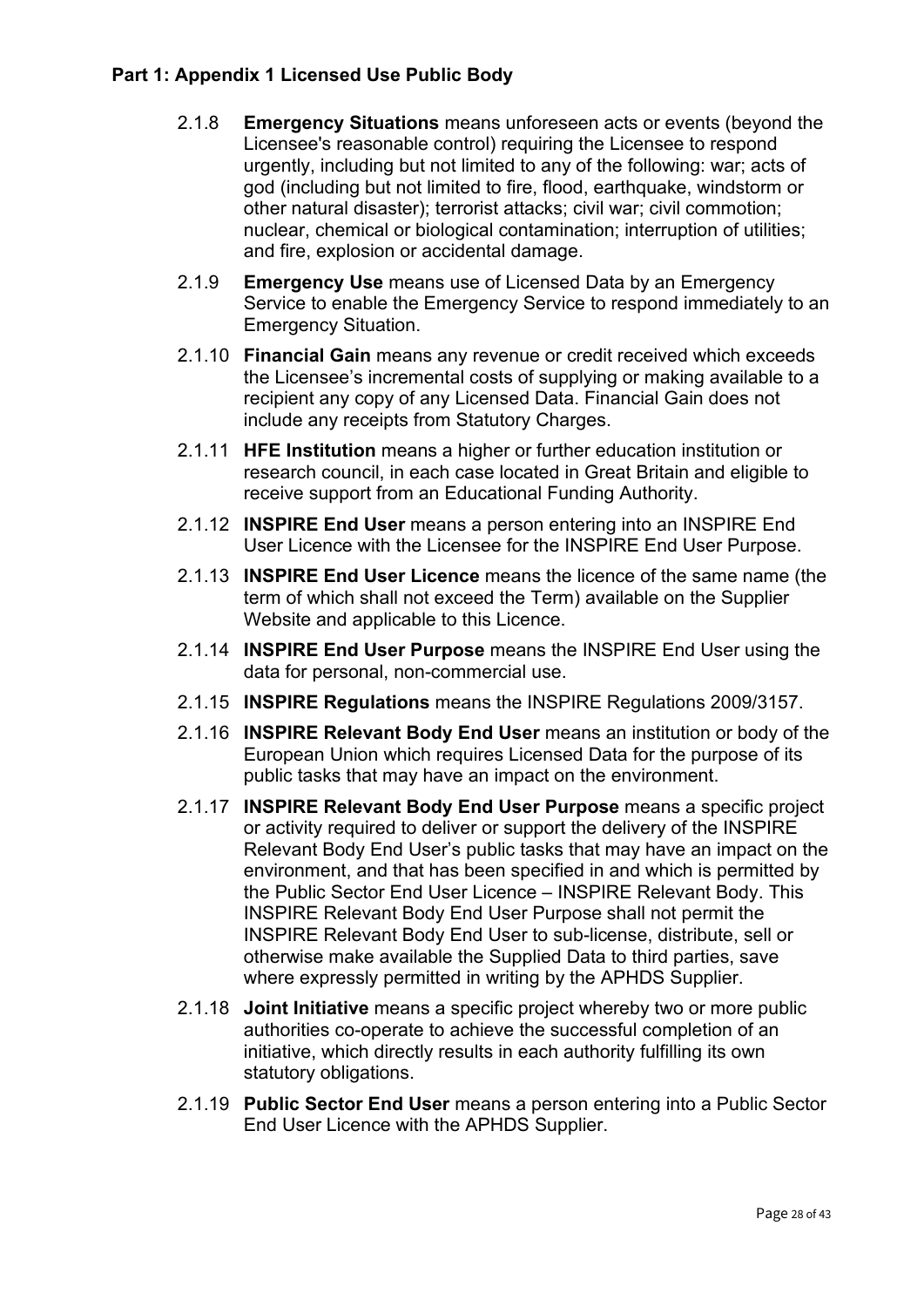- 2.1.20 **Public Sector End User Licence** means the licence of the same name (the term of which shall not exceed the Term (except for Imagery Product or Height Product granted perpetual rights as set out in Clause 3 of the APHDS User License)) available on the APHDS Supplier Website (www.apgb.co.uk) and applicable to this Licence.
- 2.1.21 **Public Sector End User Licence – INSPIRE Relevant Body** means the bespoke licence of the same name (the term of which shall not exceed the Term) available, where appropriate on a case by case basis, on request from the APHDS Supplier.
- 2.1.22 **Public Sector Innovation Licence** means the licence of the same name (the term of which shall not exceed the Term) available on the Supplier Website and applicable to this Licence.
- 2.1.23 **Qualifying Licensed Data** means Licensed Data which is as set out in Appendix 2 of the APHDS User License.
- 2.1.24 Not Used
- 2.1.25 **School** means a state, public or independent school in Great Britain which is properly authorised as a School by the Department for Education or the Scottish Government Education Department (or their successors) and has a unique DCSF Reference Number (or its Department for Education equivalent) or Scottish SEED number, and excludes European schools.
- 2.1.26 **Statutory Charge** means charges which the Licensee is expressly permitted to charge pursuant to a formal written enactment of a legislative authority that governs the United Kingdom of Great Britain and Northern Ireland, Scotland, Wales, and/or Northern Ireland to which the Licensee is subject.
- 2.1.27 **Teachers' Training Establishment** means an institution in Great Britain accredited as a provider of teacher training courses by the Training and Development Agency for Schools or by the Higher Education Funding Council for Wales, or their successors.
- 2.1.28 **Web Service** means a service provided by the APHWS Supplier under the APHWS Contract or by a service created by the Licensee themselves for internal use, in accordance with the standard protocol for serving over the internet georeferenced data that is generated by a map server using data from a GIS database or server.
- 2.2 For the avoidance of doubt, references to Licensed Data in paragraphs 4 to 14 shall include Data created using Licensed Data, to the extent that the Data created incorporates IPR owned by the APHDS Supplier or licensed to the APHDS Supplier provided that this paragraph is subject to paragraph 2.3.
- 2.3 Where paragraphs 8, 10, 11 and 13 refer to Licensed Data, such reference is limited to Data created using Licensed Data to the extent that the Data created incorporates IPR owned by the APHDS Supplier or licensed to the APHDS Supplier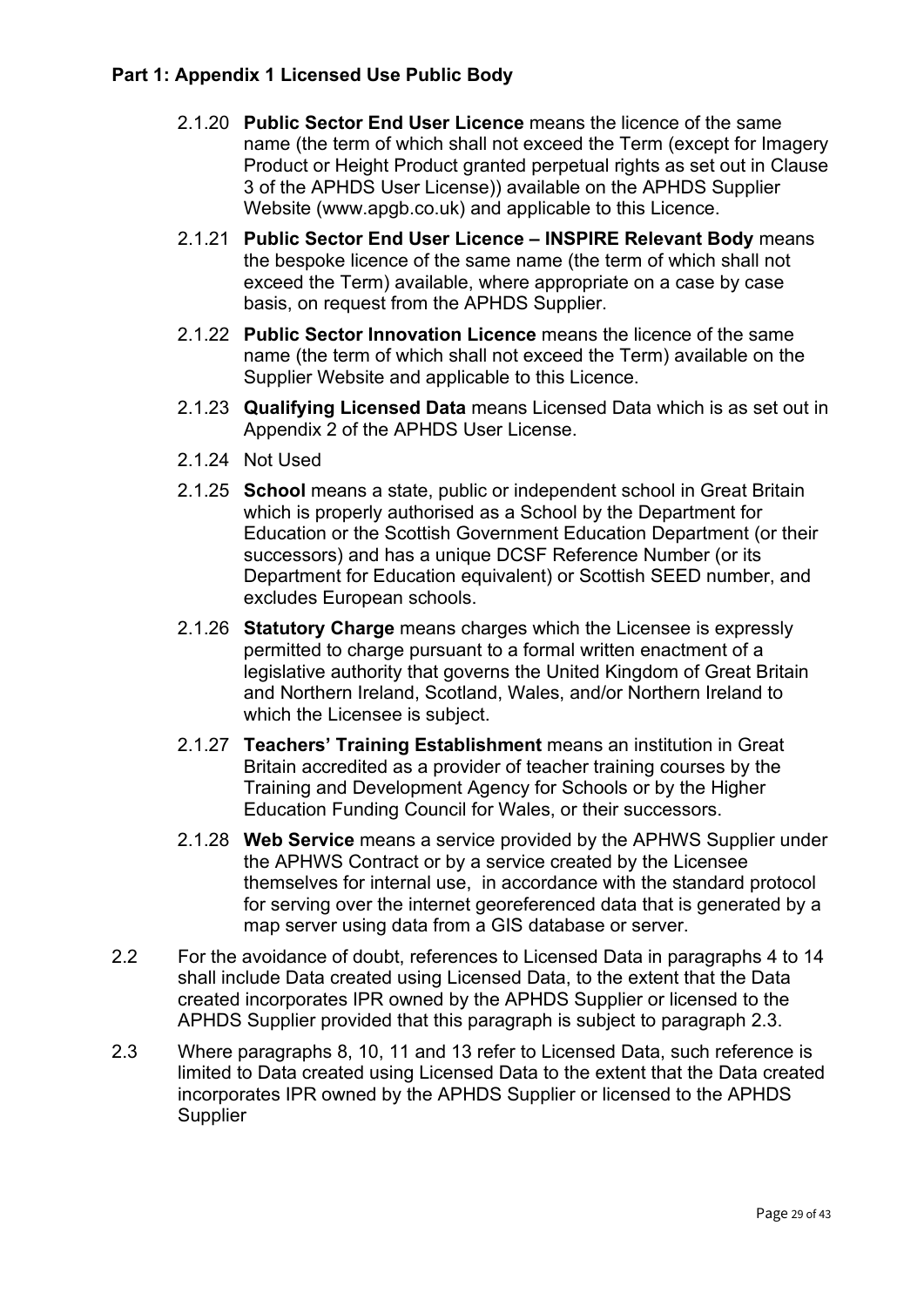### **3 Business Use**

- 3.1 **Business Use** is the use of Licensed Data solely for the internal administration and operation of the Licensee's business.
- 3.2 Business Use does not entitle the Licensee to make available or to provide Licensed Data to third parties.

#### **4 Public Sector Use**

- 4.1 **Public Sector Use** is the use of Licensed Data to support delivery of or to deliver the Licensee's Core Business.
- 4.2 Public Sector Use does not entitle the Licensee to make available or to provide Licensed Data to third parties, save as follows:
	- 4.2.1 in accordance with the Public Sector Data Sharing provisions in paragraph 5;
	- 4.2.2 in accordance with the Joint Initiative Data Sharing provisions in paragraph 6;
	- 4.2.3 in accordance with the End User Licensing provisions in paragraph 7;
	- 4.2.4 in accordance with the INSPIRE End User Licensing provisions in paragraph 8;
	- 4.2.5 in accordance with the Emergency Situations Licensing provisions in paragraph 9;
	- 4.2.6 in accordance with the Pre-approved Supply to Licensed Third party provisions in paragraph 10;
	- 4.2.7 in accordance with the INSPIRE Relevant Body End User Licensing provisions in paragraph 11;
	- 4.2.8 where the Licensee makes Licensed Data available for public viewing (whether by way of the internet or otherwise), in either hard copy form and/or as a raster file, or as a copy protected vector file, where such display forms part of the Licensee's Core Business and the Licensee complies with the obligations in paragraph 12; and
	- 4.2.9 in accordance with the Innovation End User Licensing provisions in paragraph 13.

#### **5 Public Sector Data Sharing**

- 5.1 **Public Sector Data Sharing** is the supply to any third party (including Infrastructure Bodies and Public Bodies) and receipt from Infrastructure Bodies, Public Bodies, Educational Bodies and (solely to the extent the Licensed Data concerned is Qualifying Licensed Data) other non-Public Body third parties of copies of any Licensed Data. (For the avoidance of doubt, in this paragraph 5, "Public Body" means an organisation which is licensed for Public Sector Use.)
- 5.2 Public Sector Data Sharing is subject to the following conditions: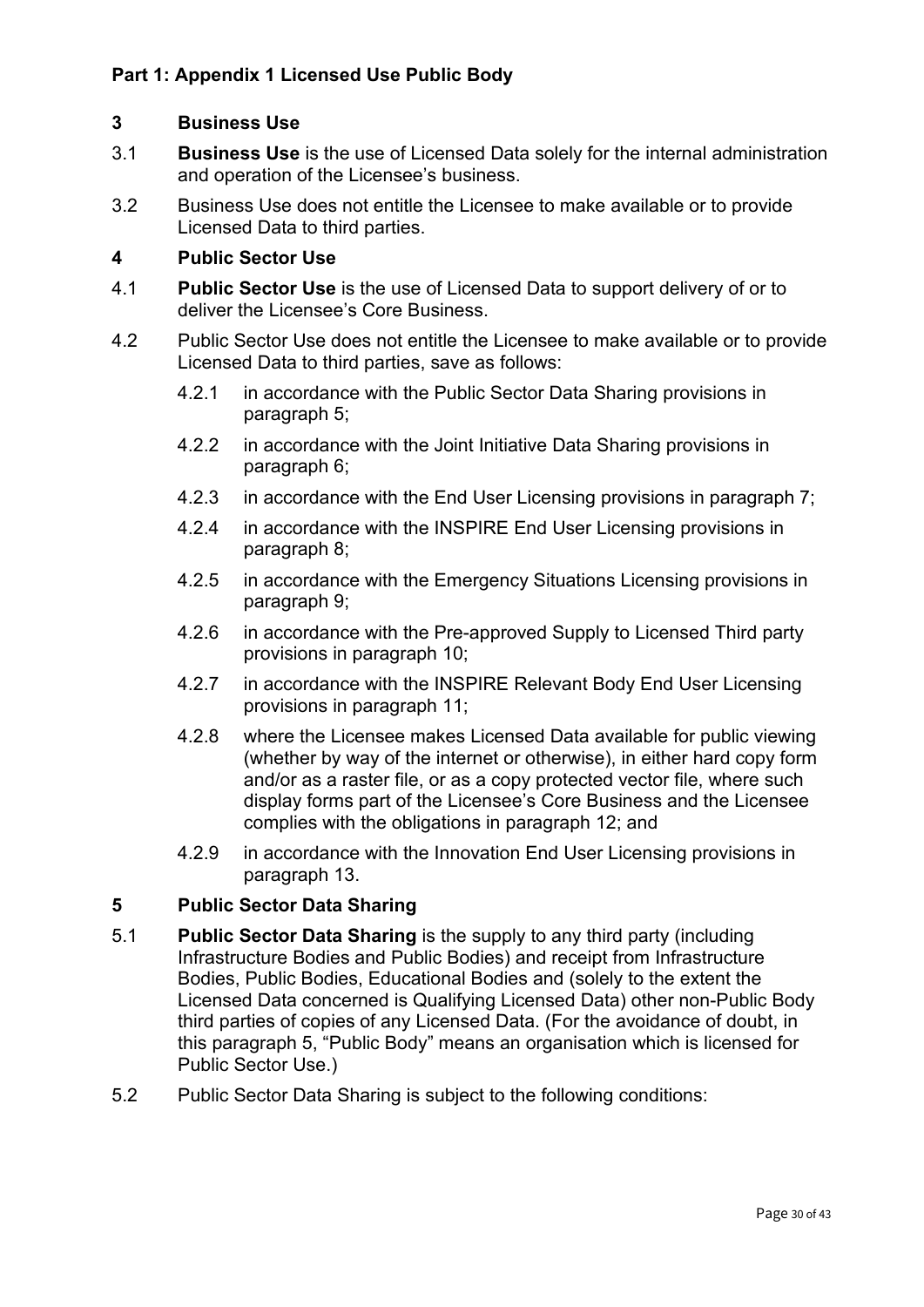- 5.2.1 "**Sharing Party**" means the third party to whom Licensed Data is supplied or Infrastructure Body, Public Body, Educational Body or non-Public Body third party from whom Licensed Data is received pursuant to this paragraph 5;
- 5.2.2 subject to paragraphs 1.5, 2.5, 3.5, 4.8 and 5.7 of Part B of Appendix 2, both the Licensee and the Sharing Party must be licensed for Business Use, Public Sector Use or Educational Use for the same area of coverage of the same Licensed Data being supplied and/or received;
- 5.2.3 save where the Sharing Party is a User, the Licensee shall obtain written confirmation from the third party to whom the Licensee supplies Licensed Data that the third party is licensed for Business Use, Public Sector Use or Educational Use for the same area of coverage of the same Licensed Data being supplied;
- 5.2.4 the use of the Licensed Data the Licensee receives from an Infrastructure Body, Public Body, Educational Body or non-Public Body third party shall be governed by the terms of this Licence;
- 5.2.5 the supply by the Licensee to a third party is to support delivery of or to deliver the Licensee's Core Business;
- 5.2.6 save where both the Licensee and the Sharing Party are licensed for the relevant Licensed Data under this Licence and a APHDS User Licence, the Licensee shall maintain a written record of:
	- a) the names and addresses of Sharing Parties from whom the Licensee receives or to whom the Licensee supplies Licensed Data;
	- b) the Licensed Data which was received by the Licensee from and/or supplied by the Licensee to the Sharing Parties; and
	- c) when the Licensed Data was received by the Licensee from and/or supplied by the Licensee to the Sharing Parties,

and the Licensee shall retain the written record for a period of not less than three years from the date at which the data was first shared or until it ceases to use the Licensed Data and no longer retains an archive of it in accordance with Clause 8.4.1(c), whichever is the later. Upon the written request of the APHDS Supplier the Licensee shall provide a copy of that written record to the APHDS Supplier; and

5.2.7 subject to Clause 9.1, the APHDS Supplier shall have no liability to the Licensee or the Sharing Party in respect of the Licensed Data received from and/or supplied to a Sharing Party.

# **6 NOT USED**

# **7 End User Licensing**

7.1 The Licensee may supply copies of Licensed Data to Public Sector End Users solely to enable such Public Sector End Users to use the data to respond to, or interact with the Licensee to deliver or support the delivery of the Licensee's Core Business.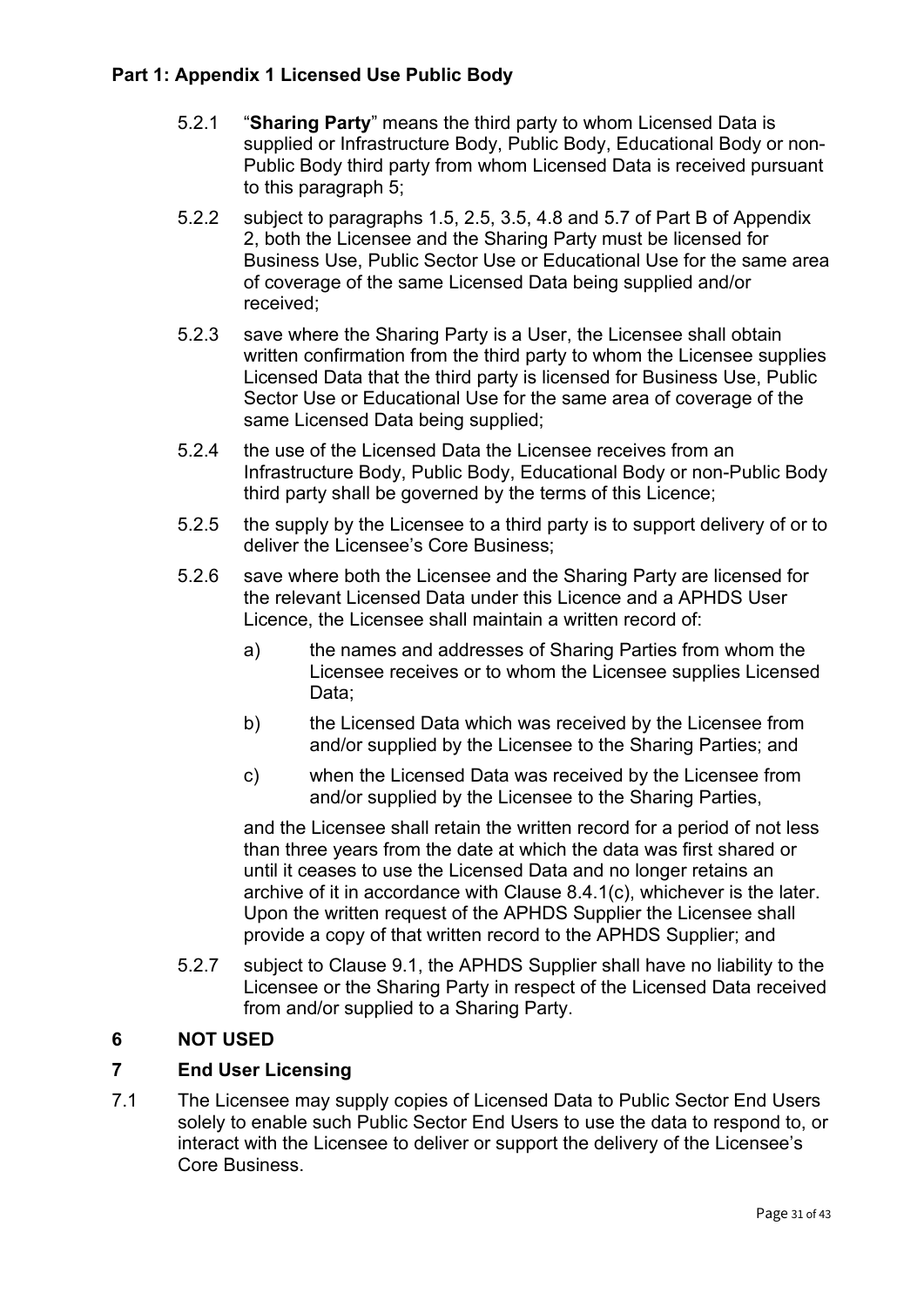- 7.2 Subject to paragraph 7.7, where the Licensee supplies copies of Licensed Data under paragraph 7.1, it shall do so on the terms of the Public Sector End User Licence.
- 7.3 The Public Sector End User Licence shall be click accepted by a Public Sector End User prior to accessing the Licensed Data.
- 7.4 In making Licensed Data available under this paragraph 7, the Licensee shall comply with the watermarking obligation in paragraph 12.1.2 b) and shall ensure the Licensed Data includes the Licensee's licence number pre-fixed or suffixed with the letters 'EUL'.
- 7.5 In the event of any infringement or breach of the IPR of the APHDS Supplier (or IPR licensed to the APHDS Supplier) by any party which the APHDS Supplier reasonably believes may have accessed such IPR from the Licensee's End User Licensing, the Licensee will, on request from the APHDS Supplier, use its best endeavours to assist the APHDS Supplier with investigating, pursuing and/or remedying any such infringement or breach, including, in particular, identifying relevant Internet Protocol addresses, details of what Licensed Data has been supplied, dates of supply, identity of Public Sector End User, whether a Public Sector End User Licence has been click accepted or deemed accepted, and terminating any relevant Public Sector End User Licence where requested by the APHDS Supplier.
- 7.6 The Licensee agrees:
	- 7.6.1 only to make available Licensed Data under this paragraph 7 where there is a specific requirement to do so, and where that requirement cannot be reasonably met by an alternative, such as public data viewing under paragraph 4.2.8 or through alternative data . For the avoidance of doubt, where the Licensee wishes to make data available solely to comply with the transparency agenda, such compliance is not of itself considered to be a specific requirement;
	- 7.6.2 that any Licensed Data made available under this paragraph 6 shall not cover a larger geographical extent than is reasonable for it to fulfil its function;
	- 7.6.3 to monitor its End User Licensing activities and to report the same to the APHDS Supplier, in accordance with any guidelines issued by the APHDS Supplier from time to time;
	- 7.6.4 to use reasonable endeavours to terminate all Public Sector End User Licences with effect from the date of expiry or termination of this Licence.
- 7.7 Where the Licensee is supplying hard copies of Licensed Data to Public Sector End Users solely for the purpose set out in paragraph 7.1, paragraphs 7.2 and 7.3 shall not apply and, instead, the Licensee shall ensure that the following licence condition is set out in legible font and in a conspicuous position on the hard copy:

*'You are permitted to use this data solely to enable you to respond to, or interact with, the organisation which has provided you with the data. You are not permitted to copy, sub-license, distribute or sell any of this data to third parties in any form.'*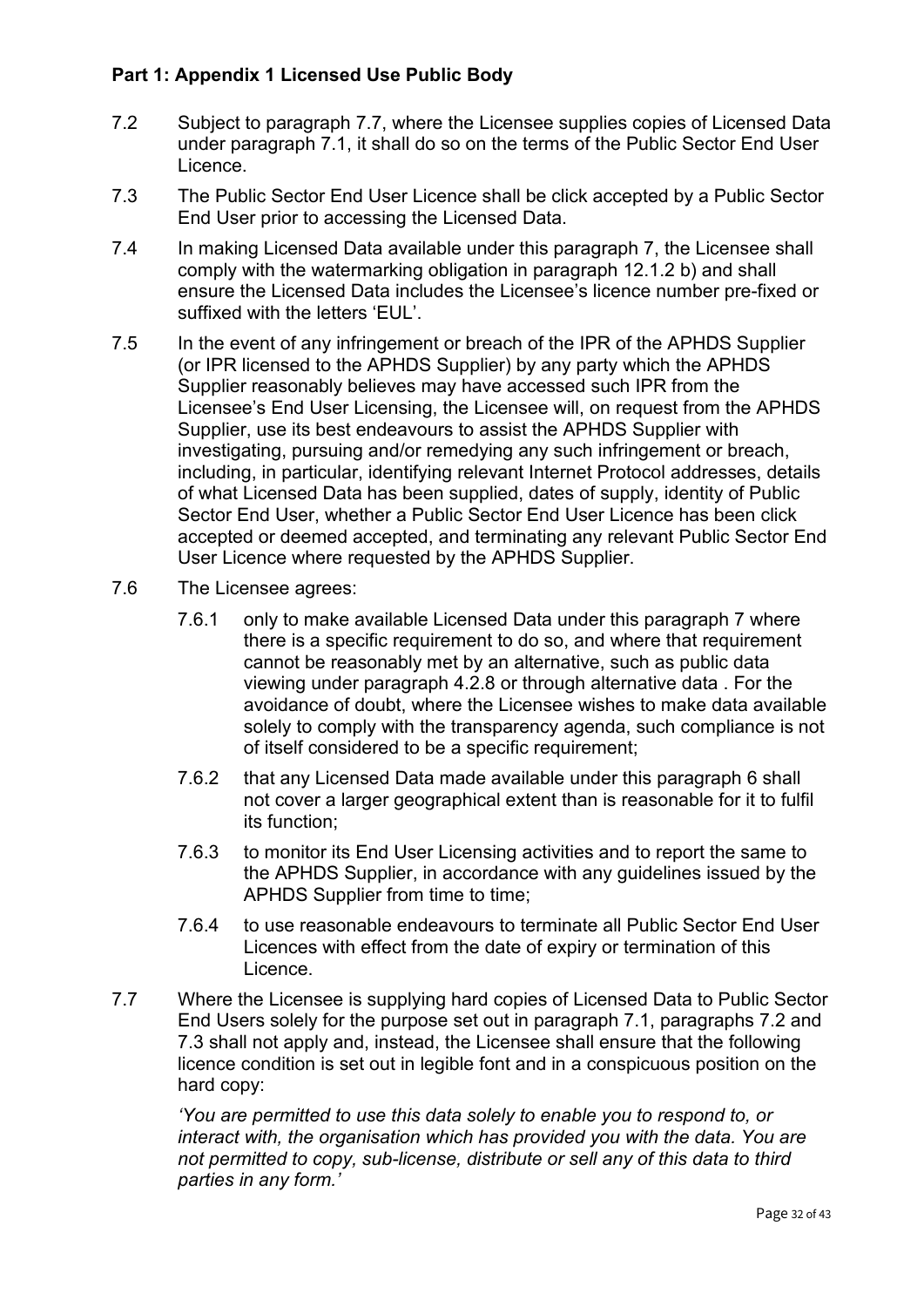## **8 INSPIRE End User Licensing**

- 8.1 Licensees are not required to make available any of the Imagery Products or Height Products to End Users in order to comply with its obligations under INSPIRE Regulation the Licensee may only be required to provide Derived Data as part of its INSPIRE obligations. The following clauses therefore only apply to data that is derived from the Imagery and Height datasets provided under this licence, which do not class as free to use data or able to be released under and OGL as set out in clause 2.5 of this licence.
- 8.2 Where the Licensee supplies copies of Derived Data under paragraph 8.1, it shall do so on the terms of the INSPIRE End User Licence.
- 8.3 Save where the Derived Data is made available by way of a Web Service, the INSPIRE End User Licence shall either be click accepted by or deemed to have been accepted an INSPIRE End User prior to accessing the Derived Data. Where not made available via click acceptance the Licensee shall ensure that the INSPIRE End User Licence terms are clearly drawn to the INSPIRE End User's attention prior to being given access to the Derived Data, by means of a link to the INSPIRE End User Licence together with a statement in legible font in a conspicuous position that by using or accessing the Derived Data the INSPIRE End User is deemed to have accepted the INSPIRE End User Licence. In addition, the Licensee will ensure that a link to the INSPIRE End User Licence is contained in the metadata that is made available with the Derived Data.
- 8.4 Save where the Derived Data is made available (i) by way of a Web Service not provided by the APHWS Supplier, and/or (ii) in vector format, the Licensee will:
	- 8.4.2 ensure that the Derived Data includes (i) the acknowledgement(s) required by paragraph 12.1.1, and (ii) the Licensee's licence number pre-fixed or suffixed with the letters 'EUL'.
- 8.5 Where the Derived Data is made available in vector format, other than via Web Service, the Licensee shall ensure that copy protection measures are used.
- 8.6 As stated in paragraph 2.3 above, in this paragraph 8, references to Derived Data are limited to Data created by the Licensee using Licensed Data and, for the avoidance of doubt, Licensed Data which has not been so created may not be supplied under this paragraph 8 as 'background' or otherwise.
- 8.7 Where the Licensee, under this paragraph 8, makes the Derived Data available within a Web Service:
	- 8.7.1 the url containing the INSPIRE End User Licence must be included within the Web Service metadata, and must also be returned by GetCapabilities; and
	- 8.7.2 where practicable, the Licensee shall ensure that the INSPIRE End User Licence terms are clearly drawn to the end user's attention prior to or at the same time as being given access to the Derived Data, by means of a link to the INSPIRE End User Licence together with a statement in legible font in a conspicuous position that by using or accessing the Derived Data the end user is deemed to have accepted the INSPIRE End User Licence.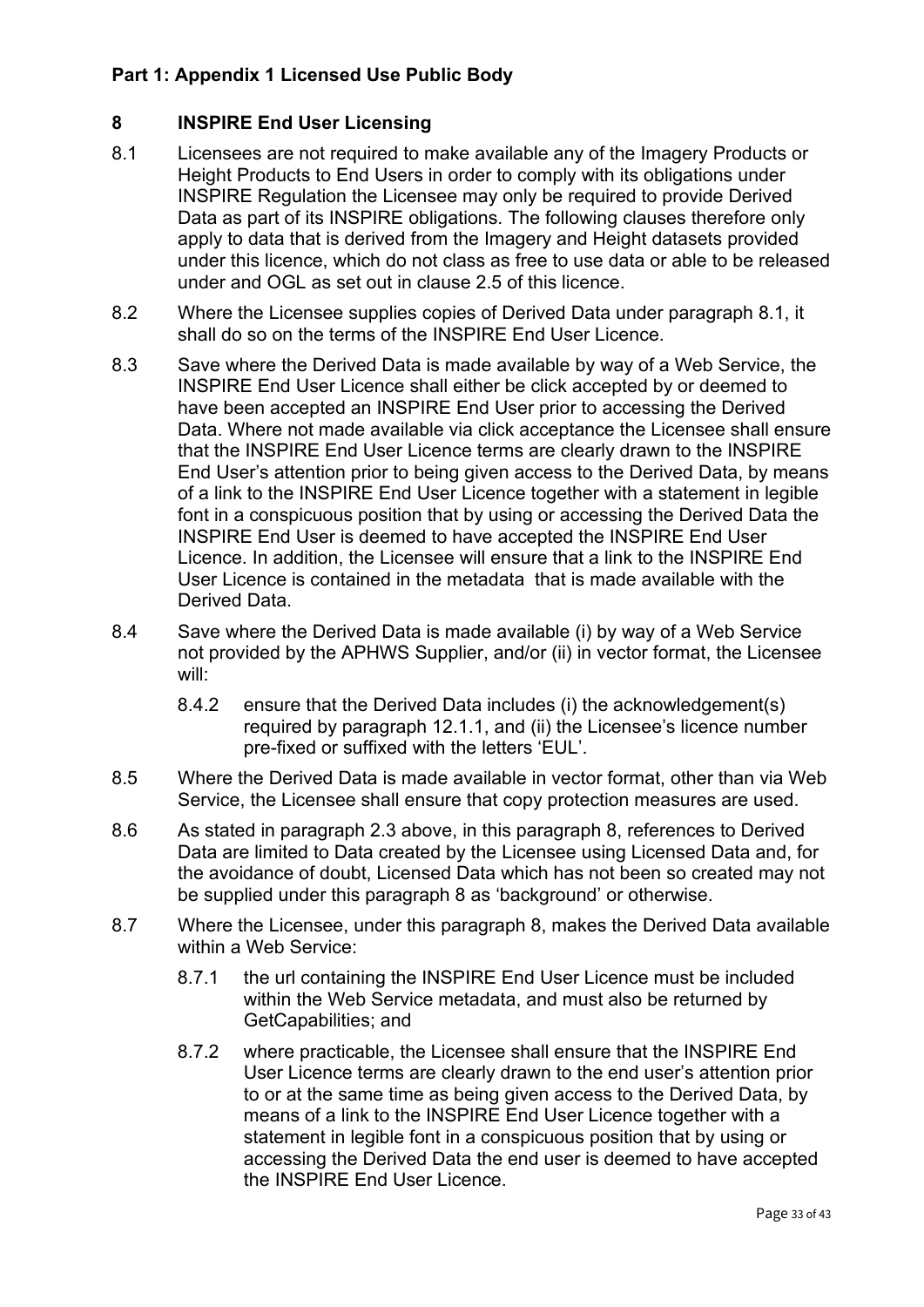8.8 The Licensee's obligation in clause 7.2 to maintain accurate and complete records of those instances where Derived Data is provided to a third party shall, in the case of any supplies made pursuant to this paragraph 8, not require the Licensee to capture and collect the names and contact details of INSPIRE End Users.

Paragraphs 7.5 to 7.6 above shall apply to any supply under this paragraph 8, with any necessary changes.

### **9 Emergency Situations Licensing**

- 9.1 In Emergency Situations, the Licensee may provide Licensed Data to Emergency Services who are not licensed to use the same, to the extent required for, and for the purposes only of, Emergency Use.
- 9.2 Where the Licensee has provided Licensed Data to Emergency Services for Emergency Use, the Licensee shall within 60 days of such provision, provide the Supplier with:
	- 9.2.1 a description of the precise Licensed Data that has been provided (including area of coverage);
	- 9.2.2 the format in which it was provided;
	- 9.2.3 the full correct name, address and contact details of the recipient Emergency Service;
	- 9.2.4 the date on which the Licensed Data was provided to the recipient Emergency Service; and
	- 9.2.5 a description of the particular Emergency Situation and the particular purpose for which the Emergency Use was required.
- 9.3 In the event that the recipient Emergency Service does not agree to license, return or destroy the data provided to it by the Licensee for Emergency Use, the Licensee agrees to use its reasonable endeavours to assist the Supplier in procuring that the Emergency Service concerned either destroys the data or returns it to the Licensee and/or the APHDS Supplier.

### **10 Pre-approved Supply to Third Parties licensed under a Contract (Partner)**

- 10.1 The Licensee may supply Licensed Data to a third party in accordance with paragraph 10.2, provided that the following conditions are fulfilled:
	- 10.1.1 the third party must be licensed by the APHDS Supplier under a Contract for the same area of coverage of the same Licensed Data being supplied;
	- 10.1.2 the Licensee must not charge any licensing or other fees or charges to the third party in relation to the Licensed Data, save for a one-off upfront payment in respect of administration expenses;
	- 10.1.3 the supply must be to support delivery of or to deliver the Licensee's Core Business (and the parties agree that supply of Licensed Data pursuant to this paragraph 10 shall be deemed not to be a Competing Activity or Commercial Activity); and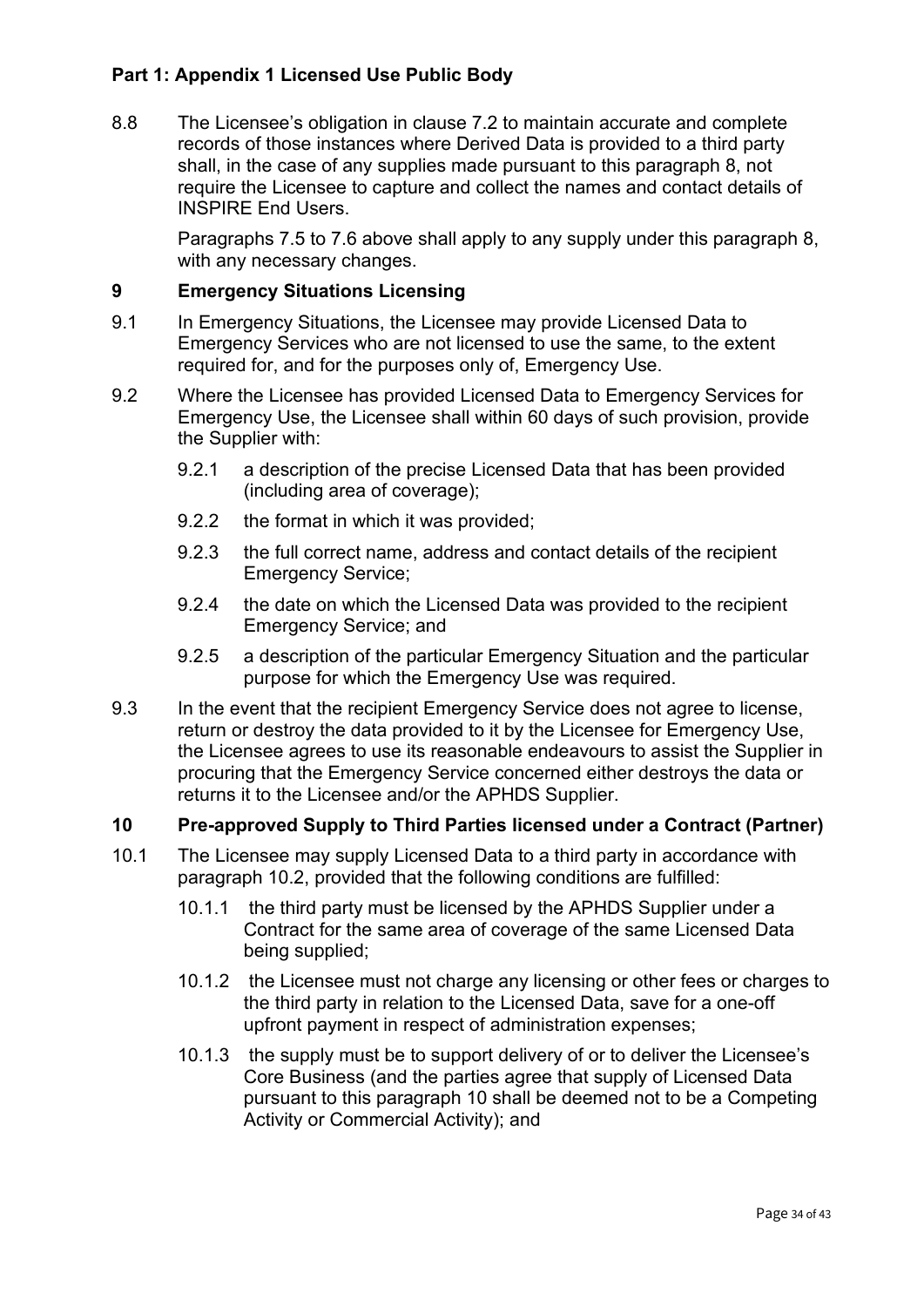- 10.1.4 the supply shall be subject to a licence (whether express or implied) of any of the Supplier's IPR in the Licensed Data, granted on a worldwide, perpetual, royalty free, irrevocable, non-exclusive basis, and not containing any restrictions, including as to copying, distribution, transmission, adaptation or commercial exploitation (whether by sublicensing, combining it with other data, or by including it in products or applications).
- 10.2 Subject to paragraph 10.1 above, the Licensee may, as an alternative to entering into an FCP with the APHDS Supplier and sub-licensing the relevant data to the third party in accordance with the FCP, request in writing that the Supplier license the Licensed Data direct to the third party. Within 30 Working Days of receipt of such request, the APHDS Supplier shall use reasonable endeavours to provide a side agreement to the Licensee, between the APHDS Supplier, the Licensee and the third party. The Licensee shall arrange signature of the side agreement by the APHDS Supplier and the third party, and shall return the side agreement to the APHDS Supplier. Following confirmation by the APHDS Supplier of receipt of such signed side agreement, the Licensee shall be entitled to supply the relevant Licensed Data to the third party.

# **11 INSPIRE Relevant Body End User Licensing**

- 11.1 INSPIRE Relevant Body End User Licensing is the supply by the Licensee, in accordance with its obligations under the INSPIRE Regulations 2009, of copies of Derived Data to an INSPIRE Relevant Body End User which has entered into and adheres to the terms of a Public Sector End User Licence – INSPIRE Relevant Body for the INSPIRE Relevant Body End User Purpose.
- 11.2 In making Derived Data available under this paragraph 11, the Licensee shall comply with the watermarking obligation in paragraph 12.1.2 b).
- 11.3 As stated in paragraph 2.3 above, in this paragraph 11, references to Derived Data are limited to Data created by the Licensee using Licensed Data and, for the avoidance of doubt, Licensed Data which has not been so created may not be licensed under a Public Sector End User Licence – INSPIRE Relevant Body as 'background' or otherwise.

11.4 The Licensee will ensure that all Public Sector End User Licences – INSPIRE Relevant Body are terminated with effect from the date of expiry or termination of this Licence.

#### **12 Licensee's Obligations**

- 12.1 In addition to the Licensee's other obligations set out in the Licence, the Licensee shall ensure that:
	- 12.1.1 for the avoidance of doubt, copyright, database right and trade mark acknowledgements (in accordance with Clause 5 of the Licence) are included on the Licensed Data and on any copies the Licensee or any Public Sector End User or INSPIRE End User produces;
	- 12.1.2 where the Licensee makes Licensed Data publicly available in accordance with paragraph 4.2.8 above: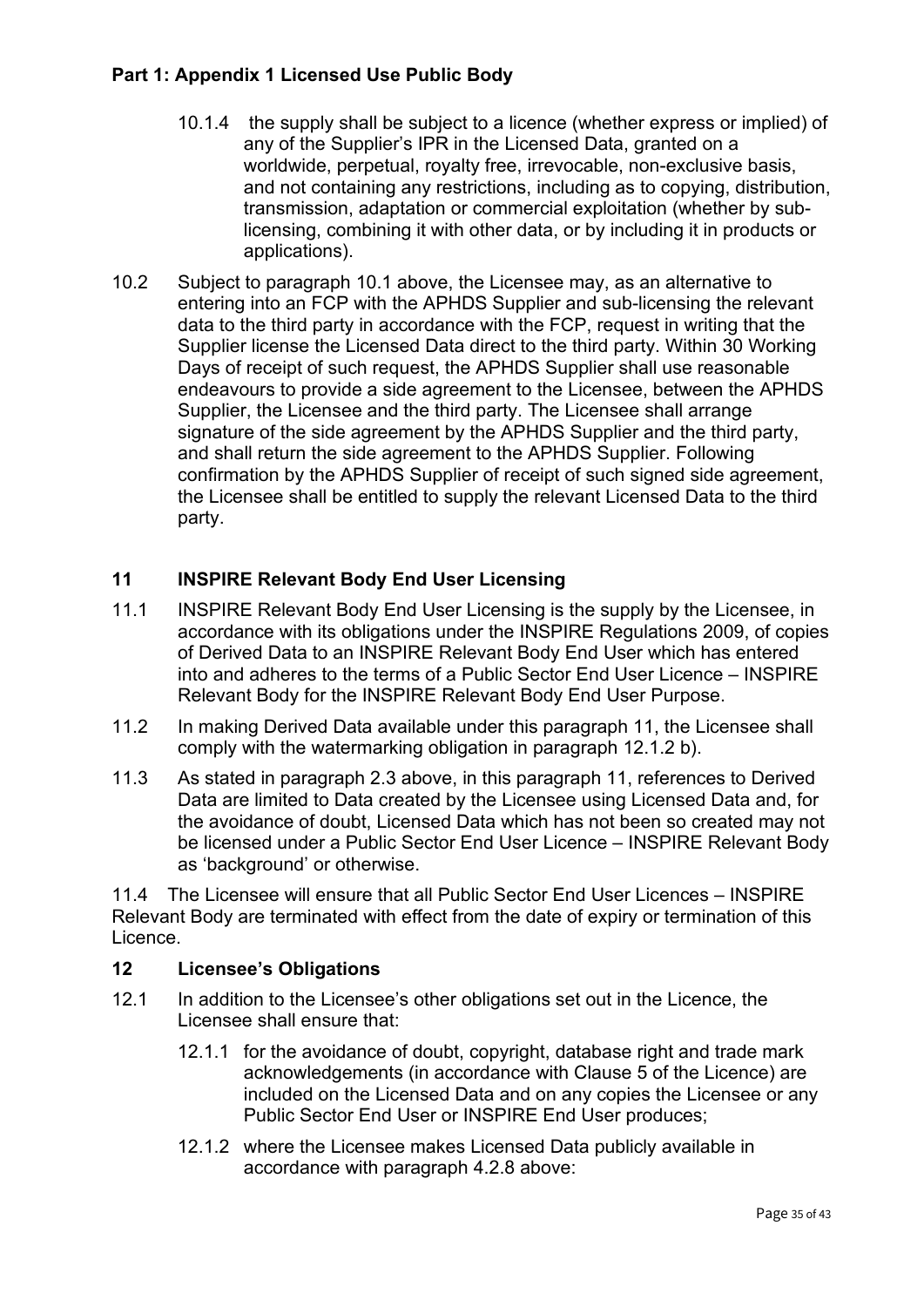- a) in relation to Licensed Data made available as a raster file or a copy protected vector file only, the Licensee shall ensure that the phrase 'Use of this data is subject to terms and conditions' is set out (in legible font and in a conspicuous position) on the electronic copy of each mapping image presented on screen, and such phrase provides a clear hyperlink to a copy of the conditions set out in i) to iii) below:
	- i) *'You are granted a non-exclusive, royalty free, revocable licence solely to view the Licensed Data for non-commercial purposes for the period during which [insert name of Licensee] makes it available;*
	- ii) *you are not permitted to copy, sub-license, distribute, sell or otherwise make available the Licensed Data to third parties in any form; and*
	- iii) *third party rights to enforce the terms of this licence shall be reserved to the Supplier;*
- b) where the Licensee makes Licensed Data available by way of a Web Service, the Licensee will contact the APHDS Supplier for guidance on watermarking requirements. Where a watermark is required, it must appear at least once and cover at least 10% of the map image reproduced. For the avoidance of doubt, no watermarking is required where the Licensee makes Licensed Data available via electronic documents (e.g. a pdf), static internet image (i.e. a 'read only' raster format image which cannot be edited, manipulated, interrogated, georeferenced or customised in any way or used within any geographical information system or comparable database or software system) or hard copy.;
- c) in relation to Licensed Data made available in hard copy form for members of the public to take away, the Licensee shall ensure that the following licence condition is set out in legible font and in a conspicuous position on the hard copy:

*'You are not permitted to copy, sub-license, distribute or sell any of this data to third parties in any form*'; and

- d) for the avoidance of doubt, in relation to Licensed Data made available in hard copy form for members of the public to view, but not to take away, the obligation set out in paragraph 12.1.2 c) above shall not apply; and
- 12.1.3 where the Licensee makes Licensed Data available, either under this Appendix 1 or Clause 2.7, by way of a Web Service, the Licensee will comply with the guidance set out by the APHDS Supplier and as amended by the APHDS Supplier from time to time. This guidance can be found at [www.APGB.co.uk](http://www.nextperspectives.co.uk/guidance)

# **13 Innovation End User Licensing**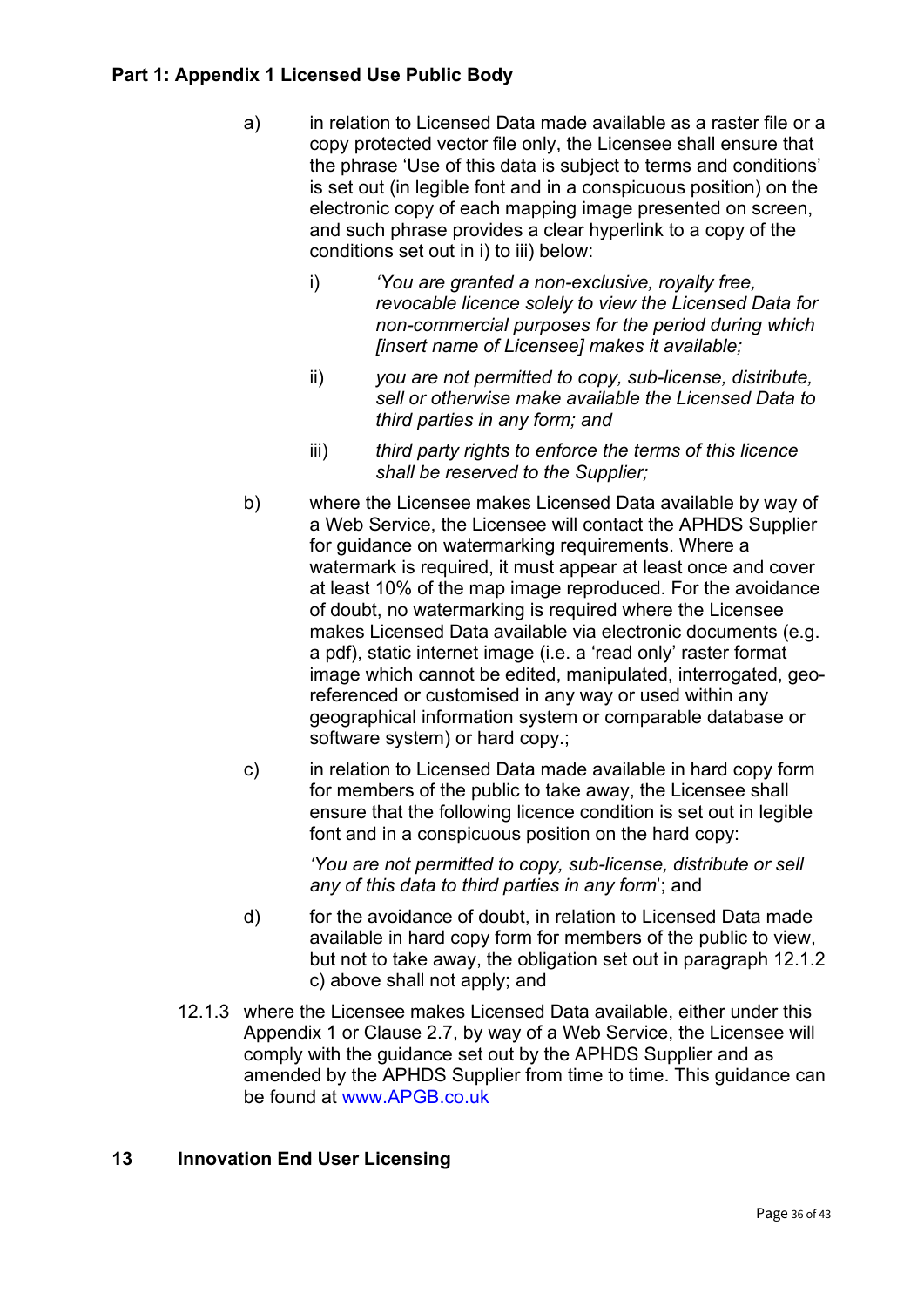- 13.1 The Licensee is permitted to license Licensed Data to third parties, provided that:
	- 13.1.1 where the Licensee makes available Licensed Data under this paragraph 13, it shall do so on the terms of the Public Sector Innovation Licence;
	- 13.1.2 prior to making available Licensed Data to any third party under the Public Sector Innovation Licence, the Licensee will obtain (and retain records of) the names, addresses and email addresses of such third parties, together with the date of supply and details of the relevant Licensed Data;
	- 13.1.3 in making Licensed Data available under this paragraph 13, the Licensee shall comply with the acknowledgement and watermarking obligations in paragraphs 12.1.1 and 12.1.2 b);
	- 13.1.4 any Licensed Data made available under this paragraph 13 shall not be of a larger scale or area and shall not contain a larger number of features than is reasonable for it to fulfil its function;
	- 13.1.5 the Licensee will monitor its Innovation End User Licensing activities and report the same to the Supplier, in accordance with reasonable guidelines issued by the Supplier from time to time;
- 13.2 As stated in paragraph 2.3 above, in this paragraph 13, references to Licensed Data are limited to Data created by the Licensee using Licensed Data and, for the avoidance of doubt, Licensed Data which has not been so created may not be licensed under a Public Sector Innovation Licence, as 'background' or otherwise.

#### **14 Competing Activities and Commercial Activities**

- 14.1 Nothing in this Appendix permits the Licensee or any person to use the Licensed Data for any Commercial Activities or Competing Activities.
- 14.2 Where the APHDS Supplier reasonably considers that the Licensee's proposed or current use of the Licensed Data is or is likely to be a Competing Activity or Commercial Activity, the APHDS Supplier may take such steps as it reasonably considers are necessary in relation to the Competing Activity or Commercial Activity. Such steps may include the action set out in paragraph 14.3 below and/or suspending the licence granted under this Licence to the minimum extent necessary to prevent the Competing Activity or Commercial Activity. Where there is any dispute as to the existence of a Competing Activity, the decision of the Chief Executives of the APHDS Supplier as to the existence of a Competing Activity shall be final and conclusive.
- 14.3 Where the Licensee's use of Licensed Data is or is likely to constitute a Competing Activity or a Commercial Activity, the Licensee shall either:
	- 14.3.1 enter into a separate appropriate licence; or
	- 14.3.2 amend its planned or current use of the relevant Licensed Data so as to resolve the problem identified to the reasonable satisfaction of the APHDS Supplier.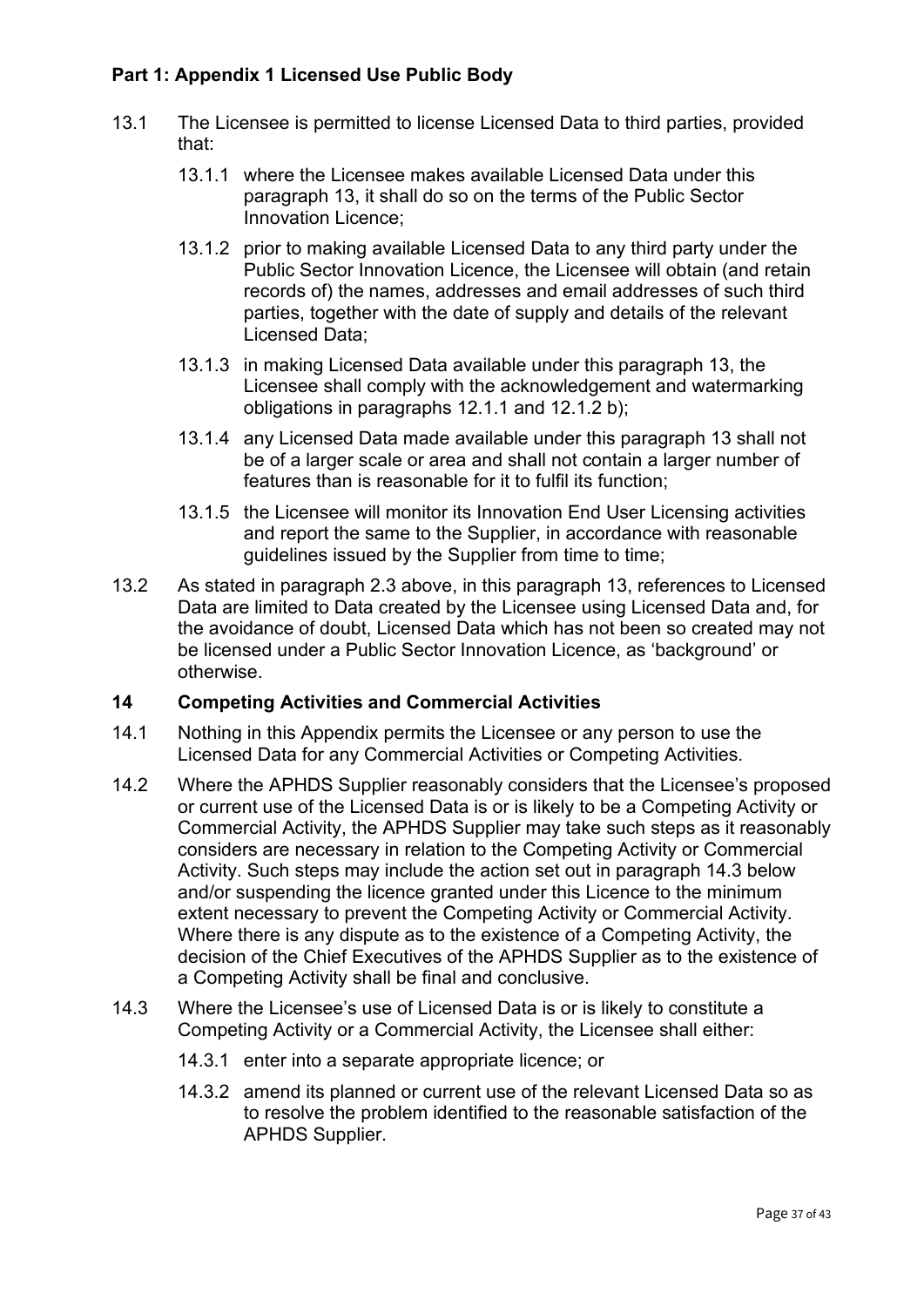14.4 The Licensee shall indemnify the APHDS Supplier against all liabilities, damages, penalties, costs, expenses or other loss suffered or incurred by the Supplier in relation to any breach or alleged breach by the Licensee of competition law to the extent such loss results from the Licensee's breach of paragraph 14. Nothing in this Licence shall limit or exclude the Licensee's liability to the APHDS Supplier under this indemnity.

#### **15 Public Libraries**

Notwithstanding any other provision of this Appendix 1, a public library which is licensed under this Licence shall be entitled to act in accordance with the guidance (as may be amended by the APHDS Supplier from time to time) supplied by the APHDS Supplier.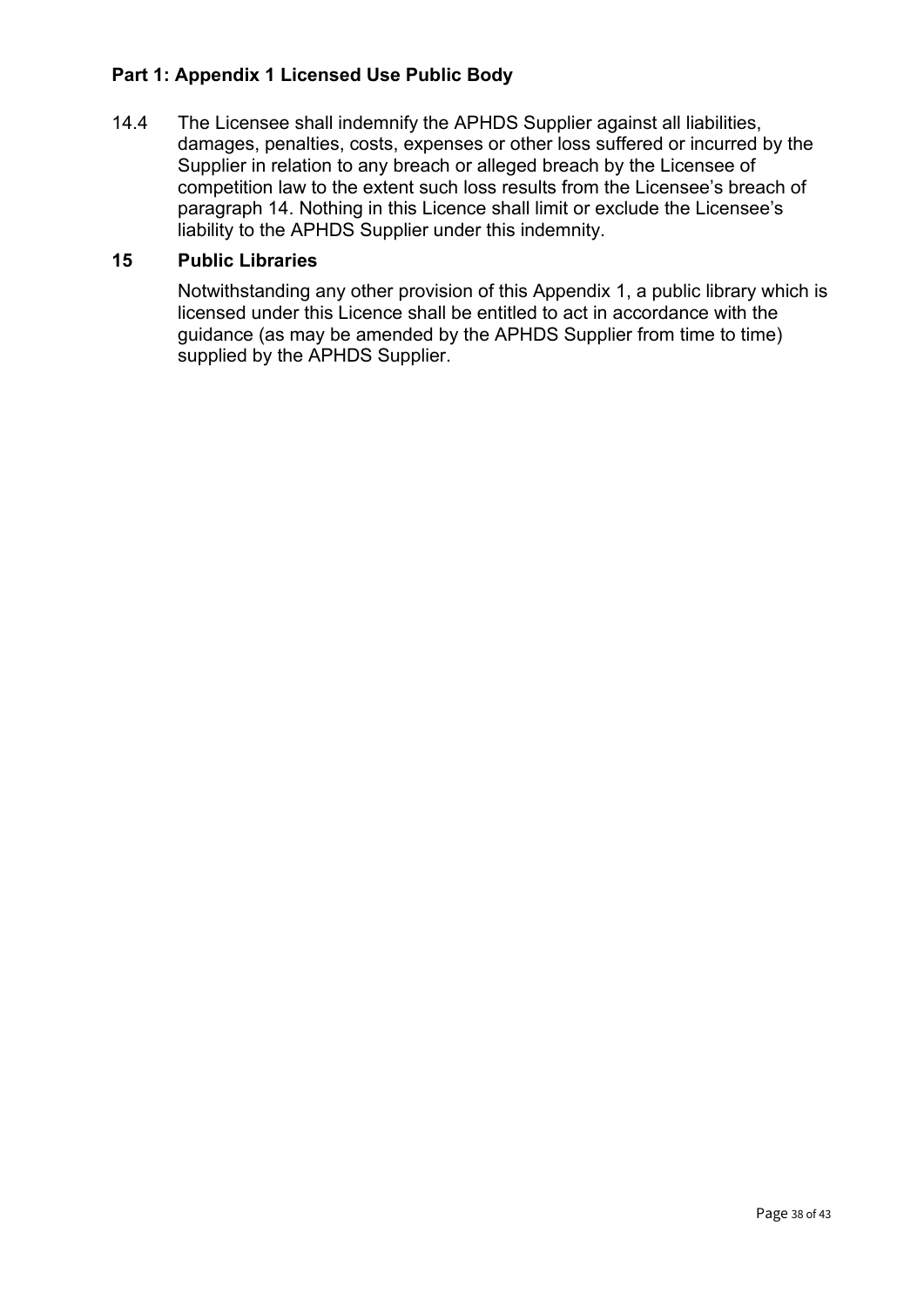# **Part 1 Appendix 2: Licensed Data Appendix 2 Licensed Data**

25cm GSD Aerial Photography RGB (GB coverage): Standard resolution (25cm) imagery is available for all of Great Britain. The imagery is captured and processed to RICS specification and ortho-rectified to produce high levels of geometric accuracy. From 2016 onwards, England and Wales imagery is provided as a "true ortho" product whereby the images are not only corrected for terrain variations (ortho-rectification) but for the effect of other features such as buildings, trees etc. Imagery is supplied as a seamless, dataset.

12.5cm GSD Aerial Photography RGB (where available): High resolution (12.5cm) imagery is available for most of England and South Wales. The imagery is captured and processed to RICS specification and ortho rectified to produce high levels of geometric accuracy. From 2016 onwards, imagery is provided as a "true ortho" product whereby the images are not only corrected for terrain variations (ortho-rectification) but for the effect of other features such as buildings, trees etc. Imagery is supplied as a seamless, edge-matched dataset. 12.5cm imagery allows the delineation of a wider range of features such as road markings, street furniture etc.

50cm GSD Aerial Photography CIR (GB coverage): Colour Infra-red (CIR) imagery is available at 50cm resolution for the whole of Great Britain and is provided as an orthorectified product. CIRs provide a composite image comprising near infra-red, visible red and visible green imagery, displayed as red, green and blue channels respectively. Infra red imagery can be used for a range of applications including crop stress management, environmental monitoring and coastal management projects.

2m GSD Digital Surface Model (GB coverage): The Digital Surface Model (DSM) is available for the whole of Great Britain and provides a representation of the Earth's surface including natural and built features such as trees and buildings. The data is provided as a regular grid of postings at 2 metre spacing. DSMs are used for a variety of applications including line of sight work for planning and telecoms applications

5m GSD Digital Terrain Model (GB coverage): The Digital Terrain Model (DTM) is available for the whole of Great Britain and provides a representation of the "bald earth" surface (i.e. excluding natural and built features such as trees and buildings). The data is provided as a regular grid of postings at 5 metre spacing. DTMs are used for a variety of applications including flood modelling and civil engineering projects.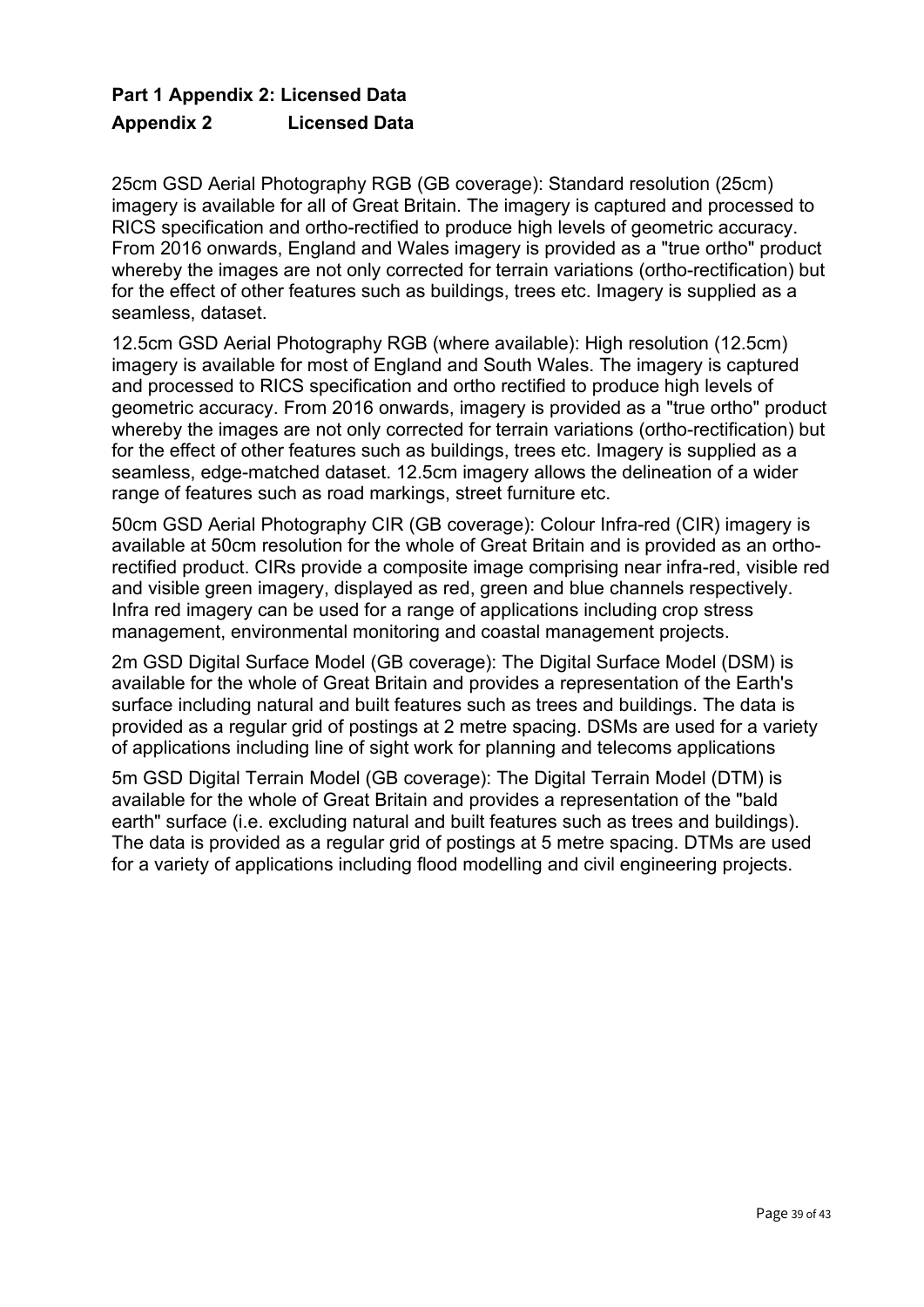# **Part 2: Web Services (APHWS) Terms of Use**

The Aerial Photography and Height Data Web Service (APHWS) is provided by Airbus Defence and Space Limited a company registered in England and Wales under company number 02449259 with its registered office at Gunnels Wood Road, Stevenage, Hertfordshire, SG1 2AS (APHWS Supplier).

To contact the APHWS Supplier, please email: [servicedesk-ukintelligence@airbus.com](mailto:servicedesk-ukintelligence@airbus.com) or telephone the customer service line on 0345 117 3010

#### **Using these Services**

The APHWS must be used for lawful purposes only and in accordance with the terms of this Agreement.

The APHWS is made available free of charge in consideration of the Licensee's acceptance of the terms of this Agreement. For the avoidance of doubt, by using the APHWS acceptance of these terms of use, and compliance with them, is confimed.

The APHWS Supplier may amend these terms from time to time in consultation with the Cabinet Office; the Licensee will be notified of any such changes.

#### **Changes to the APHWS**

The APHWS Supplier may update and change the APHWS from time to time to reflect changes or otherwise as agreed with the Cabinet Office. At times the APHWS Supplier may also need to suspend the APHWS for updating, maintenance or as otherwise agreed or permitted by the APHWS Agreement. Licencees will be notified or any planned changes to the APHWS that result in a suspension of service ahead of time .

The APHWS Supplier does not guarantee that the APHWS, or any content on it, will always be available or be uninterrupted and it may suspend, withdraw or restrict the availability of all or any part of the APHWS. The APHWS Supplier will try to give the Licensee reasonable notice of this.

The Service Level Agreement for the APWHS agreed under the APHWS Agreement provides for the following :

- The APWHS Supplier will ensure that the Web Service is available 24/7 with a target availability of 99.5%.
- The APWHS Supplier shall provide ten (10) days' notice of any planned maintenance to the Web Service. There shall be two windows during a week for planned maintenance and shall be from 08:00 to 10:00 on a Saturday and from 08:00 to 14:00 on a Sunday.
- Users shall be automatically notified within 30 minutes of unplanned outages occurring in core business hours.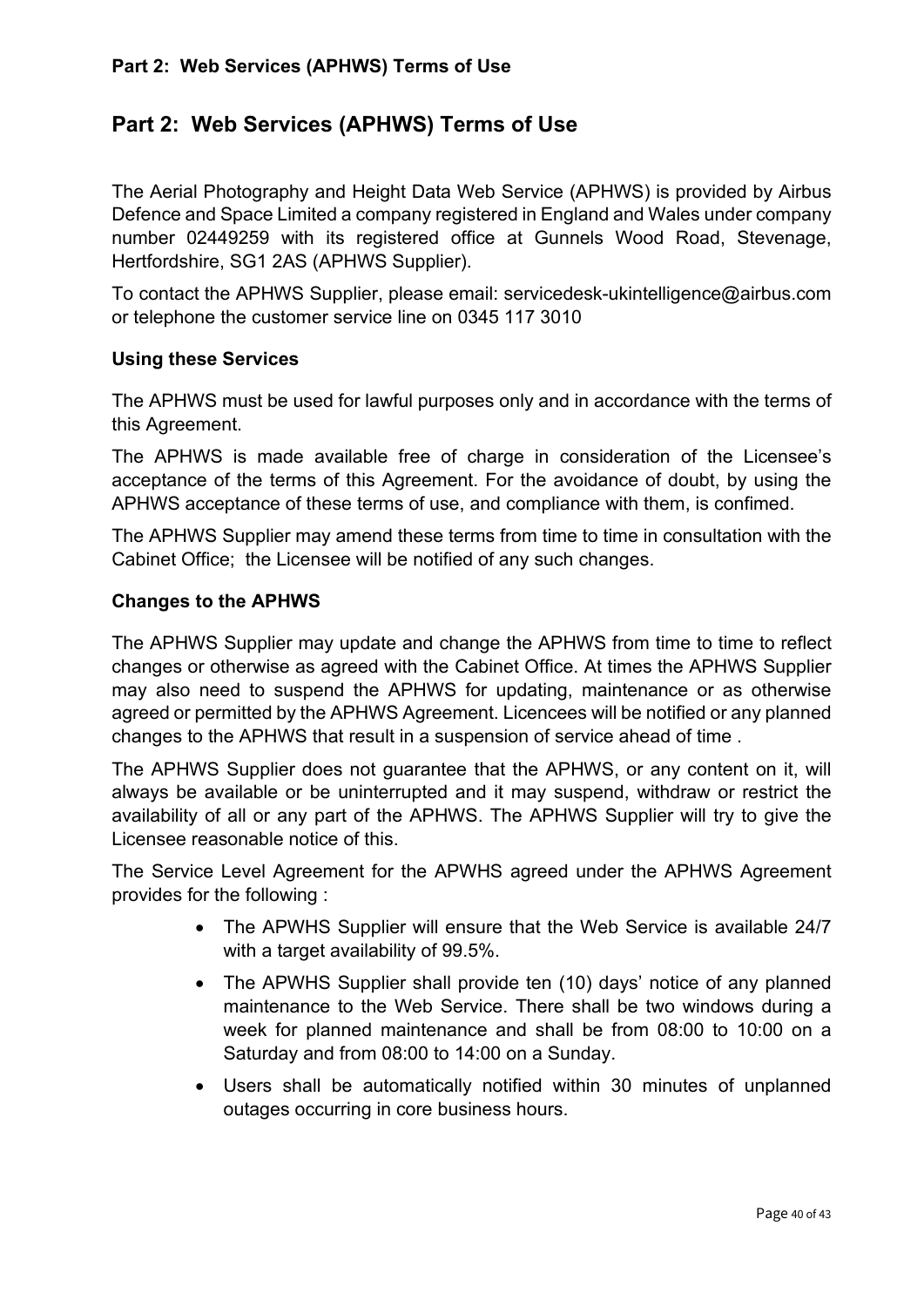The Licensee is responsible for ensuring that all persons who access the APHWS under their Licence Agreement are aware of the terms of this Agreement and that they comply with them.

#### **The Licensee must keep its account details and members access information safe**

If the Licensee chooses, or is provided with, a user identification code, password or any other piece of information as part of the APHWS Supplier security procedures, the Licensee shall treat the information as confidential.

The Licensee is responsible for all use of Licenced Data described in Part 1 and obtained via the APHWS by any third parties using its log-in details in accordance with the Licence granted under Part 1 of this Agreement.

The APHWS Supplier has the right to disable or revoke access to any user identification code or password, whether chosen by the Licensee or allocated by it, at any time, if in its reasonable opinion the Licensee has failed to comply with any of the provisions of these terms of use.

If the Licensee knows or suspects that anyone outside of its organisation not authorised by it knows the organisation code or account information, it must promptly notify the APHWS Supplier at:

[servicedesk-ukintelligence@airbus.com](mailto:servicedesk-ukintelligence@airbus.com)

or call

0345 117 3010

If the Licensee wishes to authorise a third party to access Licenced Data on its behalf, it must ensure the third party has signed the Standard Form Contractor Licence in accordance with the procedures outlined in Part 1 of this Agreement.

#### **Material on the APHWS**

We are the owner or the licensee of all intellectual property rights in the APHWS, which rights are protected by law. All such rights are reserved.

Any trademarks which appear within the context of the APHWS are registered and protected as such. You are not permitted to use them without the applicable approval.

You must not use any part of the Licenced Data or free content provided through the APHWS except as set out in Part 1 of this this Agreement .

#### **On-line web service feed**

The APHWS Supplier is entitled to assume that where the Web Service feed is accessed using relevant log-in credentials then such access is authorised by the Licensee.

#### **Information on the APHWS**

The APHWS Supplier does not provide advice on the Licenced Data provided to you via the APHWS. The Licensee must obtain professional or specialist advice before taking, or refraining from, any action on the basis of the Licenced Data received via the APHWS.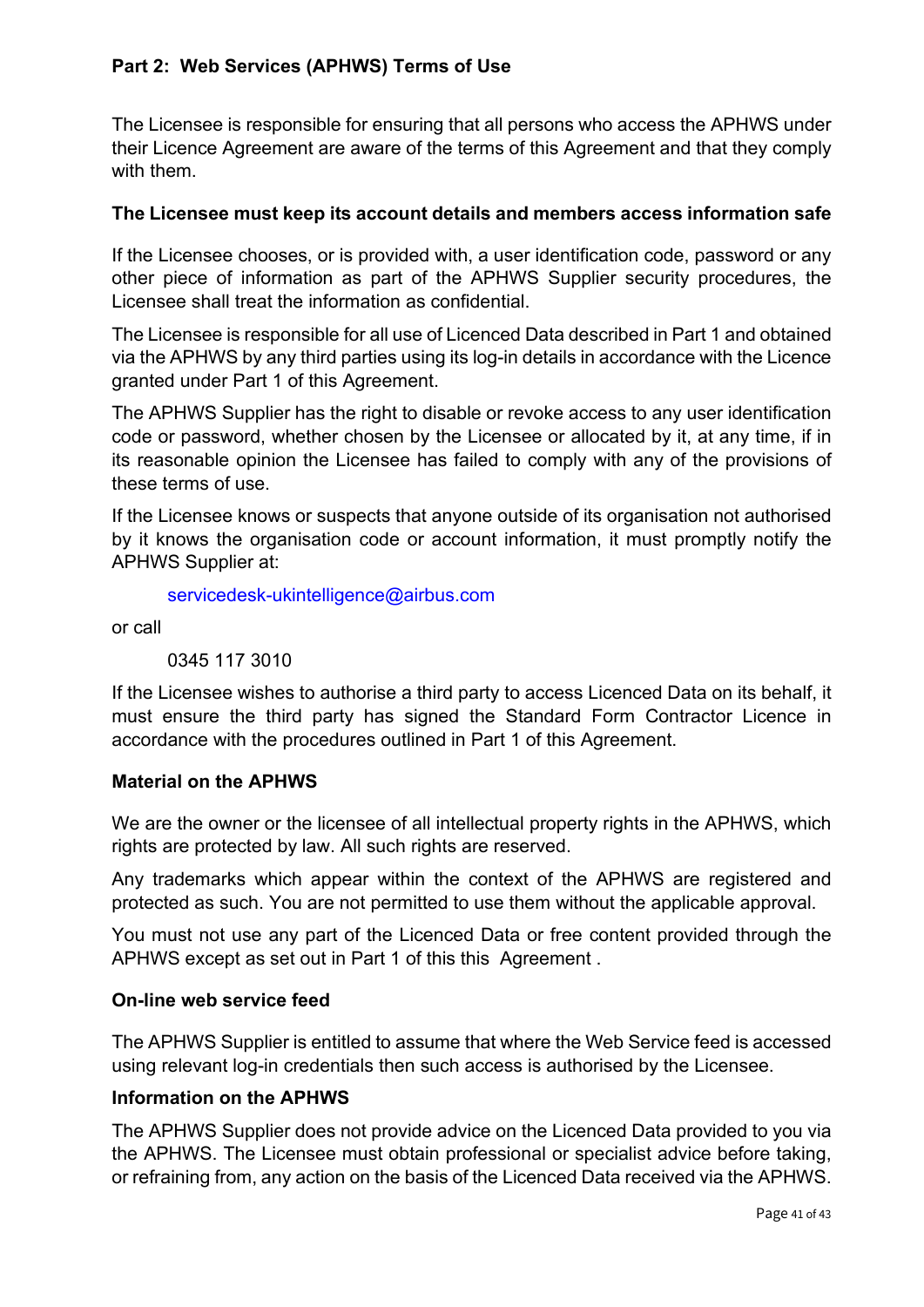The APHWS Supplier makes reasonable efforts to update the information accessed via the APHWS, we make no representations, warranties or guarantees, whether expressed or implied, that the content accessed via the APHWS is accurate, complete or up to date.

### **Limitation of The APHWS Supplier our responsibility to the Licensee**

- The APHWS Supplier does not exclude or limit in any way its liability to you where it would be unlawful to do so. This includes liability for death or personal injury caused by its negligence or the negligence of its employees, agents or subcontractors and for fraud or fraudulent misrepresentation.
- Except as set out above the entire liability of the APHWS Supplier in respect of the APHWS is as agreed in the APHWS Agreement and it has no liability to the Licensee in respect of any implied conditions, warranties, representations or other terms that may apply to the APHWS or any content on it.
- The APHWS Supplier will not be liable to the Licensee for any loss or damage, whether in contract, tort (including negligence), breach of statutory duty, or otherwise, even if foreseeable, arising under or in connection with:
	- use of, or inability to use, the APHWS; or
	- use of or reliance on any content displayed on the APHWS.
- In particular, we will not be liable for:
	- loss of profits, sales, business, or revenue;
	- business interruption;
	- loss of anticipated savings;
	- loss of business opportunity, goodwill or reputation; or
	- any indirect or consequential loss or damage.

#### **APHWS User personal information**

The APHWS Supplier will only use APHWS User personal information as set out in the APHWS Agreement.

#### **Bugs and Viruses**

The APHWS Supplier does not guarantee that the APHWS will be secure or free from bugs or viruses.

The Licensee is responsible for configuring its information technology, computer programmes and platform to access the APHWS and should utilise its own virus protection software.

The Licensee must not misuse the APHWS by knowingly introducing viruses, trojans, worms, logic bombs or other material that is malicious or technologically harmful. The Licensee must not attempt to gain unauthorised access to the APHWS, the server on